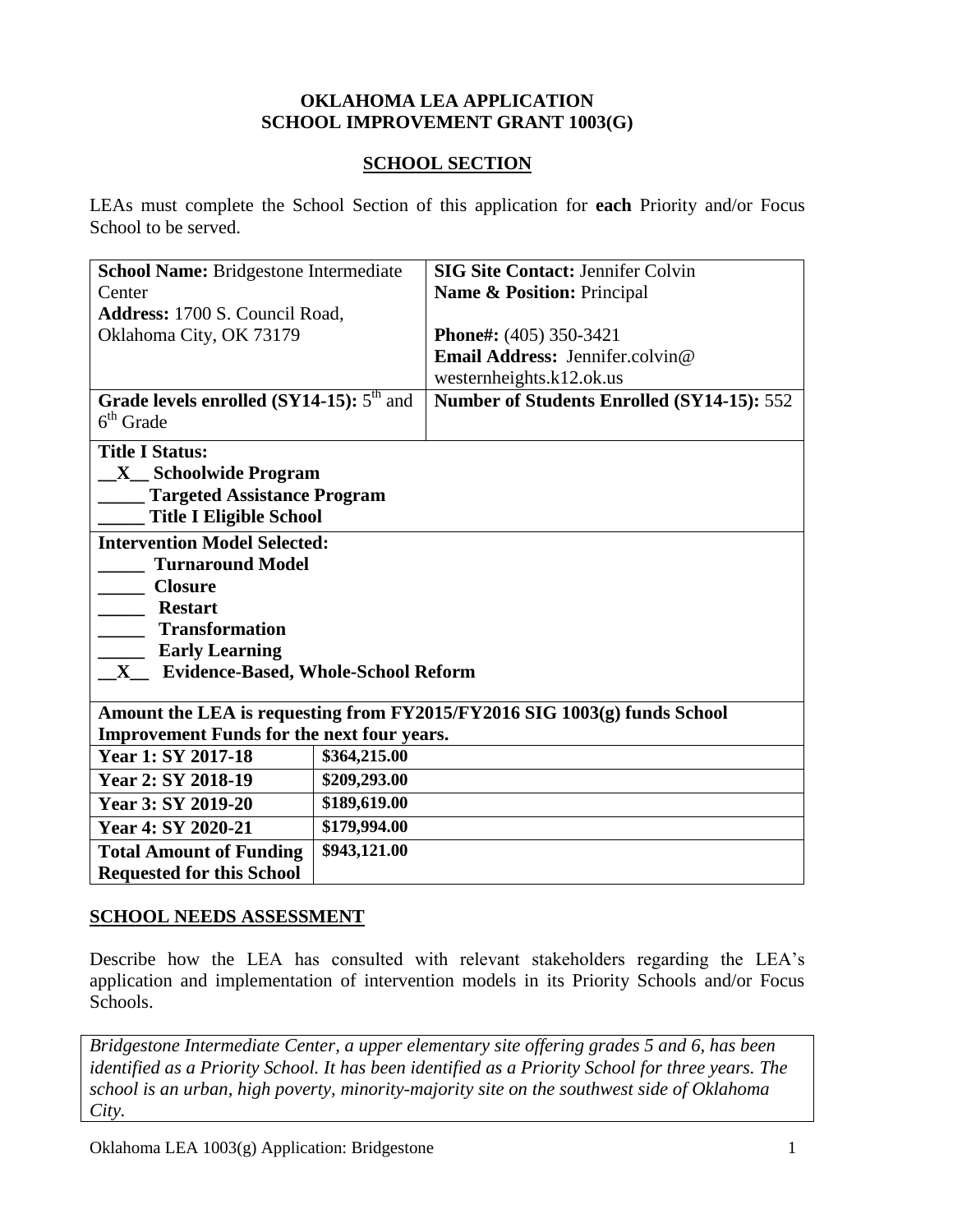*The school took steps to involve and consult with all stakeholders during the planning phase for the SIG application. A needs assessment was initially collected from teachers, support staff, students, parents/guardians, and community members as part of the annual reporting requirements for Title I funds to determine the priorities of the school and the district. A planning team working through the site's Professional Learning Communities (PLC) and administrative support to analyze the results of the needs assessment and provide direction in the pursuit of this SIG application. This planning team has led to a redefining of the role of PLC as well as oversight of the Title support provide to students and families. This team will provide leadership during the implementation of the Whole School Reform Model with SFA as a partner.* 

*Upon completion of the needs assessment, additional data was gathered and analyzed by the planning team that included student demographics, staff and student attendance, discipline referrals, parent participation, staff and parent surveys, notes and minutes from teacher and parent meetings, and student achievement. Student achievement data included OCCT results, Scantron Performance Series results, DIBELS, and Mizuni data management among other demographics and assessment information.*

*It was evident to the planning committee and stakeholders involved that the school was failing in the areas of reading and math, and in need of improvement. While data showed that students fared moderately well in the early years, the proficient to non-proficient ratio progressively got worse as students moved from one grade level to the next. This was evident when looking at historical data as well. There appeared to be a systemic breakdown in reading and math instruction and student skills acquisition.*

*Stakeholders serving on the planning committee determined that corrective action was needed in the areas of instructional delivery methods, community/parent involvement and support, and intensive professional development that would support school reform. The planning committee made the recommendation to pursue SIG funding and decided on the Evidence-Based, Whole-School Reform Model as the best opportunity for success and improvement. Additional meetings were conducted and the SFAF was deemed the most appropriate partner for wholeschool reform. The Superintendent notified the Board of Education of the application for SIG funding and gained approval.*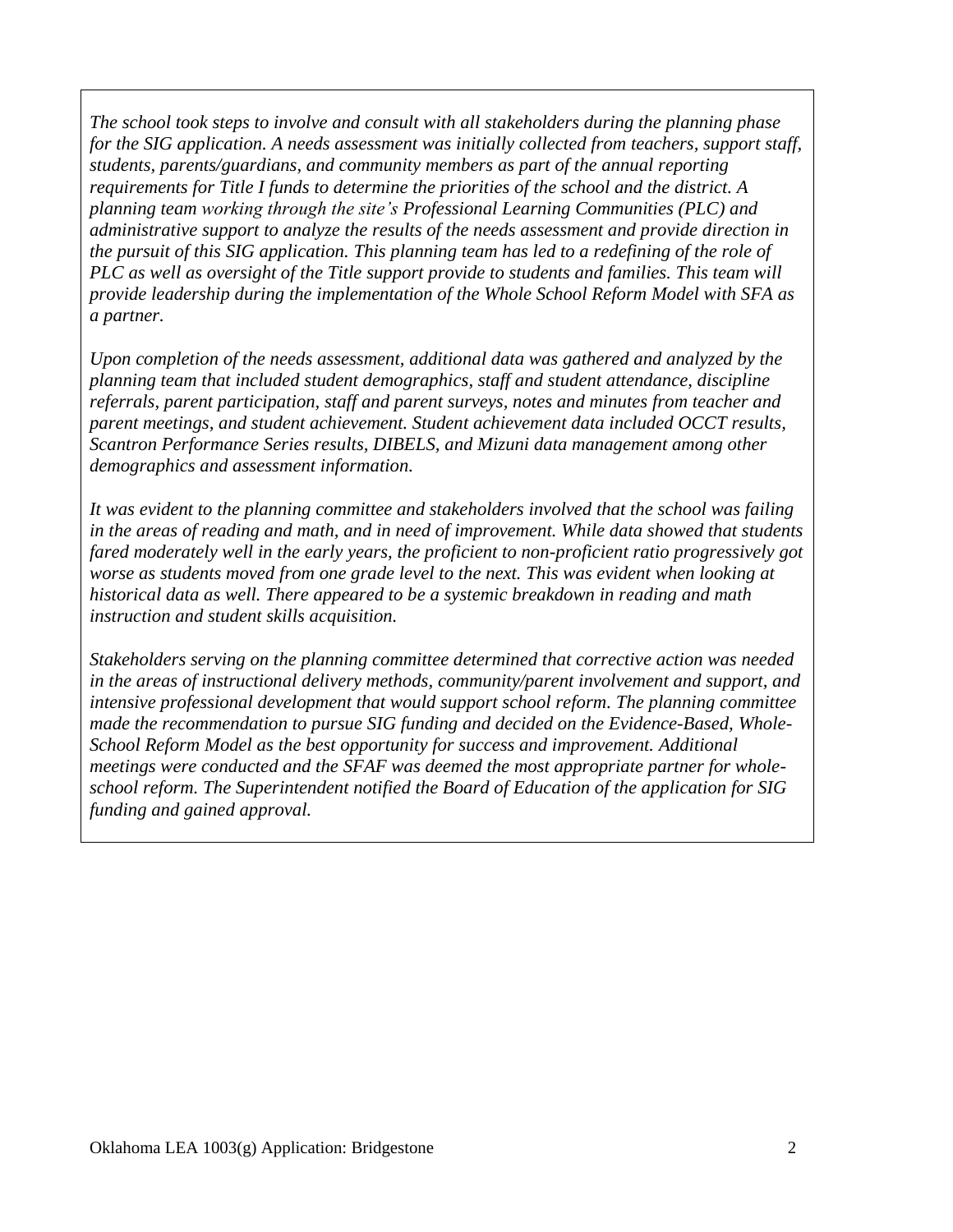Complete the chart below showing the data sources used as part of the comprehensive needs assessment. Rows may be added as needed.

| <b>Student Achievement Data</b>     | <b>Perception Data</b>             | <b>Demographic Data</b>       |
|-------------------------------------|------------------------------------|-------------------------------|
| (OCCT, Benchmarks,                  | (Staff/Student/Parent              | (Attendance, Truancy,         |
| <b>District Assessments, Report</b> | Surveys,                           | <b>Ethnicity, Low-Income,</b> |
| Cards)                              | <b>Self-Assessments, Meeting</b>   | <b>Special Education</b> )    |
|                                     | <b>Minutes</b> )                   |                               |
| Performance Series -                | <b>Surveys</b>                     | <b>Attendance Reports</b>     |
| Language Arts and Math              |                                    |                               |
| Benchmark – all subjects            | <b>Grade Level Meeting Minutes</b> | <b>Truancy Report</b>         |
| <b>OSTP-Reading and Math</b>        | <b>PLC</b> Meeting Minutes         | Demographic Report            |
| <b>STAR</b>                         | <b>Administrators Meeting</b>      |                               |
|                                     | <b>Minutes</b>                     |                               |
| <b>DIBELS</b>                       |                                    |                               |
| Proficiency Based Promotion         |                                    |                               |

Complete the chart below by providing a list of the stakeholders involved in the needs assessment process.

| <b>Name</b>         | <b>Title</b>             | <b>Stakeholder Group</b>      |
|---------------------|--------------------------|-------------------------------|
| Robert Everman      | President                | <b>School Board</b>           |
| Joe Kitchens        | Superintendent           | <b>District Administrator</b> |
| Jennifer Colvin     | Principal                | <b>Bridgestone</b>            |
|                     |                          | Intermediate                  |
| <b>Sharon McKee</b> | Teacher/Parent           | Parent/teacher                |
| Jeanette Kominczak  | Counselor                | <b>Certified Support</b>      |
|                     |                          | Faculty                       |
| Mary Lee            | Title I Reading          | Title I Program               |
|                     | Interventionist          |                               |
| Candace Henry       | Title I Math             | Title I Program               |
|                     | Interventionist          |                               |
| <b>Grace Hall</b>   | <b>Indirect Services</b> | <b>School Staff</b>           |
|                     |                          |                               |
|                     |                          |                               |

Provide in the space below a narrative describing the needs assessment **process** the LEA used to collect, analyze, and report data.

*A needs assessment was initially collected from teachers, support staff, students, parents/guardians, and community members to determine the priorities of the district. Based on evidence already gathered in this community needs assessment, some indications about the*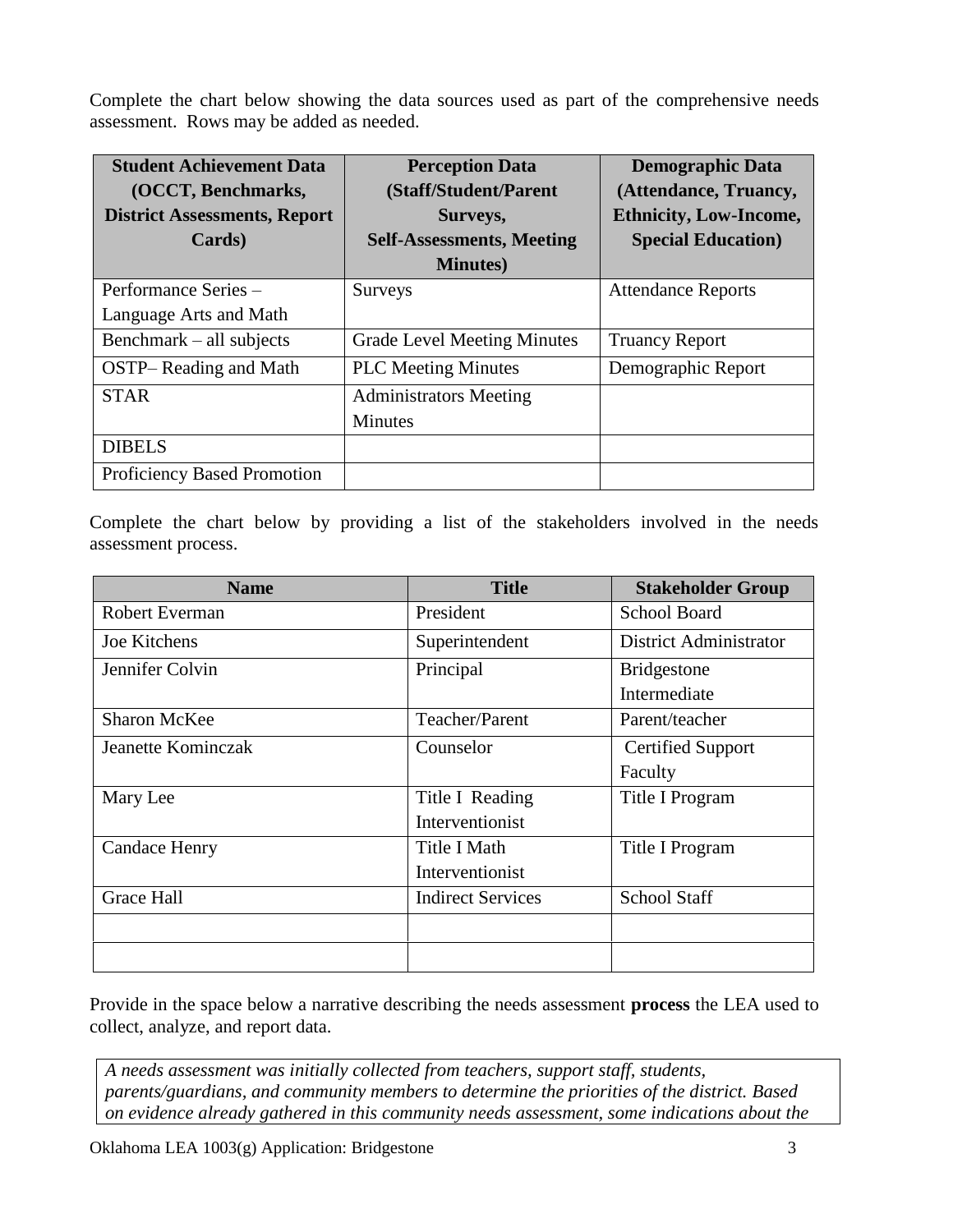*priorities of community have been determined. Once conducted, the assessment revealed that many of the current outreach strategies have broad community support, value, and perceived impact on students and families. However, a non-scientific, representational community needs assessment found that other areas of needs or solutions exist as well: 1) expanded schoolbased services; 2) increased parent training and adult education opportunities; 3) expanded community-supported early childhood intervention; 4) youth outreach through after-school and summer programs; 5) increased literacy education; 6) expanded nutrition and wellness education 7) assistance in understanding the steps toward advance educational opportunities; and 8) career counseling and placement. The school and the district, current partnership efforts are based on recommendations found in this survey as well as other points of outreach through program requirements tied to Federal funds.* 

*The goal now is to better assess range and usefulness of such solutions, to learn about what solutions need to be addressed, and to decide whether these solutions can be designed and/or packaged to make a greater impact on students and families. Once an assessment of the existing and potential continuum of solutions has occurred, an advisory committee has worked through the PLC with residents, community leaders, and education professionals to create a strategic plan focused on particular solutions that address documented community needs and provide for specific goals, objectives, and measurable outcomes related to each solution. Needs assessments such as this are actually a continual process as part of the federal funds the district receives annually, including Title I. Work with SFAF is part of the school's initial steps in this direction. As noted elsewhere in the grant, a special planning team was formed to analyze the results of the needs assessment further and provide direction in the pursuit of a School Improvement Grant (SIG). This planning team recognizes the need to increase engagement with parents and community partners through required community stakeholder's meetings that are part of Title I funds in order to be successful in moving forward with this proposal.*

*Something else to consider, based on these existing survey-based recommendations, Bridgestone through Western Heights' central administrative leadership continue to implement a needs assessment system with the hope of developing a set of segmented analyzes designed to provide some clarity and understanding about the issues relative to school performance and neighborhood vitality. Western Heights continues—with the software engineer firm, Mizuni, Inc—to augment and expand its existing data collection in order to accommodate information gathered from the implementation of this SIG proposal, which will allow for the development of reports that allow school staff as well as outside researchers to correlate qualitative results with statistical analysis.* 

*It is believed that an ongoing needs assessment and segmentation analysis will highlight the biggest barriers to truly turning this school around. We further believe that the turnaround plan for this school many help residents living in the neighborhoods near the school to make decisions for themselves about the role of education and the impact of quality schools in the area. In this regard, it is Western Heights and specifically Bridgestone's desire to pinpoint the programs and services the community truly needs and allow partnering organizations like SFAF to focus their efforts on meeting important educational needs.*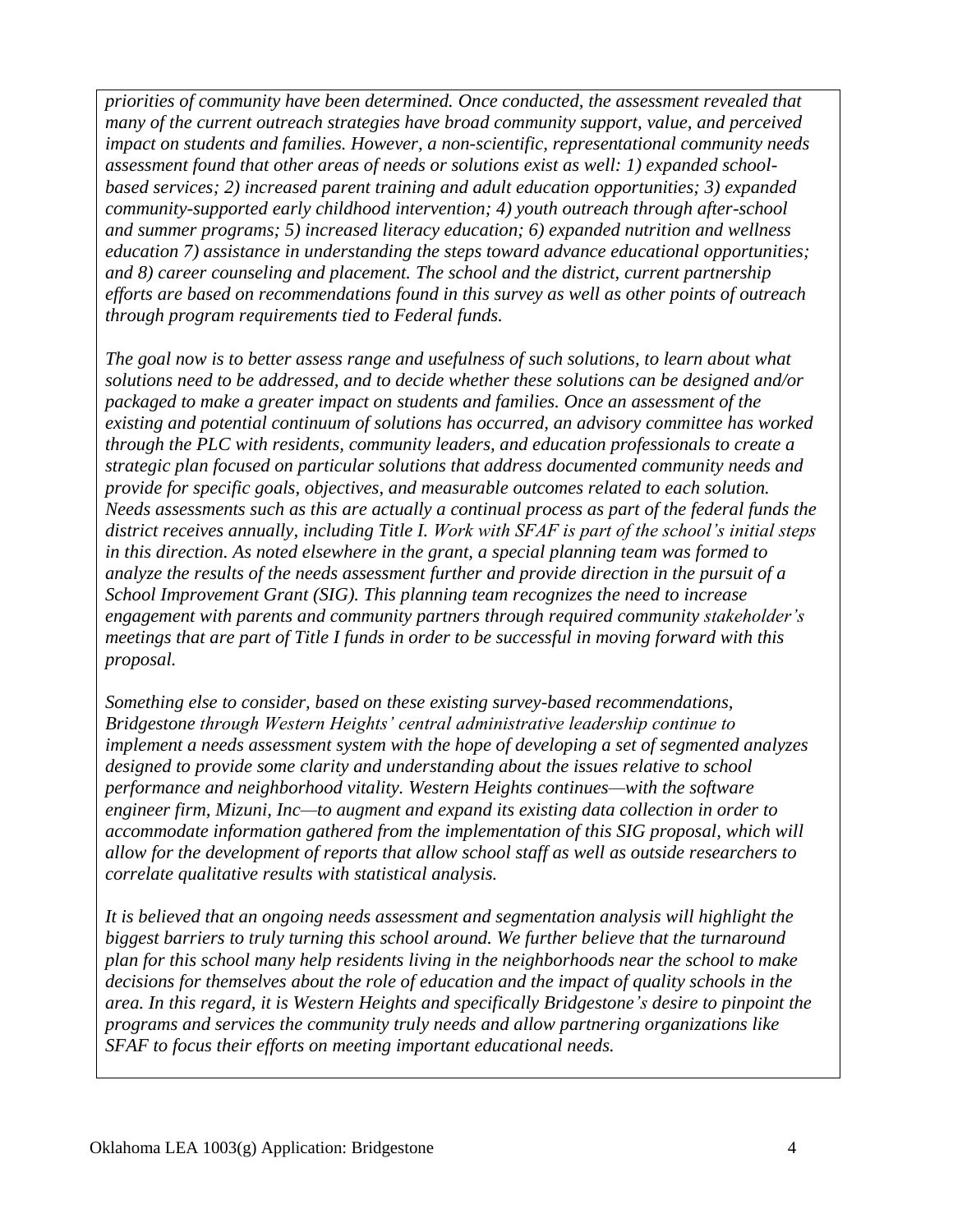Provide in the chart below a **summary of the results** of the comprehensive needs assessment including strengths, weaknesses and areas of critical need as indicated by the data.

| Areas to be considered as part of the<br>comprehensive needs assessment.                                                                                     | <b>Summary of analysis of each of the areas</b><br>considered as part of the comprehensive                                                                                                                                                                                                                                                                                                                                                                                                                                                                                                                  |
|--------------------------------------------------------------------------------------------------------------------------------------------------------------|-------------------------------------------------------------------------------------------------------------------------------------------------------------------------------------------------------------------------------------------------------------------------------------------------------------------------------------------------------------------------------------------------------------------------------------------------------------------------------------------------------------------------------------------------------------------------------------------------------------|
|                                                                                                                                                              | needs assessment.                                                                                                                                                                                                                                                                                                                                                                                                                                                                                                                                                                                           |
| <b>School Profile:</b><br>Includes student and staff data                                                                                                    | Bridgestone Intermediate Center has 552<br>students PreK-4th grade. 18% Black, 7%<br>Native American, 35% Hispanic, 30%<br>Asian/Pacific Islander, and 38% White. By<br>gender, 55.6% are male and 44.4% female.<br>Bilingual students represent 23% of the school.<br>Approximately 20% of all students are on an<br>IEP. There are 38 Certified Staff members<br>including 1 Principal, 1 Assistant Principal, 1<br>Counselor, 1 Reading Specialist, 1 Library<br>Media Specialist, 2 Special Education<br>Teachers, and 31 Classroom Teachers. All<br>staff are highly qualified. In addition, there are |
|                                                                                                                                                              | 6 Paraprofessionals/Teacher Assistants.                                                                                                                                                                                                                                                                                                                                                                                                                                                                                                                                                                     |
| Curriculum:<br>Includes academic expectations, alignment to<br>Oklahoma Academic Standards, and the<br>process to monitor, evaluate and review<br>curriculum | Bridgestone is currently aligned with the new<br>Oklahoma Academic Standards. It was<br>previously aligned with Common Core State<br>Standards and PASS. New curriculum is<br>reviewed to ensure it meets all standards<br>Bridgestone has set a goal to reach a " $C+$ "<br>level on the Oklahoma A-F Report Card. With<br>this in mind, the goal for OCCT proficiency is<br>to increase to 80% schoolwide at the<br>conclusion of the grant period.                                                                                                                                                       |
| <b>Classroom Evaluation/Assessment:</b><br>Includes classroom assessments, alignment to<br>Oklahoma Academic Standards, and use of<br>assessment data        | Classroom data is entered into Mizuni system<br>and data walls are posted that show the<br>analyses of OCCT results. In addition,<br>Performance Series and DIBELS assessments<br>and results are used to determine Tier Levels<br>for students at nearly all elementary grades.<br>All classroom data is periodically monitored<br>and adjustments made as needed. The<br>partnership with SFA will enable the faculty to<br>better comprehend and make use of the<br>available data.                                                                                                                      |
| <b>Instruction:</b><br>Includes the varied strategies used in the<br>classroom, integration of technology, and<br>teacher collaboration                      | Bridgestone has made good use of technology<br>and is constantly looking at ways to improve<br>technology integration into the classrooms.<br>Interactive whiteboards are provided in each<br>classroom, and each teacher has an iPad and<br>a desktop computer in their room. At this                                                                                                                                                                                                                                                                                                                      |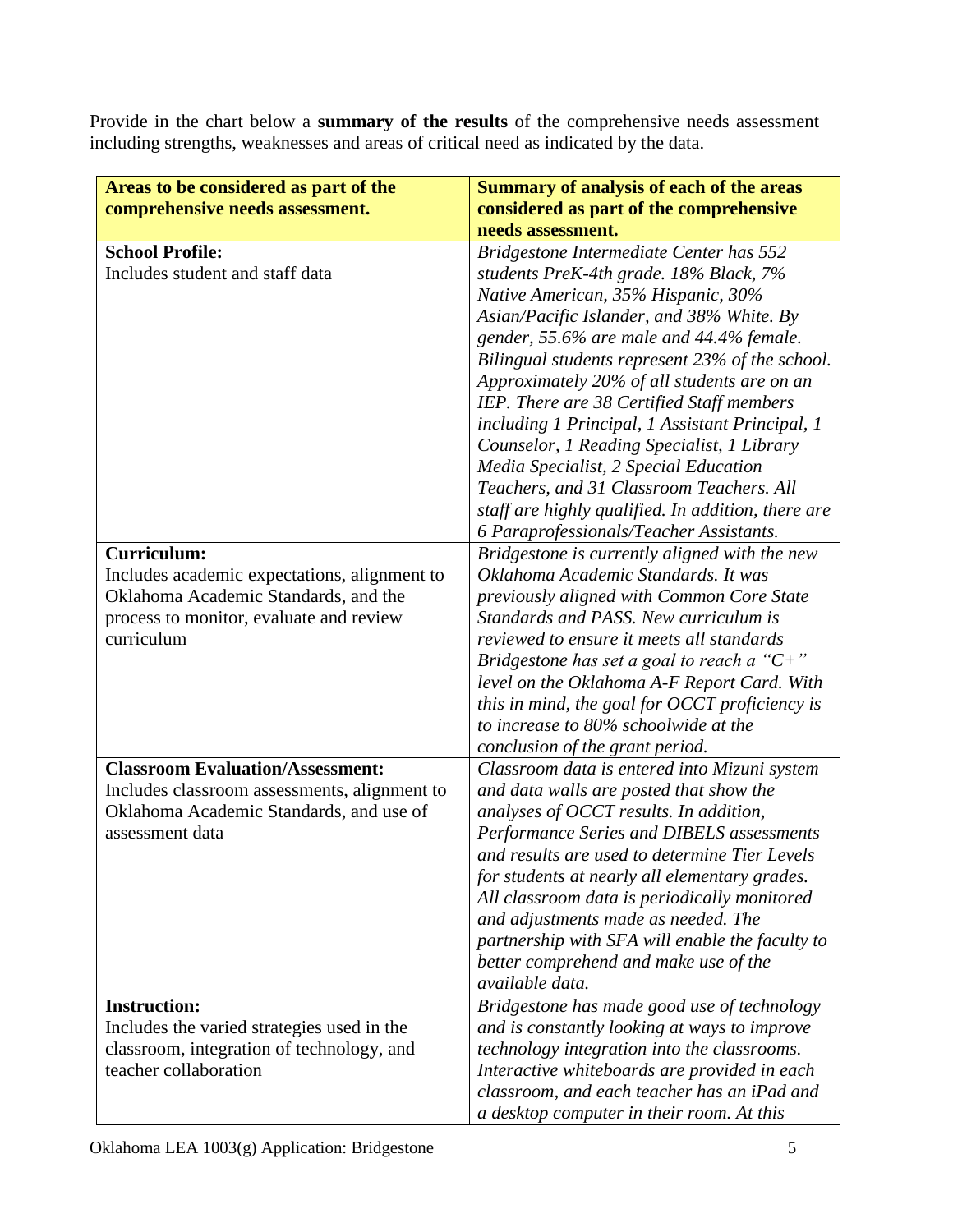|                                                | elementary, mobile computer carts with iPads,    |
|------------------------------------------------|--------------------------------------------------|
|                                                | and two computer labs are available for each     |
|                                                | class. Bridgestone is in the process of adding   |
|                                                | additional student devices, so that all students |
|                                                | in grades 3-4 will have a device. Teachers are   |
|                                                | assigned to pods based on grade level and        |
|                                                | student proficiency leveling which meet          |
|                                                | monthly for collaboration. This collaboration    |
|                                                |                                                  |
|                                                | time will expanded to 90 minutes weekly under    |
| <b>School Culture:</b>                         | the SIG grant.                                   |
|                                                | Bridgestone strives to provide a safe, secure,   |
| Includes learning environment, leader and      | compassionate, and positive learning             |
| teacher beliefs, and value of equity and       | environment. We have focused on building and     |
| diversity                                      | reinforcing teacher-student relationships in the |
|                                                | last few years. Staff value each and every       |
|                                                | student, and respect the differences and         |
|                                                | uniqueness of each child. Staff work closely     |
|                                                | with district-wide support services such as the  |
|                                                | director of ADA/IEP assessment. As a Title I     |
|                                                | school, outreach in the community is expected    |
|                                                | and opportunities are provided regularly.        |
| <b>Student, Family, and Community Support:</b> | Bridgestone encourages communication with        |
| Includes communication methods, engagement     | parents and the community. Methods of            |
| efforts, and parents as partners               | communication include parent-teacher             |
|                                                | conferences, parent meetings, School             |
|                                                | Messenger (phone bank system), notes,            |
|                                                | marquee, direct teacher-parent contact, school   |
|                                                | website, and Facebook page. In addition, SFA     |
|                                                | offers and promotes several family and           |
|                                                | community engagement activities as part of       |
|                                                | this grant proposal.                             |
| Professional Growth, Development, and          | Bridgestone has had extensive and high-          |
| <b>Evaluation:</b>                             | professional development, but has not yet        |
| Includes professional development plan,        | found an effective way to link it to the         |
| capacity building, and evaluation process      | classroom. A solution is needed to correlate     |
|                                                | professional development with instructional      |
|                                                | delivery. A major concern is creating an         |
|                                                | environment with a common language and           |
|                                                | methods of practice $-$ for all staff. Past      |
|                                                | activities have included Model Schools           |
|                                                | Conferences and MRL (Marzano) Teacher            |
|                                                | Academy. SFA provides an inclusive, whole-       |
|                                                | school approach to professional development      |
|                                                | that produces results. The "results" are what    |
|                                                | have been missing in past PD activities.         |
|                                                | Knowledge gained is only useful if it is         |
|                                                | applied. The current PD plan has                 |
|                                                | been evaluated and revised to focus on           |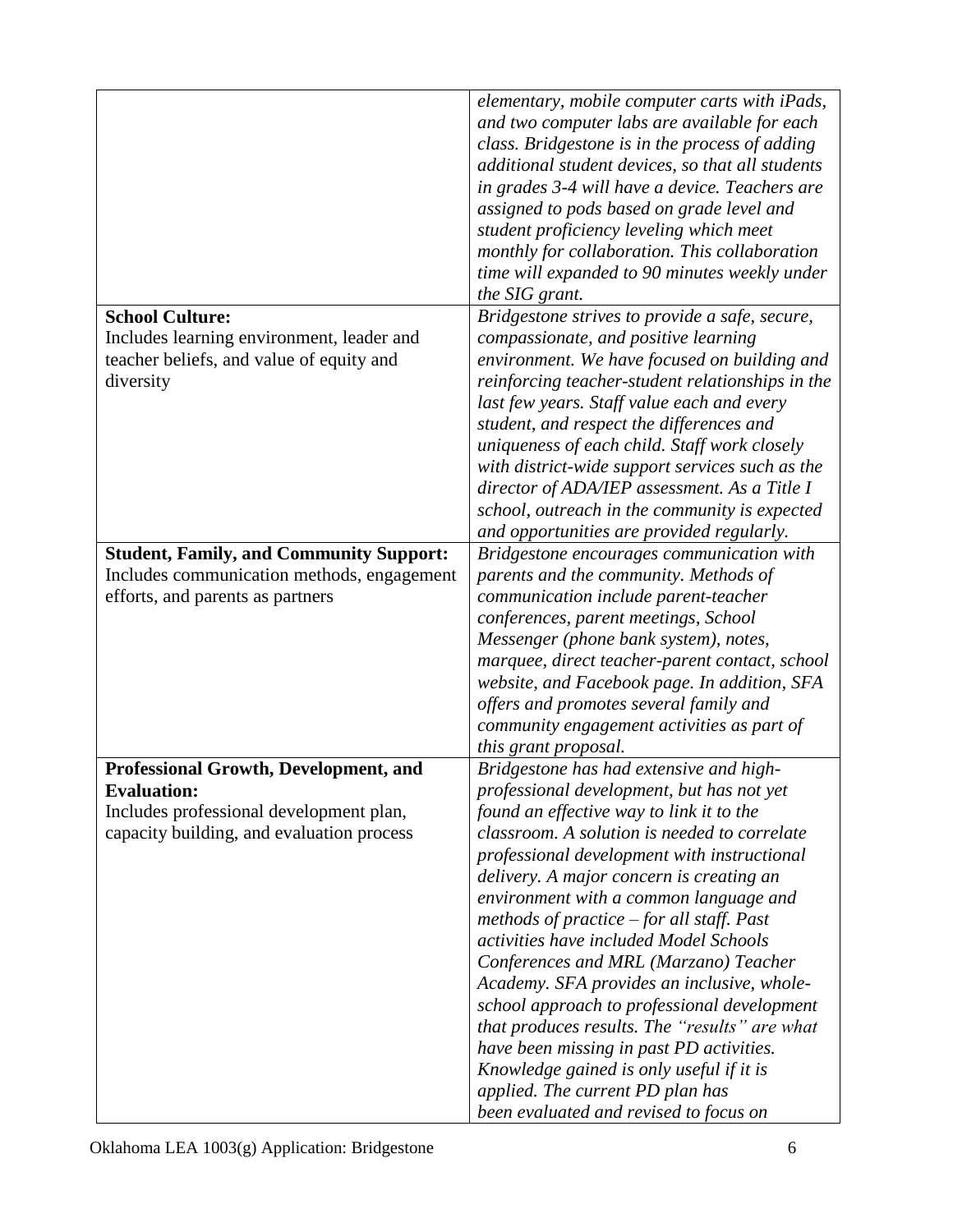|                                                               | activities that directly impact each and every                                         |
|---------------------------------------------------------------|----------------------------------------------------------------------------------------|
|                                                               | classroom.                                                                             |
| Leadership:<br>Includes process for decision making, policies | The administration of Western Heights is<br>committed to collaborative decision making |
| and procedures, and the shared vision                         | that results in policies and procedures that are                                       |
|                                                               | for the betterment of the district. The recently                                       |
|                                                               | reorganized PLC at Bridgestone will take the                                           |
|                                                               | lead in much of the decision making as it                                              |
|                                                               | relates to the implementation of the SIG grant.                                        |
|                                                               | The staff at Bridgestone are a cohesive unit.                                          |
| <b>Organizational Structure and Resources:</b>                | Resources are leveraged to provide the                                                 |
| Includes use of resources, master schedule,                   | optimal learning environment. Increased                                                |
| staffing, and teaming                                         | instructional time is a key need, so extended                                          |
|                                                               | day programming in an afterschool setting is                                           |
|                                                               | being proposed as well as increased                                                    |
|                                                               | instructional time for reading and math by                                             |
|                                                               | adjusting content allocation time (also                                                |
|                                                               | allowing more time for collaboration).                                                 |
|                                                               | However, to initiate true whole-school reform,                                         |
|                                                               | additional resources are needed. The SIG                                               |
|                                                               | application requests an infusion of financial                                          |
|                                                               | resources to add intervention staff, intensive                                         |
|                                                               | professional development, curriculum                                                   |
|                                                               | materials, and consultation with the SFA staff                                         |
|                                                               | for the implementation of a Whole-School                                               |
|                                                               | Reform Model.                                                                          |
| <b>Comprehensive and Effective Planning:</b>                  | The school improvement plan will be reviewed                                           |
| Includes the process for collaboration, use of                | and revised to accommodate the need for                                                |
| data, development of school goals, and                        | collaboration, analysis of data, and the goals                                         |
| continuous evaluation                                         | as outlined in the Action Plan as part of this                                         |
|                                                               | application. Steps have been taken to improve                                          |
|                                                               | collaboration among faculty by adjusting class                                         |
|                                                               | schedules and increasing the amount and rigor                                          |
|                                                               | of professional development activities. Data                                           |
|                                                               | driven instruction is a key ingredient in the                                          |
|                                                               | SFA Whole-School Reform Model, and data                                                |
|                                                               | will be continuously gathered and monitored                                            |
|                                                               | to guide instruction. Success of the program                                           |
|                                                               | will be evaluated on a consistent basis with                                           |
|                                                               | modifications made as necessary.                                                       |

### **SCHOOL IDENTIFICATION OF INTERVENTION MODEL**

In the space below, provide a **detailed narrative** describing how the selected intervention model was chosen and the correlation between the selected intervention model and the results of the comprehensive needs assessment.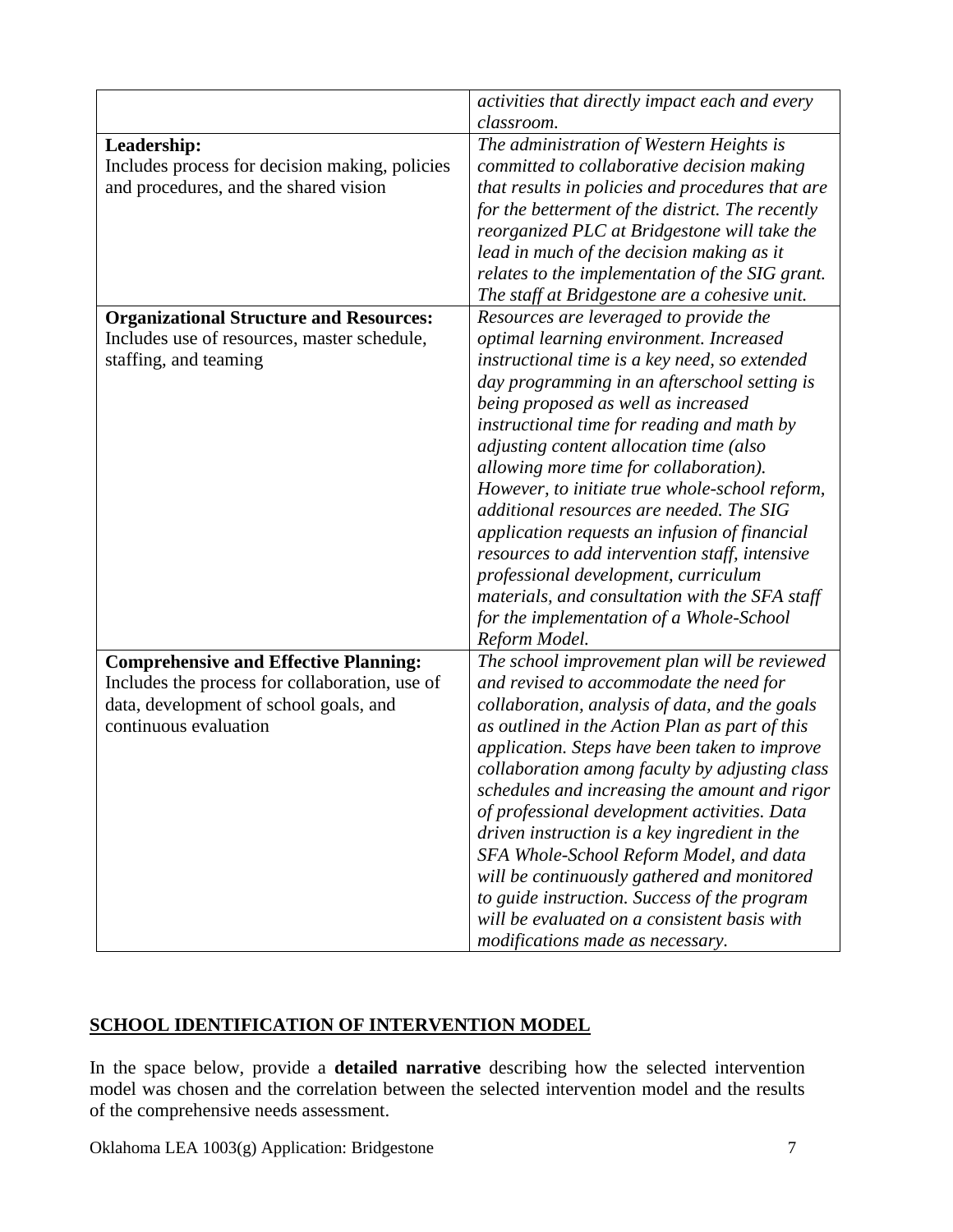*Identifying the Success for All (SFA) model began in June 2016 at an annual meeting with SDE school support staff. At that meeting, discussions turned to how a targeted intervention might aid schools looking to improve the quality of education provided as well as raise their standing on the state department's priority schools list. Currently, Bridgestone is performing at an F-level. SDE staff suggested using one of the three US Department of Education's approved researchbased models and using SIG funding to begin the implementation of the model. SFA rose to the top of Western Heights' list because of its targeted intervention at younger grades: the area the district considers most in need. After two meetings with SFA staff and a site visit to a district in eastern Oklahoma currently working SFA, Bridgestone committed to pursuing SDE school improvement funding to implement the program.*

*SFA's whole-school reform model aligns closely with the results of Western Heights' comprehensive needs assessment and targeted qualitative feedback solicited from the Bridgestone community. The comprehensive needs assessment identified the following high priority areas to be addressed.*

- *Extended Day Programming*
- *Reading Intervention*
- *Math Intervention*
- *Technology Acquisition/Replacement/Integration*
- *Professional Development*
- *Relationships (Building relationships between staff and students)*

*SFA's whole-school reform model will help Bridgestone significantly improve in each of these areas of need.*

### *Reading Intervention*

*Bridgestone has identified the need for an improved reading intervention at all grade levels from PreK-6. The research-proven reading programs included in SFA's whole-school reform model will address this need in a comprehensive and coordinated manner. (See Evidence-Based, Whole-School Reform Model: Description of the Implementation)*

### *Math Intervention*

*Bridgestone has identified the need for an improved math intervention at higher elementary levels (5 rd and 6 th grade). SFA's PowerTeaching math program is an instructional multiday framework for these grade levels and provides teachers with a clear and simple structure for framing their mathematics instruction no matter which curriculum or textbook they use. (See Evidence-Based, Whole-School Reform Model: Description of the Implementation) In addition,*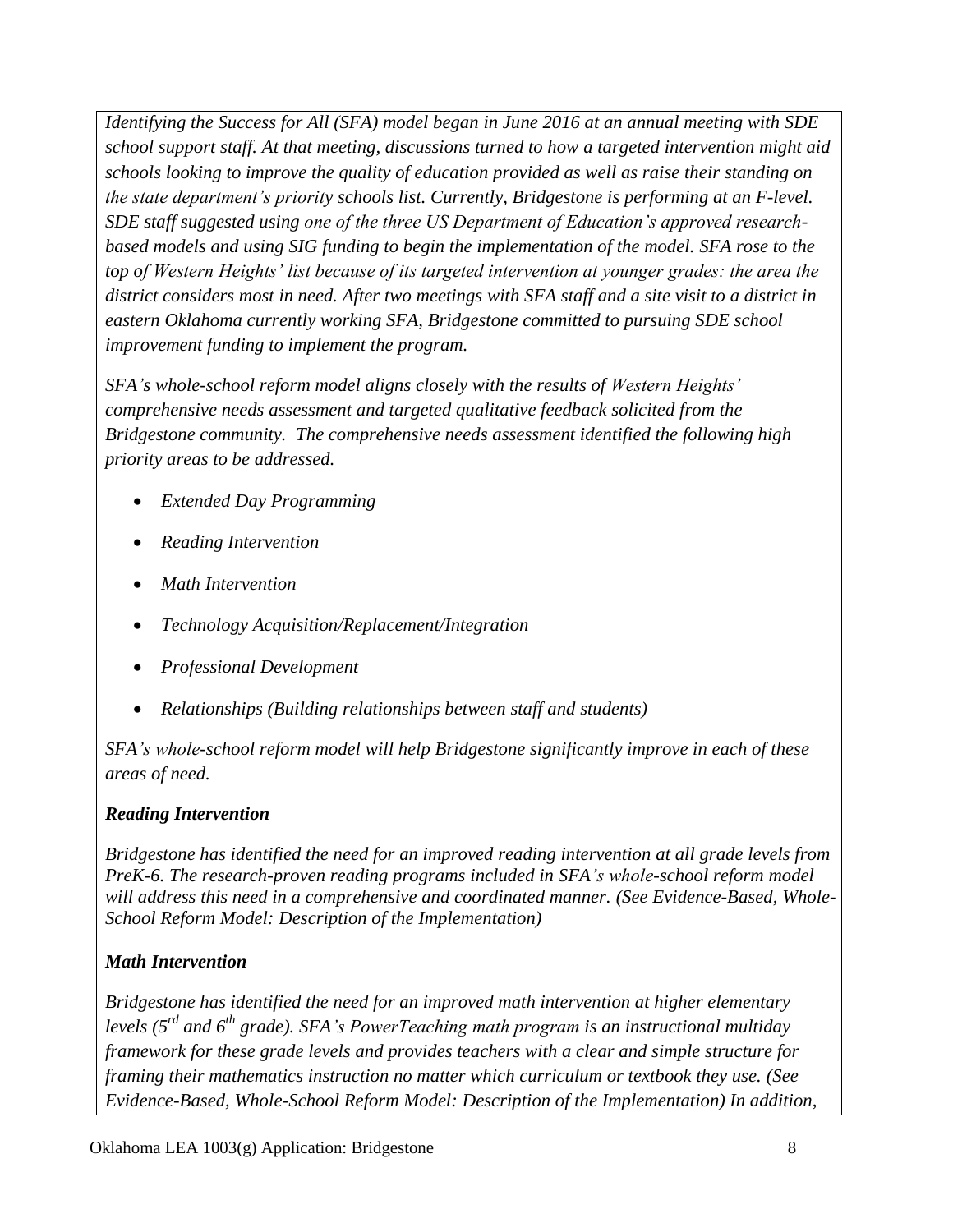*SFA's professional development for teachers, with its emphasis on the Cycle of Effective Instruction and cooperative learning will enhance math instruction at all levels.*

## *Extended Day Programming*

*Bridgestone has a need to continue extended day programming including student support for reading and technology. SFA's on-line tutoring program, Lightning Squad, can be implemented during the extended day program. Lightning Squad is a web-based reading-intervention program for struggling readers. Tutors use Lightning Squad to assess students, develop instructional plans, and deliver effective, fun instruction. Lightning Squad provides the assessment, planning, and instructional tools for one-to-one tutoring or small group tutoring. In either case, Lightning Squad will provide reading instruction and practice at the 1st-3rd grade levels and address skill development in phonemic awareness, phonics, vocabulary, fluency, and comprehension. Lightning Squad instruction is aligned to the classroom objectives being taught in the SFA Reading curriculum.*

## *Technology Acquisition/Replacement/Integration*

*Technology is tightly integrated into SFA's whole-school reform model. SFA's PreK-8 programs (Curiosity Corner, KinderCorner, Reading Roots, Reading Wings, Reading Edge, PowerTeaching) are available as interactive white board lessons. Lightning Squad, is a web*based program that supports tutoring in reading at the 1<sup>st</sup>-3<sup>rd</sup> grade levels. SFA's Member *Center is an online tool for data collection, planning, and coaching. (See Evidence-Based, Whole-School Reform Model: Description of the Implementation) Implementation of SFA's whole-school reform model will enable Western Heights to effectively and coherently deploy technology to deliver instruction, conduct strategic planning, and provide professional development.* 

# *Professional Development*

*Robust professional development and on-site coaching are critical components of SFA's wholeschool reform model. SFA will provide introductory workshops for all of SFA educational programs and school-wide initiatives. SFA coaches will follow up this initial training with regular site visits to provide on-going support to teachers and school leaders. Additional SFA PD will align with our PLC structures perfectly. (See Evidence-Based, Whole-School Reform Model: Description of the Implementation)*

# *Relationships (Building relationships between staff and students)*

*Bridgestone has identified the need for improved relationships between staff and students. The Schoolwide Solutions component included in SFA's whole-school reform model will help address this need and improve staff/student relationships, as well as student/student relationships.* 

*Schoolwide Solutions teams design a schoolwide behavior-management plan based on the needs of each school. This approach includes:*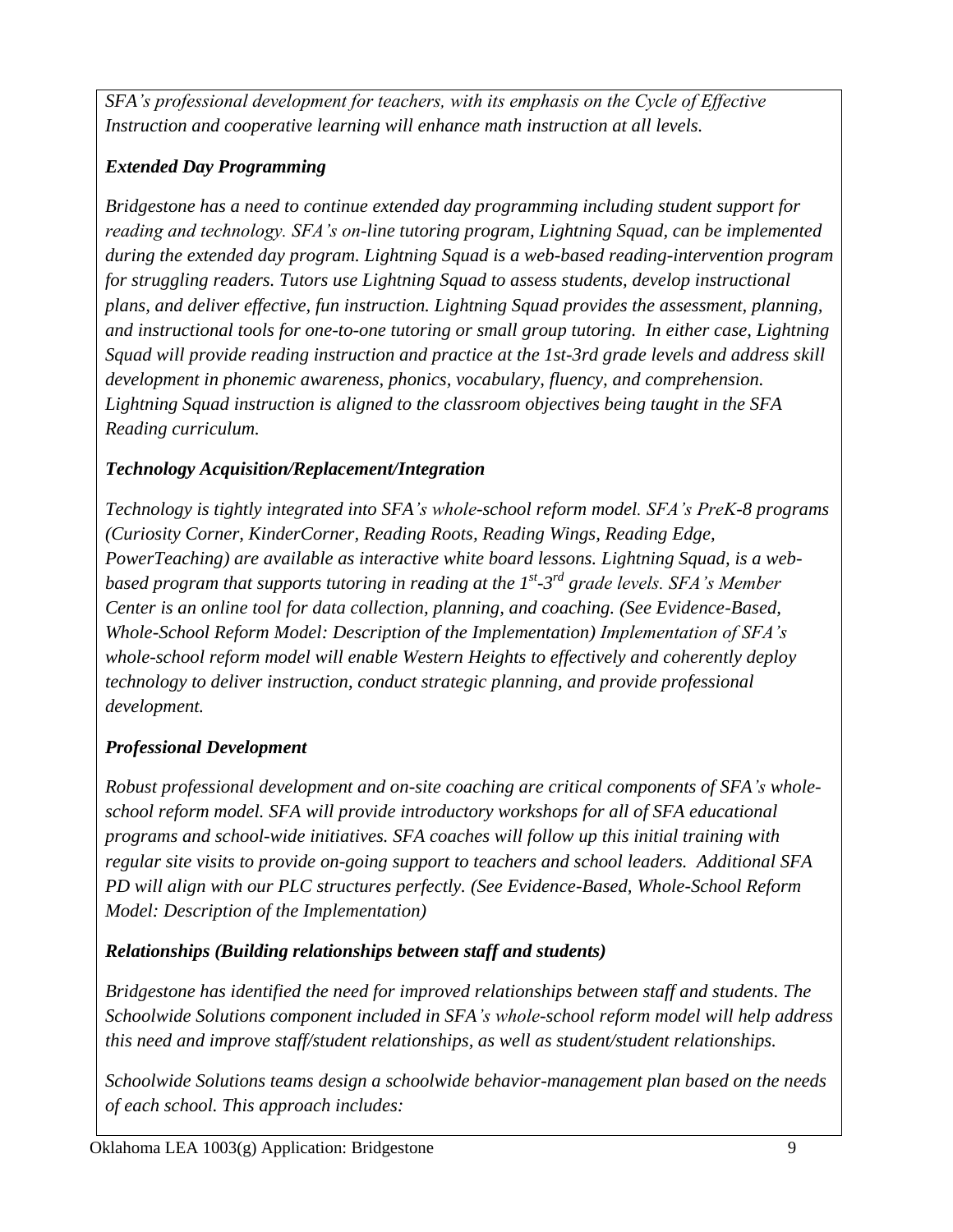- *Pro-social skills*
- *Proactive behavior management,*
- *Behavior-tracking mechanisms,*
- *Behavior-management workshops,*

*Getting Along Together (GAT) is also implemented as a key piece of the Schoolwide Solutions component. Through GAT, students learn to use and master interpersonal and social problem solving skills. GAT teaches students strategies to manage their behavior, focus their thinking, build positive social relationships, and understand and deal with their feelings.*

*All staff members, including the principal and other administrators, are trained and involved in the Getting Along Together process. This collaborative involvement promotes an effective, consistent schoolwide structure that is reinforced throughout the year.*

## **SCHOOL SMART GOALS**

Complete the charts below by providing annual SMART Goals for four (4) consecutive years in Reading/Language Arts, Mathematics, and Graduation Rate (if applicable) for the All Students subgroup. See the Application Instructions for the School Section for more information on SMART Goals.

### **SMART Reading/Language Arts Goals**

Goal for 2017-2018: 70% of all students in grades 5-6 at Bridgestone will score proficient or above in reading as measured by the Oklahoma Core Curriculum Tests.

Goal for 2018-2019: 75% of all students in grades 5-6 at Bridgestone will score proficient or above in reading as measured by the Oklahoma Core Curriculum Tests.

Goal for 2019-2020: 80% of all students in grades 5-6 at Bridgestone will score proficient or above in reading as measured by the Oklahoma Core Curriculum Tests.

Goal for 2020-2021: 85% of all students in grades 5-6 at Bridgestone will score proficient or above in reading as measured by the Oklahoma Core Curriculum Tests.

Rationale: Based on preliminary reports from Measured Progress, 38% of students in grades 5-6 at Bridgestone scored in bottom quartile on the Oklahoma Core Curriculum Tests for the 2015- 2016 school year. The goals are attainable based on awarding of SIG, and the support and implementation of the SFA Whole-School Reform Model.

### **SMART Mathematics Goals**

Goal for 2017-2018: 65% of all students in grades 5-6 at Bridgestone will score proficient or above in math as measured by the Oklahoma Core Curriculum Tests.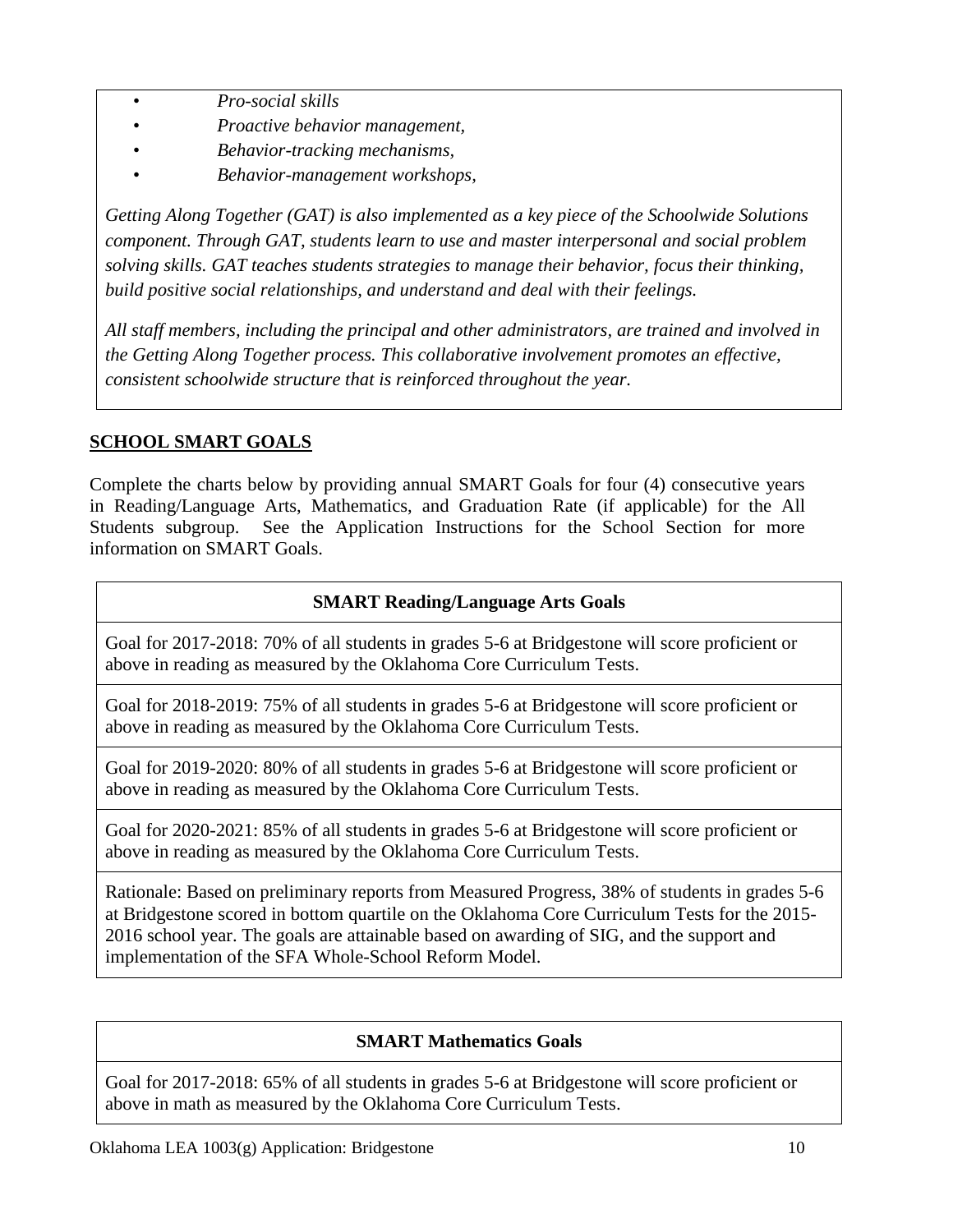Goal for 2018-2019: 70% of all students in grades 5-6 at Bridgestone will score proficient or above in math as measured by the Oklahoma Core Curriculum Tests.

Goal for 2019-2020: 75% of all students in grades 5-6 at Bridgestone will score proficient or above in math as measured by the Oklahoma Core Curriculum Tests.

Goal for 2020-2021: 80% of all students in grades 5-6 at Bridgestone will score proficient or above in math as measured by the Oklahoma Core Curriculum Tests.

Rationale: Based on preliminary reports from Measured Progress, 50% of students in grades 5-6 at Bridgestone scored in bottom quartile on the Oklahoma Core Curriculum Tests for the 2015- 2016 school year. The goals are attainable based on awarding of SIG, and the support and implementation of the SFA Whole-School Reform Model.

|                         | <b>SMART Graduation Rate Goals</b> |
|-------------------------|------------------------------------|
| Goal for 2017-2018: N/A |                                    |
| Goal for 2018-2019: N/A |                                    |
| Goal for 2019-2020: N/A |                                    |
| Goal for 2020-2021: N/A |                                    |
| Rationale:              |                                    |

### **INTEGRATION OF SERVICES**

Complete the following Integration of Services chart showing how the school will align any other federal, state, and local resources to the selected intervention models. You may add boxes as necessary. Examples can be found in the Application Instructions: School Section.

| <b>Resource</b> | Alignment with $1003(g)$                                                                                                     |
|-----------------|------------------------------------------------------------------------------------------------------------------------------|
| Title I, Part A | Salaries for elementary instructional and<br>curricular administration staff                                                 |
|                 | • Portion of salary for Director of Community<br>Resources as part of the family and<br>community outreach efforts under SFA |
|                 | • Provide needed services for homeless<br>and/or migrant children                                                            |
|                 | Assist with extended day programming that<br>provides tutor-based supplemental literacy                                      |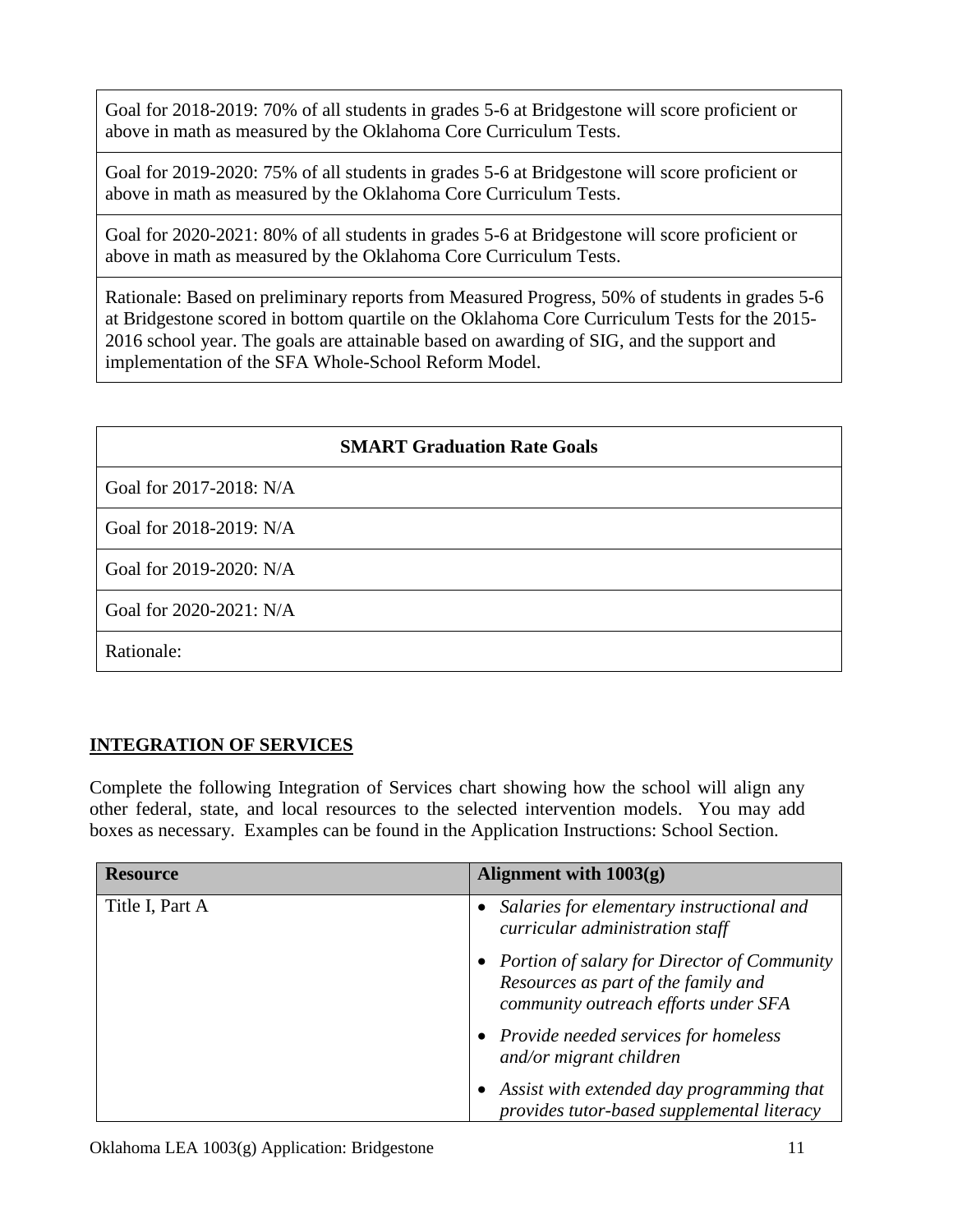|                                                                                                                               | and mathematics instruction for struggling<br>learners, and to reinforce and provide<br>assistance for literacy and mathematics<br>skills acquisition                                                                                                                                                         |
|-------------------------------------------------------------------------------------------------------------------------------|---------------------------------------------------------------------------------------------------------------------------------------------------------------------------------------------------------------------------------------------------------------------------------------------------------------|
| Title II, Part A                                                                                                              | Stipends for teachers attending professional<br>development                                                                                                                                                                                                                                                   |
|                                                                                                                               | Registration and travel for teachers and<br>SFA school-level implementation staff (aka<br>the Turnaround Officers also called the SFA<br>Facilitators) along with the Solutions Team<br>Leader, and school principals to attend New<br>Leaders Institute in Year 1 and Experience<br>Site Conference annually |
|                                                                                                                               | Salary for elementary instructional and<br>curricular administration staff to provide<br>ongoing professional development and<br>coaching                                                                                                                                                                     |
| Title III, Part A                                                                                                             | • Professional development on implementing<br>and supporting strategies for English<br>Language Learners placed in SFA                                                                                                                                                                                        |
|                                                                                                                               | Supplemental instructional materials for<br>ELL to extended school hours                                                                                                                                                                                                                                      |
| Title VI, Subpart 1 or 2 of Part B, if applicable                                                                             | N/A                                                                                                                                                                                                                                                                                                           |
| <b>Other Federal Resources</b><br><b>Child Nutrition Program</b><br>After School Snack Program<br>Summer Food Service Program | Child Nutrition Program will participate in<br>٠<br>and provide an After School Snack<br>Program (ASSP) for students in an<br>extended-day setting. This will assist<br>students as they participate in after-school<br>supplemental reading and math instruction.                                            |
|                                                                                                                               | Child Nutrition Program will sponsor and<br>participate in the Summer Food Service<br>Program (SFSP). Provide breakfast and<br>lunch for students in need of remediation<br>and support through a Summer School<br>program focusing on literacy and<br>mathematics instruction.                               |
| <b>State Resources</b>                                                                                                        | Supplemental instructional materials for                                                                                                                                                                                                                                                                      |
| <b>Reading Sufficiency Funds</b>                                                                                              | extended school hours                                                                                                                                                                                                                                                                                         |
| <b>Professional Development</b>                                                                                               | Assist in provision of professional<br>$\bullet$<br>development activities that will implement<br>with fidelity the key provisions of the<br>Success for All framework. Items that may<br>be included are: registration fees, stipends,                                                                       |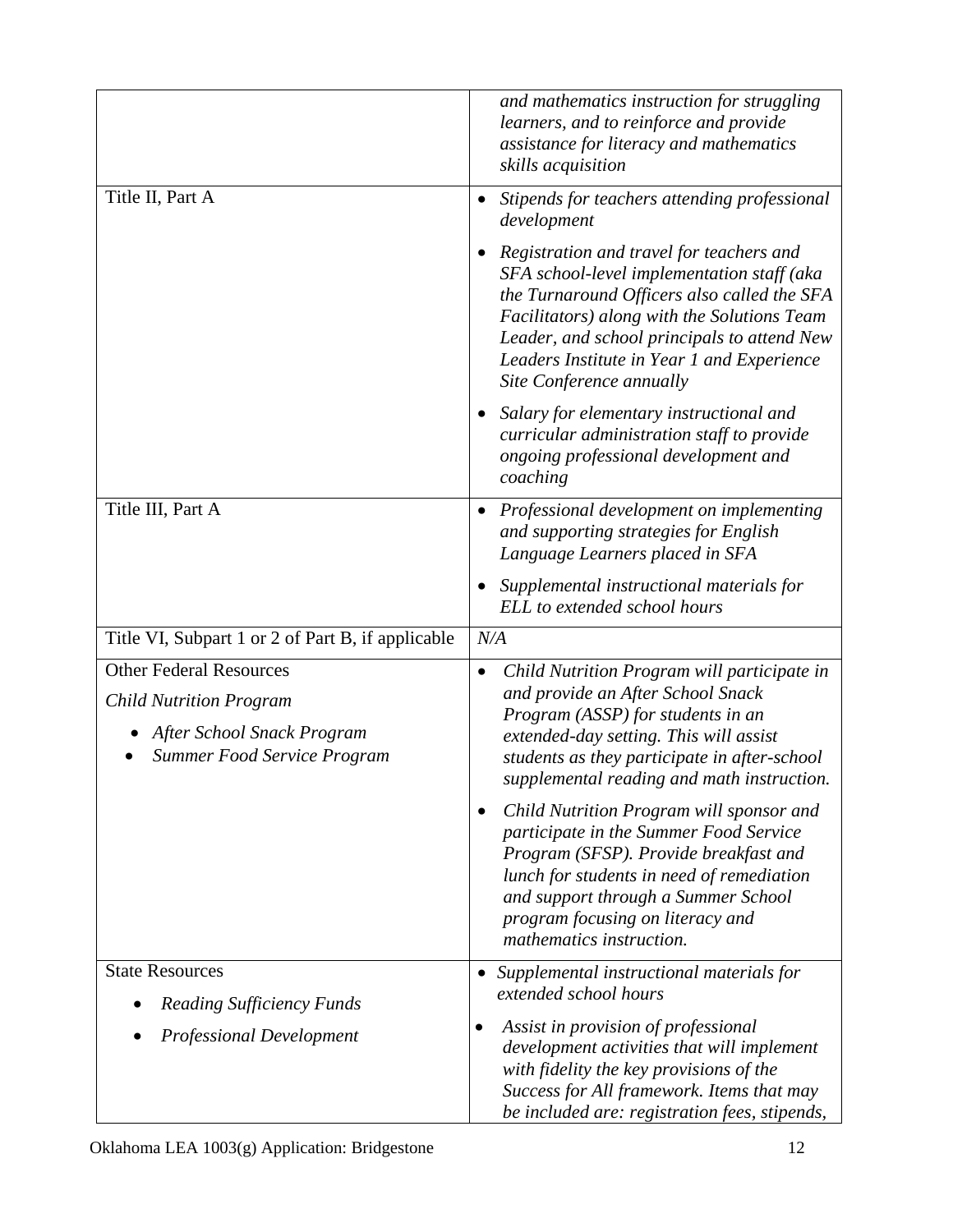### **SCHOOL MODIFICATION OF POLICIES AND PROCEDURES**

In the space below, provide a narrative describing the steps the school has taken or will take to modify its policies and procedures to enable the schools to effectively implement the selected intervention models.

*At this time, Bridgestone does not need to modify its policies and procedures to implement the whole-school reform model. Western Heights will contract with SFAF under normal contractual guidelines and procedures established by the State of Oklahoma for school district administration.*

### **SCHOOL SUSTAINABILITY EFFORTS**

In the space below provide the school plan for sustaining the reform efforts after the funding period ends. Provide in the narrative, evidence of the following:

- All stakeholders were involved in the planning phase and will share leadership throughout the implementation;
- There are written plans in place for transitions, including staffing, funding, exit of external providers and changes in leadership;
- The LEA has a strategic plan in place for professional development to sustain the implemented strategies to improve student achievement;
- The LEA has processes in place to establish a schedule that will allow for teacher collaboration and teaming to produce effective delivery of instruction;
- The school has in place a strategic planning process utilizing an online integrated planning and coaching tool;
- The school has a system of formative and summative data collection in place, including benchmarks;
- Other funding sources have been secured or are being actively sought to enable the school to continue the reform efforts and initiatives; and
- The Title I, Part A schoolwide plan includes goals and action steps that will sustain reform efforts.

*Bridgestone Intermediate Center is an urban, high poverty, minority-majority school serving 5 th and 6th grade. It is in the middle of Western Heights Schools in the southwest side of Oklahoma City with roughly 550 students. Over the last 15 years, the district has passed a series of very successful bond issues, which has allowed it to address technology and other infrastructure concerns and to renovate or rebuild all schools including Bridgestone, which is in a new building. The faculty and staff of Bridgestone bring a diverse set of experiences in education and the community at-large. The school took steps to involve all stakeholders during the planning phase for selecting SFA as an evidence based, whole-school reform model. A needs assessment was initially collected from teachers, support staff, students, parents/guardians, and community members to determine the priorities of the district. This assessment is actually a continual process as part of the federal funds the district receives annually, including Title I. A special*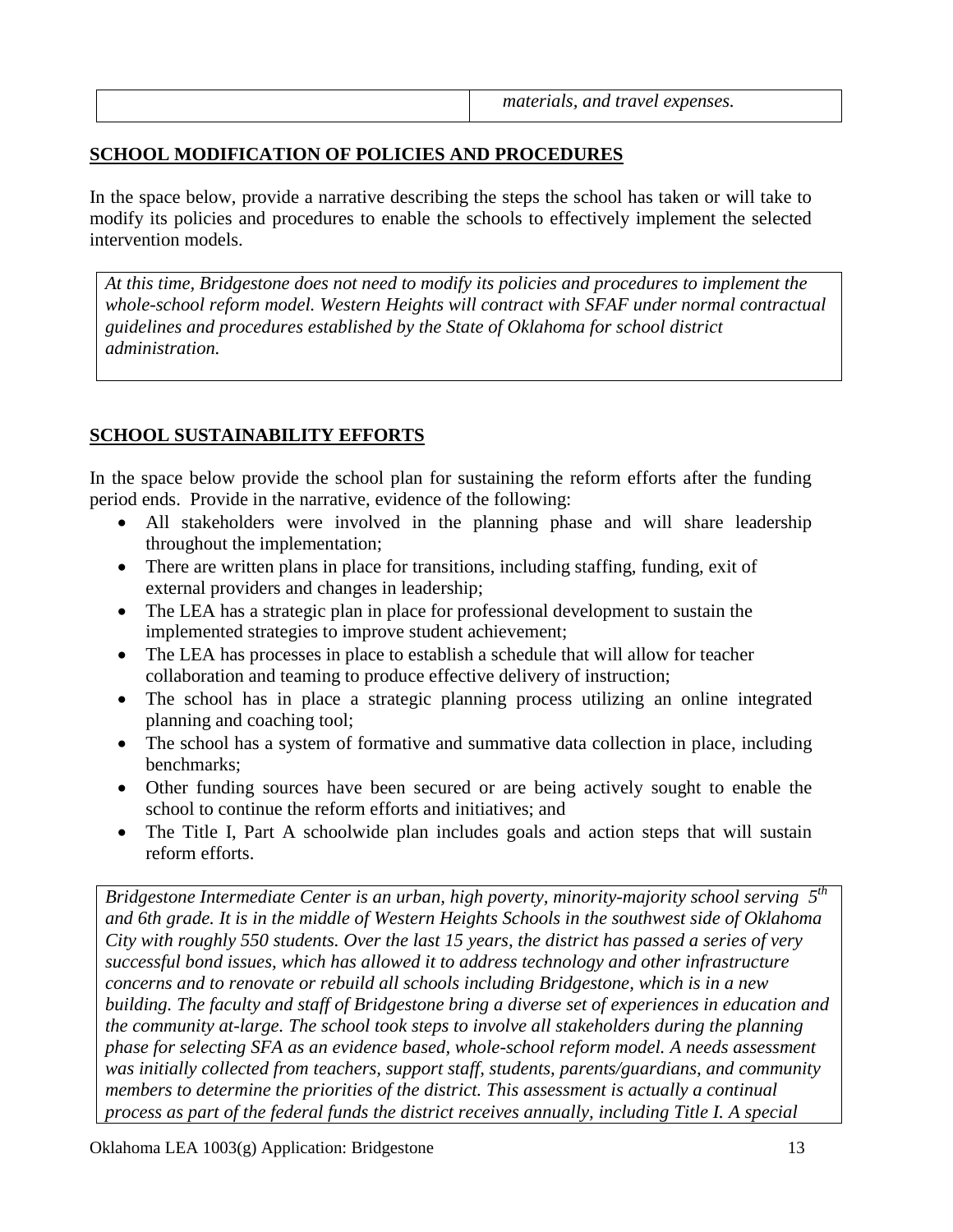*planning team was formed to analyze the results of the needs assessment and provide direction in the pursuit of a School Improvement Grant. This planning team has worked in collaboration with the Professional Learning Communities (PLC) for each participating school site, which has also included an increased engagement with parents and community partners through the required community stakeholders meetings that are part of Title I funds. School visits to a SFA school in Oklahoma were conducted by Bridgestone staff to observe instruction and assess implementation expectations. Following the visits, Bridgestone decided to move forward and be included in the SIG application from the district level. From these engagements, the Whole-School Reform Model with SFA as a partner was developed. Bridgestone will continue to coordinate with these stakeholders through meetings, surveys, family/community events, and other measures for the term of this grant and years following to insure the sustainability of the progress achieved. (See Evidence-Based, Whole-School Reform Model: Description of the Implementation)* 

*Transition plans are in place that address and delineate the roles of those in leadership positions, should there be a change in individuals. In addition, SFA provides ongoing training for current and new leadership positions. The partnership with SFA strengthens and helps create seamless transitions should they arise. SFA also is a form of "Train the Trainer" regarding instructional approaches to reading and math. Any new instructional staff will benefit from peer coaching and be supported by intensive introductory professional development provided by the district and SFA. Any first-year staff and/or intern teachers will also be supported by staff from Oklahoma State University College of Education, which the district has long partnered. Continued direction and oversight that will assist with any transitions will be the responsibility of the newly defined and reorganized PLCs.*

*SFAF will provide professional development over the course of the SIG grant to enable Bridgestone to build the internal capacity to sustain the implemented strategies to improve student achievement. Key leadership staff receive additional training in the GREATER Coaching process, which provides the skills and practice to provide coaching to colleagues using a datadriven decision-making model. GREATER Coaching enables schools to build the internal capacity to sustain the whole-school reform model in later years, with minimal support from SFA. The GREATER Coaching process is accompanied by a goal-focus process aligned to the Oklahoma State Data Inquiry Process that helps leaders and staff analyze data, determine areas of strength and concern, investigate root causes, determine actions, and verify results. The level of professional development with SFA tapers off during the four years of the SIG grant to a level appropriate for experienced sites focusing on refinement of the implementation. By the end of Year 4, Bridgestone will exercise the option of maintaining a minimal association with SFAF in order to obtain online data tools support, updates to program materials, access to online professional learning communities and yearly conferences, and limited onsite support based on how schools are achieving their SMART goals. It is expected that Bridgestone will be achieving these goals before Year 4 and be well positioned to support the refinement of the model with their own staff and only minimal support from SFAF. Beyond the four years of the SIG grant Bridgestone will continue to partner with SFAF to provide this refinement level of professional development and support. (See Evidence-Based, Whole-School Reform Model: Description of the Implementation)* 

*As previously mentioned, Western Heights will develop and modify class schedules, so that instructional staff are provided a minimum of 90 minutes for collaboration each week. This will*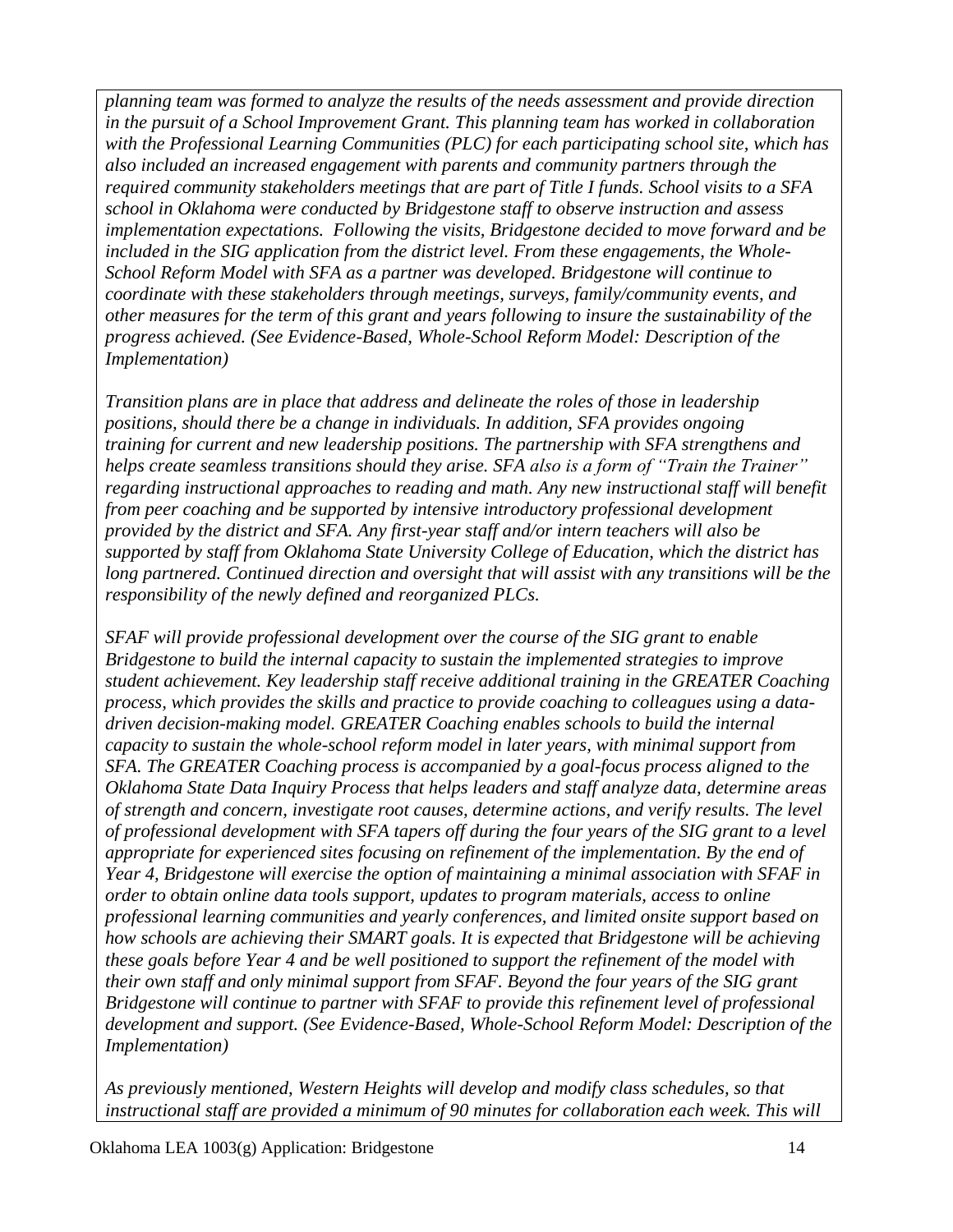*be mandated across the district. Per SFA requirements, Bridgestone will continue to schedule early release to allow for even more collaboration. Further collaboration will be an integral part of the extensive and timely delivery of professional development. This will aid in the district goal of refining the role and implementation of PLCs. Collaboration activities will include the support for team teaching and other collaborative activities. SFA requires and expects this type of collaboration as part of the Whole-School Reform Model. As a part of implementing SFAs Whole-School Reform Model, Bridgestone will use SFA's Member Center, an online tool for data collection, planning, and coaching. (See Evidence-Based, Whole-School Reform Model: Description of the Implementation)*

*Western Heights utilizes Mizuni data collection and management tools. Mizuni provide an integrated, open-source system for data and standards warehousing. It also allows for culling curriculum and assessment resources into tables and visualization tools like charts, graphs, and indicator icons. Mizuni is a versatile resource that allows staff to analyze demographic, benchmark, formative, and survey data. The data collected is then sorted and categorized for placement on each individual teacher's data wall. Further data walls congregate data for different grade levels and the school as a whole. SFA Member Center collects Reading planning information and formative SFA data points, allowing teachers to use data to drive their instruction. This is a perfect complement to the Mizuni data collection system. SFA coaches will work with Western Heights staff to review and analyze this, along with SFA Member Center data, to set goals, and create action plans to ensure student achievement (See Evidence-Based, Whole-School Reform Model: Description of the Implementation). Additional data on teacher and administrator performance will be collected as part of the evaluation for Teacher and Leader Effectiveness utilizing both the Tulsa Teacher and Leader assessment models.* 

*After the four-year term of the SIG grant has ended, Bridgestone will seek to channel its available funds including securing other funding sources to continue efforts under the Whole-School Reform Model and continue the partnership with SFAF to provide the professional development and support necessary to sustain the program that is in place. Planned funding sources include Title I, Title II (as REAP), Title III, and other state/local funds that are available.* 

*The schoolwide plan is currently approved by the Oklahoma State Department of Education, but will undergo revision based on elements of the SIG grant application and as part of the new application process in the OSDE Grants Management System. The goals and action steps as outlined in the SFA Whole-School Reform Model (See Evidence-Based, Whole-School Reform Model: Description of the Implementation and Action Plan) will be incorporated into the revised schoolwide plan. The increased responsibility of the PLC and Title I committee will undertake the task of revising the schoolwide plan and addressing the goal and action steps that need to be taken.*

### **SCHOOL ACTION PLAN FOR ENGAGING FAMILY AND COMMUNITY**

In the space below, provide a narrative that describes, in detail: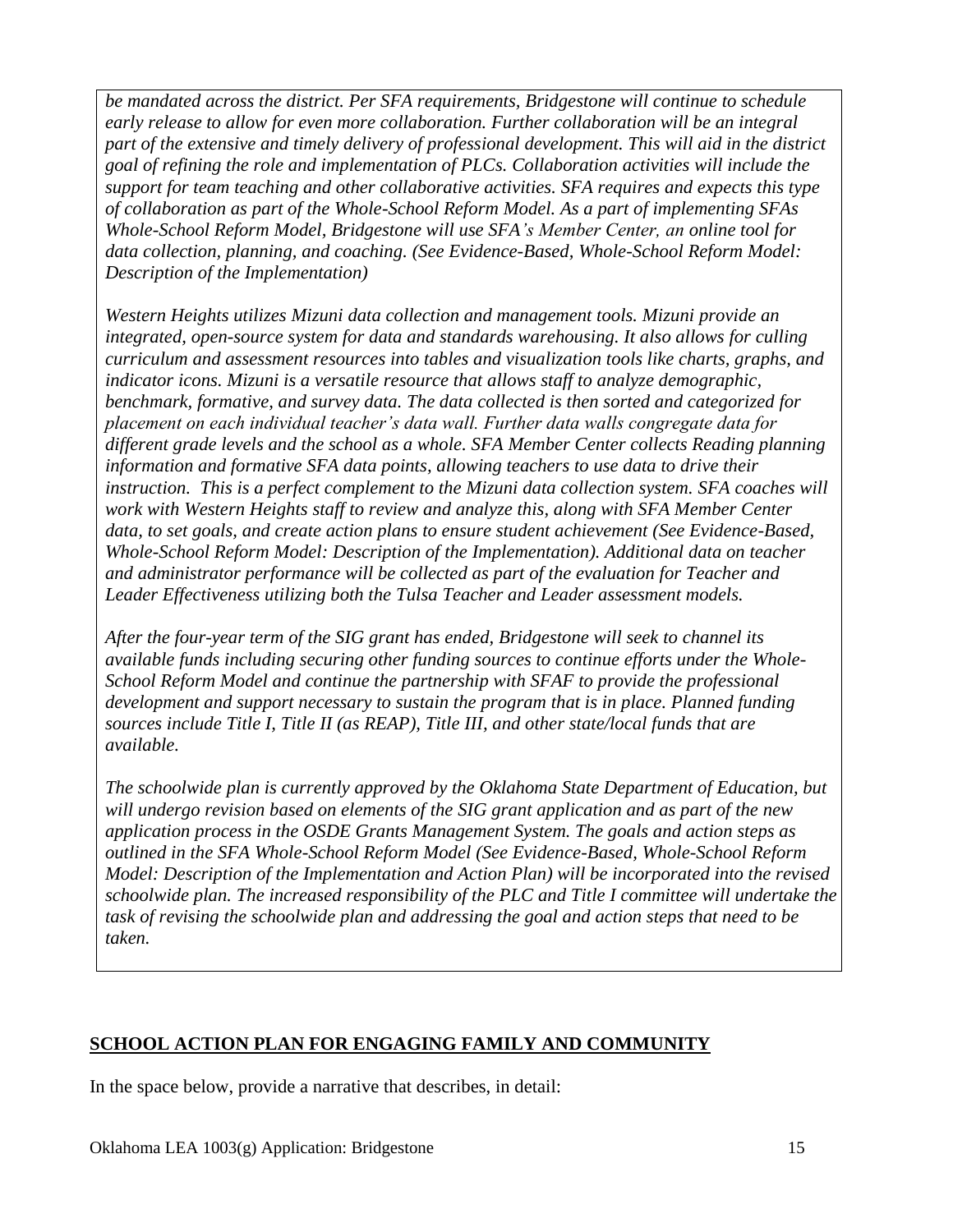- 1. How the school involved and received commitment of support from all stakeholders in activities related to decision-making, choosing an intervention model, and/or development of the model's design.
- 2. The school' plan for engaging families on an ongoing basis throughout the implementation of the selected intervention model.

*The district took steps to involve all stakeholders during the planning phase for selecting SFA as an evidence-based, whole-school reform model. Discussions about a needs assessment can be found in other sections of this application as well as the use of team planning to move programmatic ideas and initiatives forward. Moving forward, Bridgestone will continue to coordinate with stakeholders through meetings, surveys, family/community events, and other measures for the term of this grant and beyond to insure the sustainability of the progress achieved.*

*The parent and family involvement in school committees will be one of the strategies that is implemented in Year I as a part of the schoolwide solutions component of the program, and this will continue throughout Bridgestone's implementation of SFA's whole-school reform model. (See Evidence-Based, Whole-School Reform Model: Description of the Implementation below)*

*Participants in the parent and family involvement component work to identify what family activities could have the greatest impact on the students' success and then design implementation plans that are engaging to their community.*

*Members of this team participate in quarterly meetings. They identify the needs of specific parent/family groups and design plans to implement the initiatives that most meet those needs. During training, these participants gain a greater understanding of the needs of the families in the community and how the school can best meet those needs, keeping in mind the best academic interests of the students. (See Evidence-Based, Whole-School Reform Model: Description of the Implementation below)*

*Several essential elements that are based on best practices and research are designed to involve families in the ways that best support the students, teachers, and the school. Some of these essentials are:*

- SFAF Success Cards: Success Cards are brightly colored postcards sent to a parent at *least twice a year. These cards give an unsolicited compliment to the parent's child based on a recent accomplishment. Success Cards are one of many proven methods of reaching previously disengaged parents.*
- *Positive Home Visits: Similar to the Success Cards, Positive Home Visits are meant to communicate good news to the parent regarding their child. The physical presence of the teacher at the family's home, however, establishes an even greater level of trust between the parent and teacher. The family feels that they have engaged the teacher on a much more personal level, and the parent is empowered to be the one directing the conversation, rather than just being the guest at the school.*
- *Second Cup of Coffee: This is an event that occurs once every quarter, and caters to the time constraints experienced by many working parents. Coffee is set up in the vestibule of the school, and parents are encouraged to stop and have a cup before heading off to*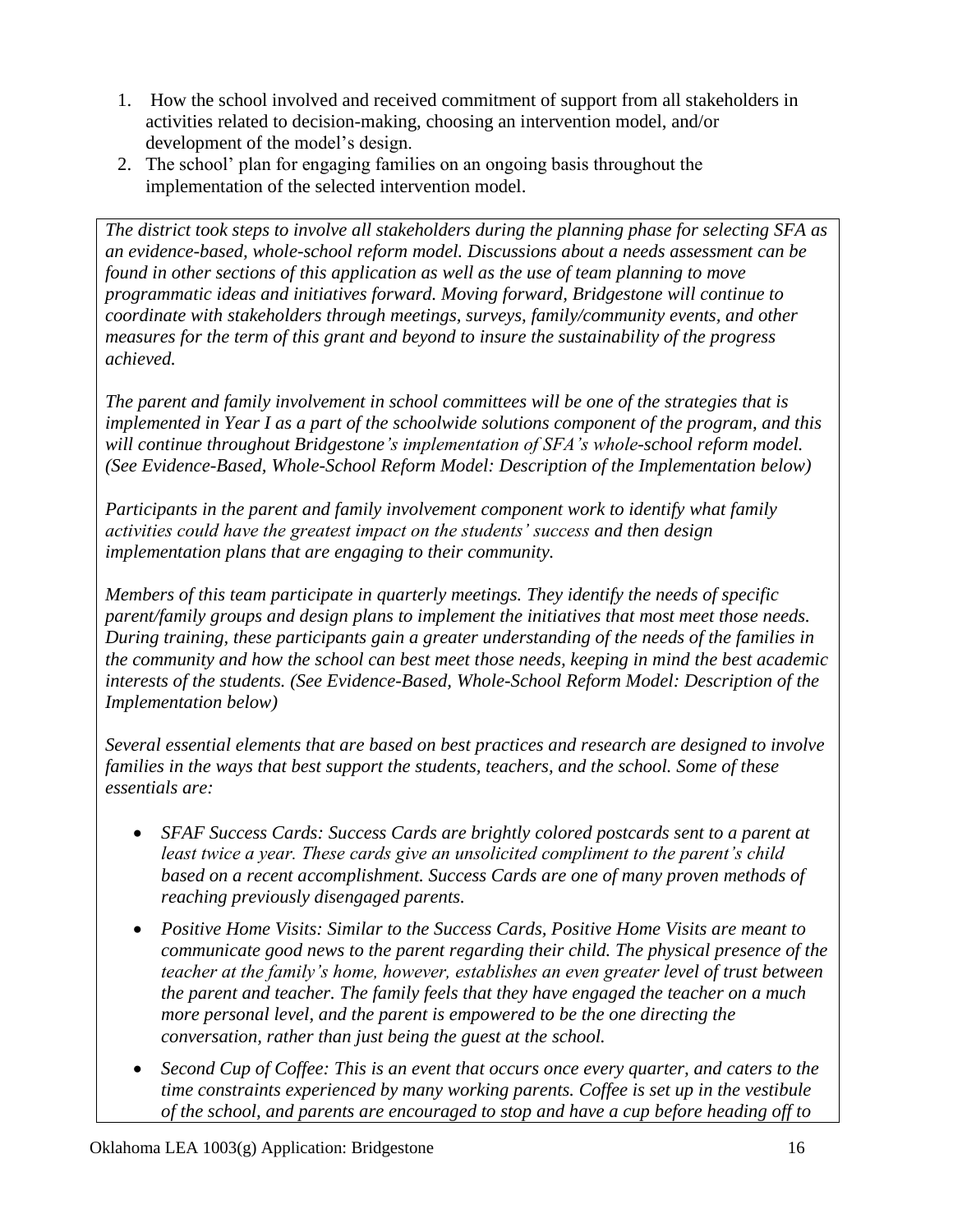*work. Members of the Leading for Success teams and other staff are available to greet parents and discuss upcoming projects of interest. Results have shown that these small events go a long way in establishing a positive relationship between staff and parents.*

- *Read and Respond: Read and Respond facilitates parental involvement by requiring them to read with their child for 20 minutes each school night. At early grade levels, the parent usually must sign a form confirming that their child read their homework, while higher levels require basic summary and analysis of the material.*
- *Volunteer Listeners: A volunteer listener is generally an adult who is willing to listen to a few children read. The goals are the same as with Read and Respond, so the reader needs an adult to listen, give encouragement, and, most importantly, give praise for a job well done. Staff members, older students, other parents, college students, retirees, and business and community partners should all be considered as possible listeners.*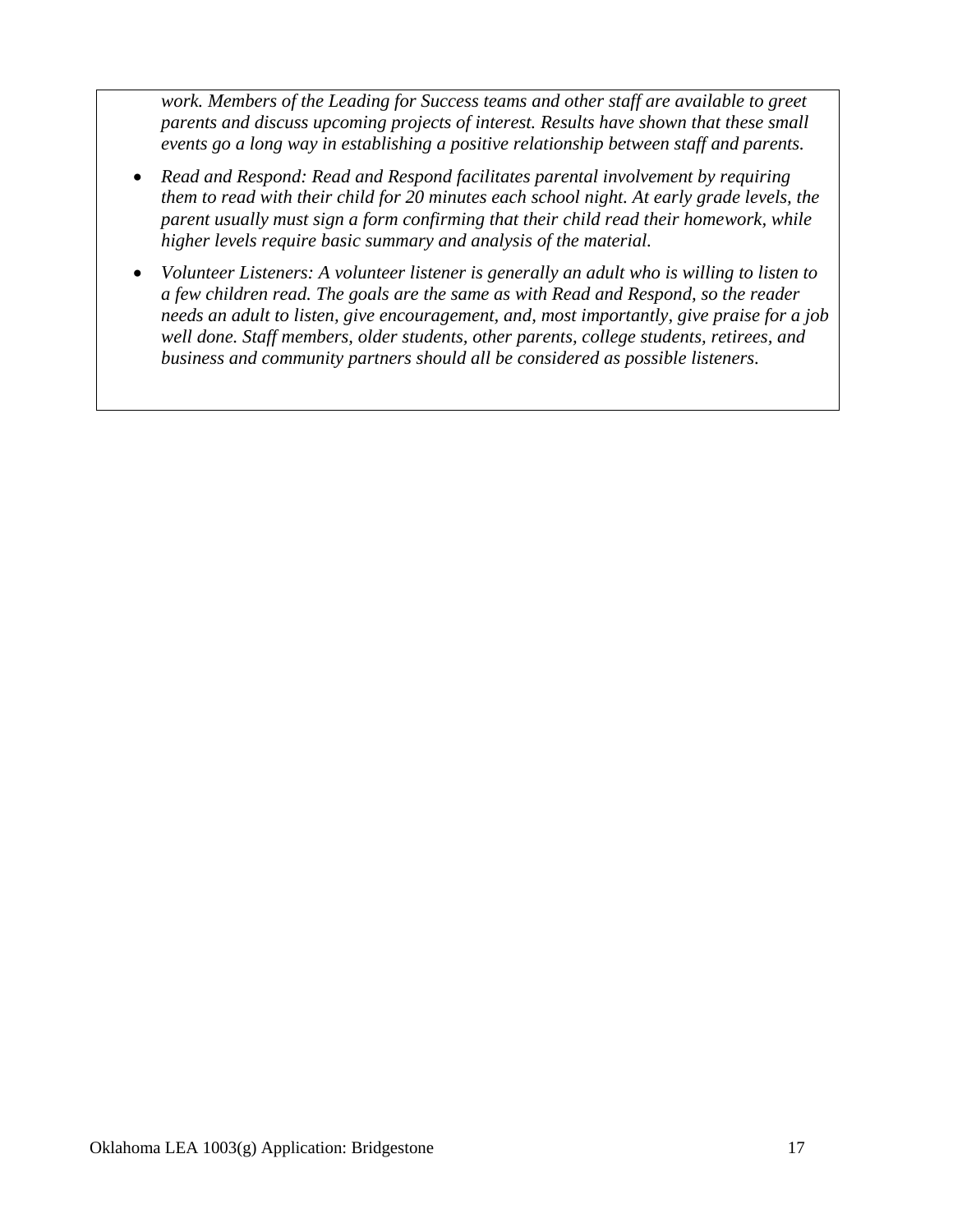### **SCHOOL ACTION PLAN**

For each Priority and/or Focus School, complete an annual action plan for each year over the period of availability of the grant for the selected intervention model. Be specific and provide detailed information regarding action steps, timelines, and person(s) responsible. Action plans can be expanded as needed.

| <b>Name of School:</b><br><b>Bridgestone Intermediate Center at Western Heights Public Schools</b>                                                                                                                                                                                                                                                                                                                                                                                  |                                                                                                                                                                                                                                                                                                                                                                                                                                                                                                                                                                                                                                                               |                                       |                                                                |
|-------------------------------------------------------------------------------------------------------------------------------------------------------------------------------------------------------------------------------------------------------------------------------------------------------------------------------------------------------------------------------------------------------------------------------------------------------------------------------------|---------------------------------------------------------------------------------------------------------------------------------------------------------------------------------------------------------------------------------------------------------------------------------------------------------------------------------------------------------------------------------------------------------------------------------------------------------------------------------------------------------------------------------------------------------------------------------------------------------------------------------------------------------------|---------------------------------------|----------------------------------------------------------------|
| <b>Evidenced-Based, Whole-</b><br><b>School Reform Model</b>                                                                                                                                                                                                                                                                                                                                                                                                                        | <b>Description of the Implementation (Only the</b><br>approved models listed on the United States<br>Department of Education's webpage can be<br>adopted. Information can be found at<br>http://www2.ed.gov/programs/sif/sigevidencebased<br>/index.html.                                                                                                                                                                                                                                                                                                                                                                                                     | <b>Timeline for</b><br>Implementation | <b>Name and Position of</b><br><b>Responsible</b><br>Person(s) |
|                                                                                                                                                                                                                                                                                                                                                                                                                                                                                     | Requirements for the Evidenced-Based, Whole-School Reform Model LEAs must implement actions (1-3)                                                                                                                                                                                                                                                                                                                                                                                                                                                                                                                                                             |                                       |                                                                |
| 1. Is supported by evidence of<br>effectiveness, which must<br>include at least one study of<br>the model that meets What<br><b>Works Clearinghouse</b><br>evidence standards with or<br>without reservations; found a<br>statistically significant<br>favorable impact on a student<br>academic achievement or<br>attainment outcome, with no<br>statistically significant and<br>overriding unfavorable impacts<br>on that outcome for relevant<br>populations in the study or in | The What Works Clearing House has found that<br>SFA has "positive effects on alphabetics, mixed<br>effects for comprehension, and potentially positive<br>effects on general reading achievement" with an<br>Extent of Evidence rating of "Medium to Large".<br>One study of SFA met the What Works<br>Clearinghouse (WWC) evidence standards and six<br>studies met WWC evidence standards with<br>reservations. The studies included nearly 4,000<br>students attending more than 70 elementary schools<br>across the United States.<br>(http://ies.ed.gov/ncee/wwc/interventionreport.aspx<br>$?sid=496)$<br>Additionally, SFA has been researched by over | (See timeline in<br>Section 2)        | See timeline in<br>Section 2)                                  |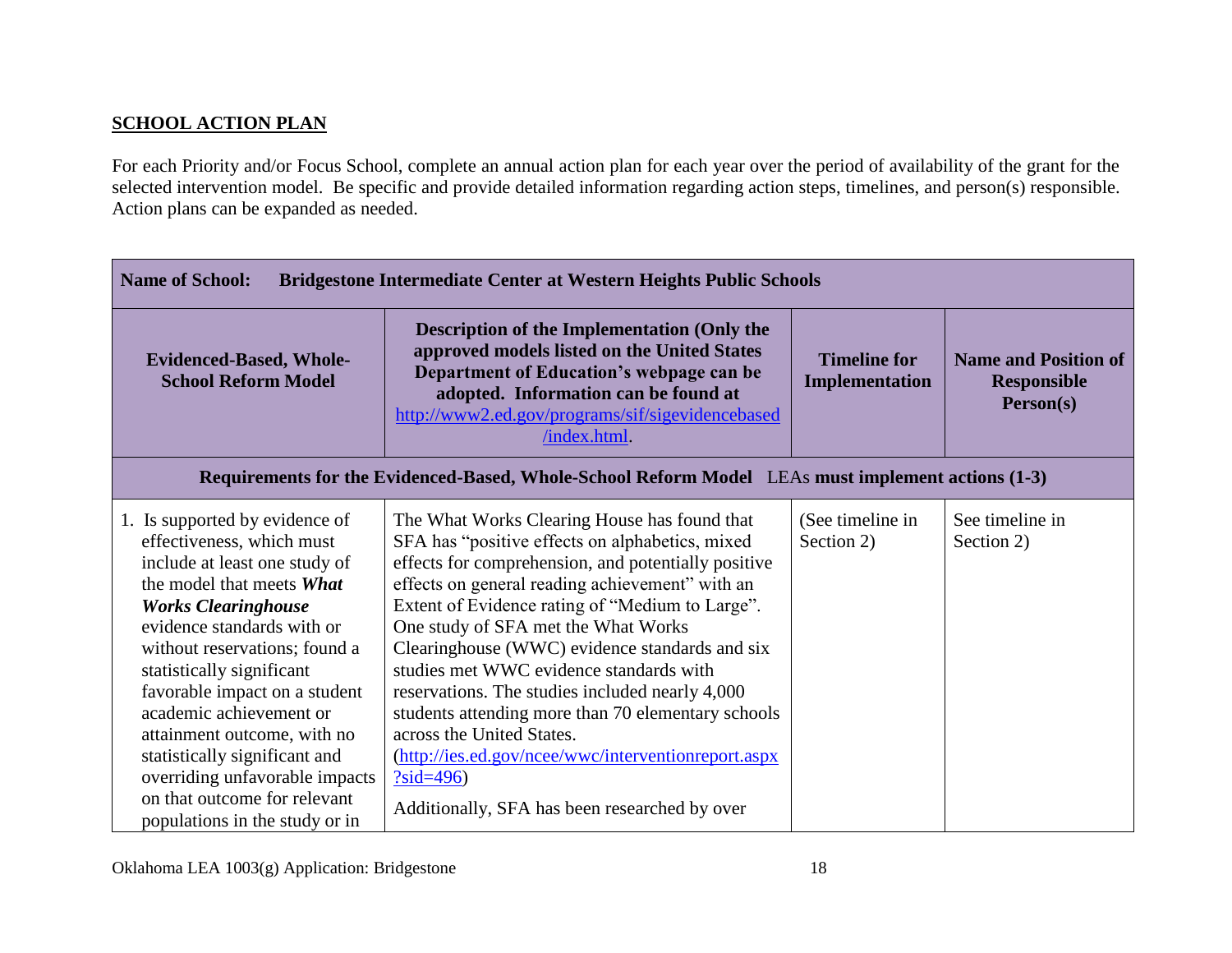| <b>Name of School:</b><br><b>Bridgestone Intermediate Center at Western Heights Public Schools</b>                                                                                                                                                                                                                                                                                                                                                            |                                                                                                                                                                                                                                                                                                                                                                                                                                                                                                                                                                                                                                                                                                                                                                                                                                                                                                                                                                                                                                                                                                                                            |                                       |                                                                |
|---------------------------------------------------------------------------------------------------------------------------------------------------------------------------------------------------------------------------------------------------------------------------------------------------------------------------------------------------------------------------------------------------------------------------------------------------------------|--------------------------------------------------------------------------------------------------------------------------------------------------------------------------------------------------------------------------------------------------------------------------------------------------------------------------------------------------------------------------------------------------------------------------------------------------------------------------------------------------------------------------------------------------------------------------------------------------------------------------------------------------------------------------------------------------------------------------------------------------------------------------------------------------------------------------------------------------------------------------------------------------------------------------------------------------------------------------------------------------------------------------------------------------------------------------------------------------------------------------------------------|---------------------------------------|----------------------------------------------------------------|
| <b>Evidenced-Based, Whole-</b><br><b>School Reform Model</b>                                                                                                                                                                                                                                                                                                                                                                                                  | <b>Description of the Implementation (Only the</b><br>approved models listed on the United States<br>Department of Education's webpage can be<br>adopted. Information can be found at<br>http://www2.ed.gov/programs/sif/sigevidencebased<br>/index.html                                                                                                                                                                                                                                                                                                                                                                                                                                                                                                                                                                                                                                                                                                                                                                                                                                                                                   | <b>Timeline for</b><br>Implementation | <b>Name and Position of</b><br><b>Responsible</b><br>Person(s) |
| other studies of the<br>intervention reviewed by and<br>reported on by the What<br>Works Clearinghouse; and if<br>meeting What Works<br>Clearinghouse evidence<br>standards with reservation,<br>includes a large sample and a<br>multi-site sample as defined in<br>34CFR 77.1 (Note: multiple<br>studies can cumulatively meet<br>the large and multi-site sample<br>requirements so long as each<br>study meets the other<br>requirements in this section; | thirty institutions for more than two decades. SFA<br>has been found to increase reading achievement,<br>cut the achievement gap between African<br>Americans, Hispanic, and white students, and<br>prepare teachers to support the needs of English<br>language learners.<br>(http://www2.ed.gov/programs/sif/sigevidencebase<br>d/successevidence.pdf)<br>In 2010, SFA received the highest score in the<br>Department of Education's Investing in Innovation<br>(i3) scale-up competition, which required strong<br>scientific evidence of effectiveness.<br>A meta-analysis of research on twenty-nine models<br>categorized SFA as one of only three programs<br>with the "Strongest Evidence of Effectiveness"<br>(Borman, Hewes, Overman, and Brown, 2003).<br>SFA was evaluated in a three-year randomized<br>control trial, the gold standard of research, funded<br>by the U.S. Department of Education between 2002<br>and 2006. Students in SFA schools achieved at<br>significantly higher levels than similar students in<br>control schools. The difference in student<br>performance in only three years was enough to cut |                                       |                                                                |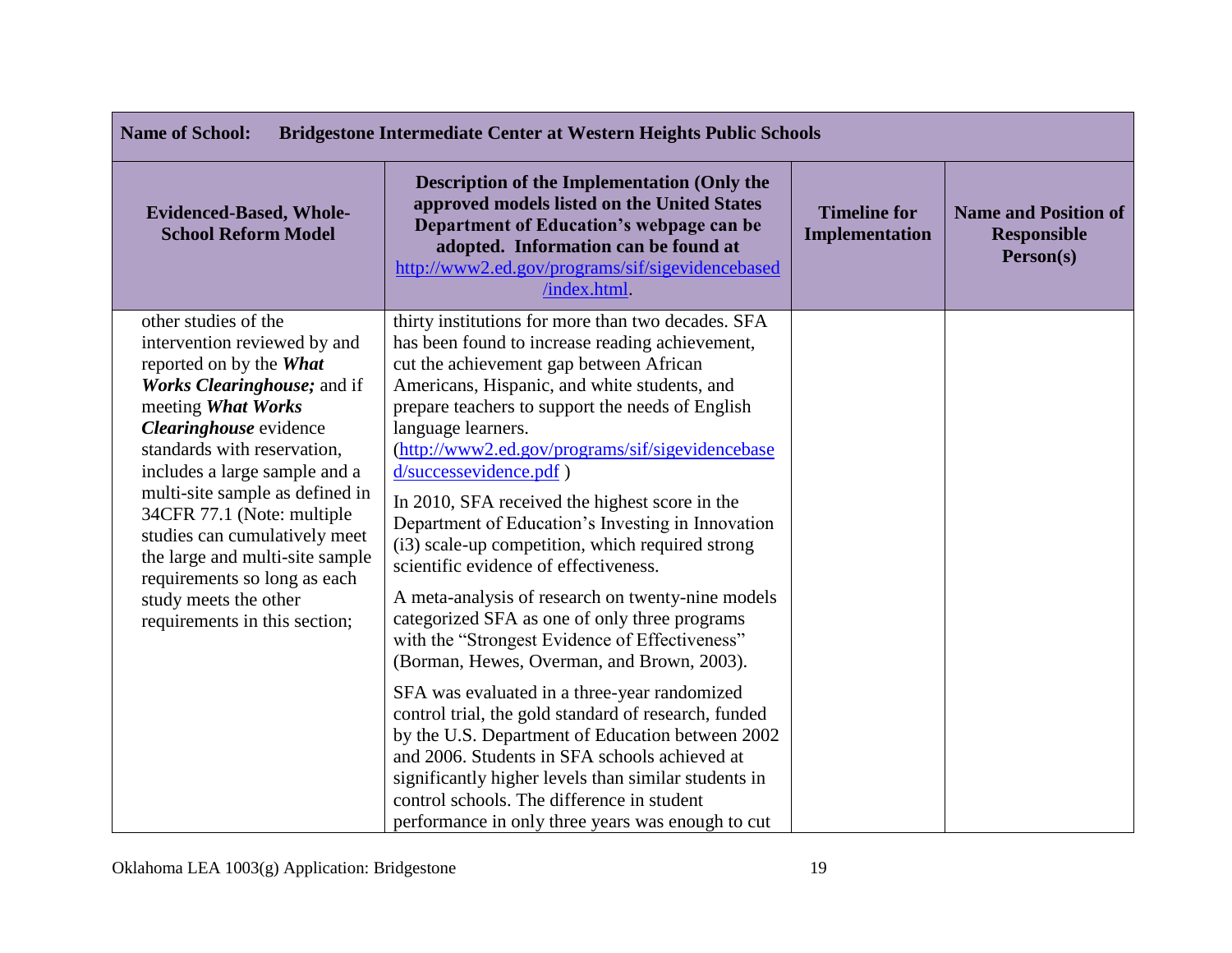| <b>Name of School:</b><br><b>Bridgestone Intermediate Center at Western Heights Public Schools</b> |                                                                                                                                                                                                                                                                                                                                                   |                                                                            |                                                                            |
|----------------------------------------------------------------------------------------------------|---------------------------------------------------------------------------------------------------------------------------------------------------------------------------------------------------------------------------------------------------------------------------------------------------------------------------------------------------|----------------------------------------------------------------------------|----------------------------------------------------------------------------|
| <b>Evidenced-Based, Whole-</b><br><b>School Reform Model</b>                                       | <b>Description of the Implementation (Only the</b><br>approved models listed on the United States<br>Department of Education's webpage can be<br>adopted. Information can be found at<br>http://www2.ed.gov/programs/sif/sigevidencebased<br>/index.html.                                                                                         | <b>Timeline for</b><br><b>Implementation</b>                               | <b>Name and Position of</b><br><b>Responsible</b><br>Person(s)             |
|                                                                                                    | the black-white achievement gap in half (Borman,<br>Slavin, Cheung, Chamberlin, Madden, and<br>Chambers, 2007).                                                                                                                                                                                                                                   |                                                                            |                                                                            |
|                                                                                                    | Six studies have involved ELLs and have shown<br>that SFA increases their reading levels substantially<br>more than those ELLs in control schools (Cheung<br>and Slavin, 2005).                                                                                                                                                                   |                                                                            |                                                                            |
|                                                                                                    | In a series of studies involving more than 6,000<br>students over ten years, students in SFA schools<br>were, on average, a full grade level ahead of<br>students in similar control schools by the fifth<br>grade. This difference was maintained during<br>middle school even though the intervention was<br>finished (Borman and Hewes, 2002). |                                                                            |                                                                            |
| 2. Is a whole-school reform<br>model as defined in these<br>requirements;                          | SFA is one of the evidence-based, whole-school<br>reform models identified by the United States<br>Department of Education<br>(http://www2.ed.gov/programs/sif/sigevidencebase<br>d/index.html).<br>(http://www2.ed.gov/programs/sif/sigevidencebase<br>d/successforallnarrativedescription.pdf)<br>The SFA PreK-8 comprehensive approach to      | (See 4 year)<br>timeline below<br>under heading<br>Implementation<br>Plan) | (See 4 year timeline<br>below under heading<br><b>Implementation Plan)</b> |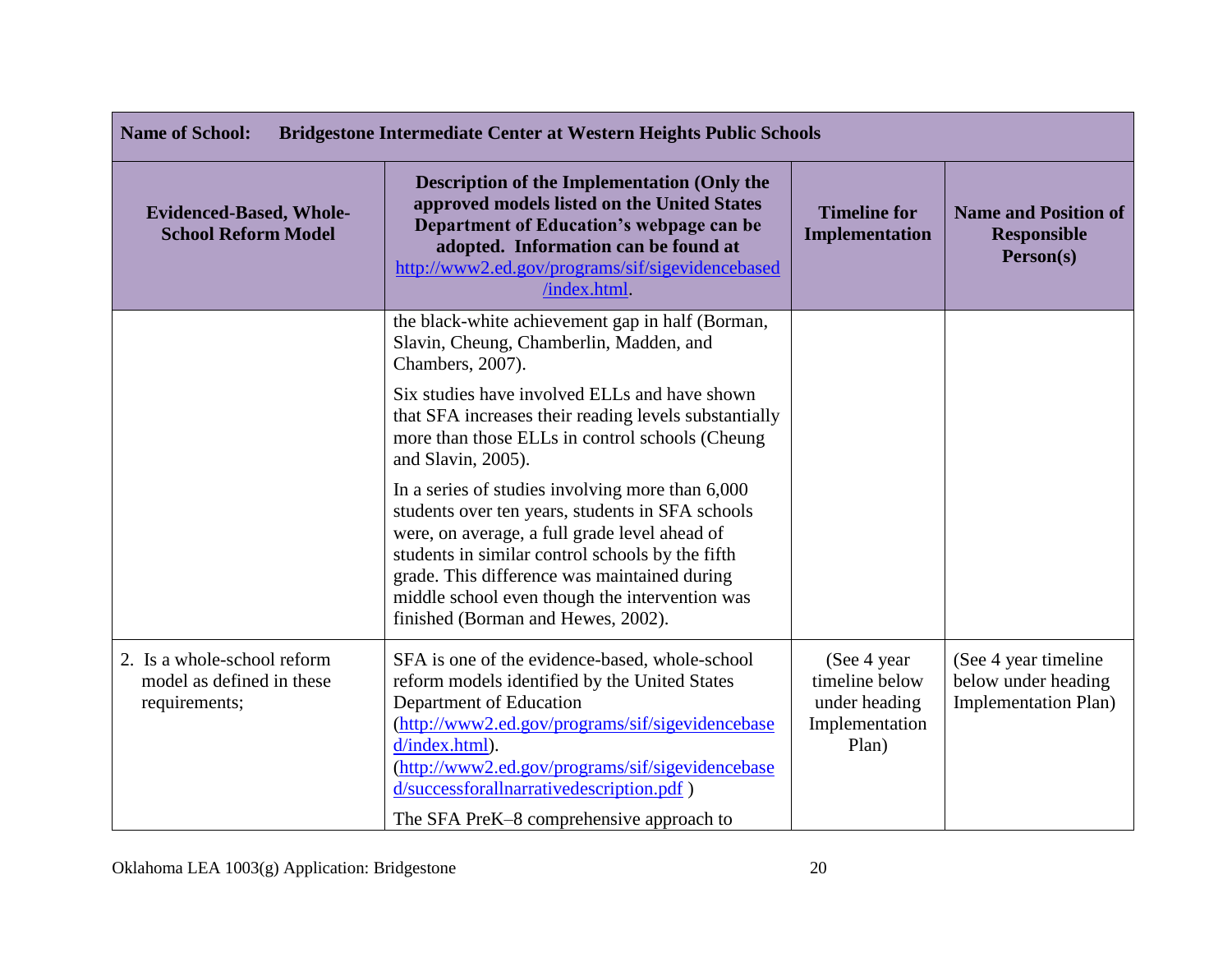| <b>Name of School:</b><br><b>Bridgestone Intermediate Center at Western Heights Public Schools</b> |                                                                                                                                                                                                                                                          |                                              |                                                                |
|----------------------------------------------------------------------------------------------------|----------------------------------------------------------------------------------------------------------------------------------------------------------------------------------------------------------------------------------------------------------|----------------------------------------------|----------------------------------------------------------------|
| <b>Evidenced-Based, Whole-</b><br><b>School Reform Model</b>                                       | <b>Description of the Implementation (Only the</b><br>approved models listed on the United States<br>Department of Education's webpage can be<br>adopted. Information can be found at<br>http://www2.ed.gov/programs/sif/sigevidencebased<br>/index.html | <b>Timeline for</b><br><b>Implementation</b> | <b>Name and Position of</b><br><b>Responsible</b><br>Person(s) |
|                                                                                                    | school improvement focuses on ensuring grade-<br>level performance in reading for every student—the<br>key to success in school. The approach relies on<br>these important components:                                                                   |                                              |                                                                |
|                                                                                                    | Cooperative learning is the basis of the<br>Cycle of Effective Instruction. Students<br>work together productively to learn and take<br>responsibility for one another's learning.                                                                       |                                              |                                                                |
|                                                                                                    | Reading approaches and materials<br>emphasize phonemic awareness, phonics,<br>comprehension, vocabulary, and fluency.                                                                                                                                    |                                              |                                                                |
|                                                                                                    | Technology is deeply embedded in daily<br>$\bullet$<br>teaching and learning.                                                                                                                                                                            |                                              |                                                                |
|                                                                                                    | Students are highly motivated and engaged<br>$\bullet$<br>and discuss curricular content every day.                                                                                                                                                      |                                              |                                                                |
|                                                                                                    | Proven strategies are used to support<br>$\bullet$<br>English language learners.                                                                                                                                                                         |                                              |                                                                |
|                                                                                                    | The pace of instruction is fast, and students<br>keep up with the pace.                                                                                                                                                                                  |                                              |                                                                |
|                                                                                                    | Every minute of teaching is well planned,                                                                                                                                                                                                                |                                              |                                                                |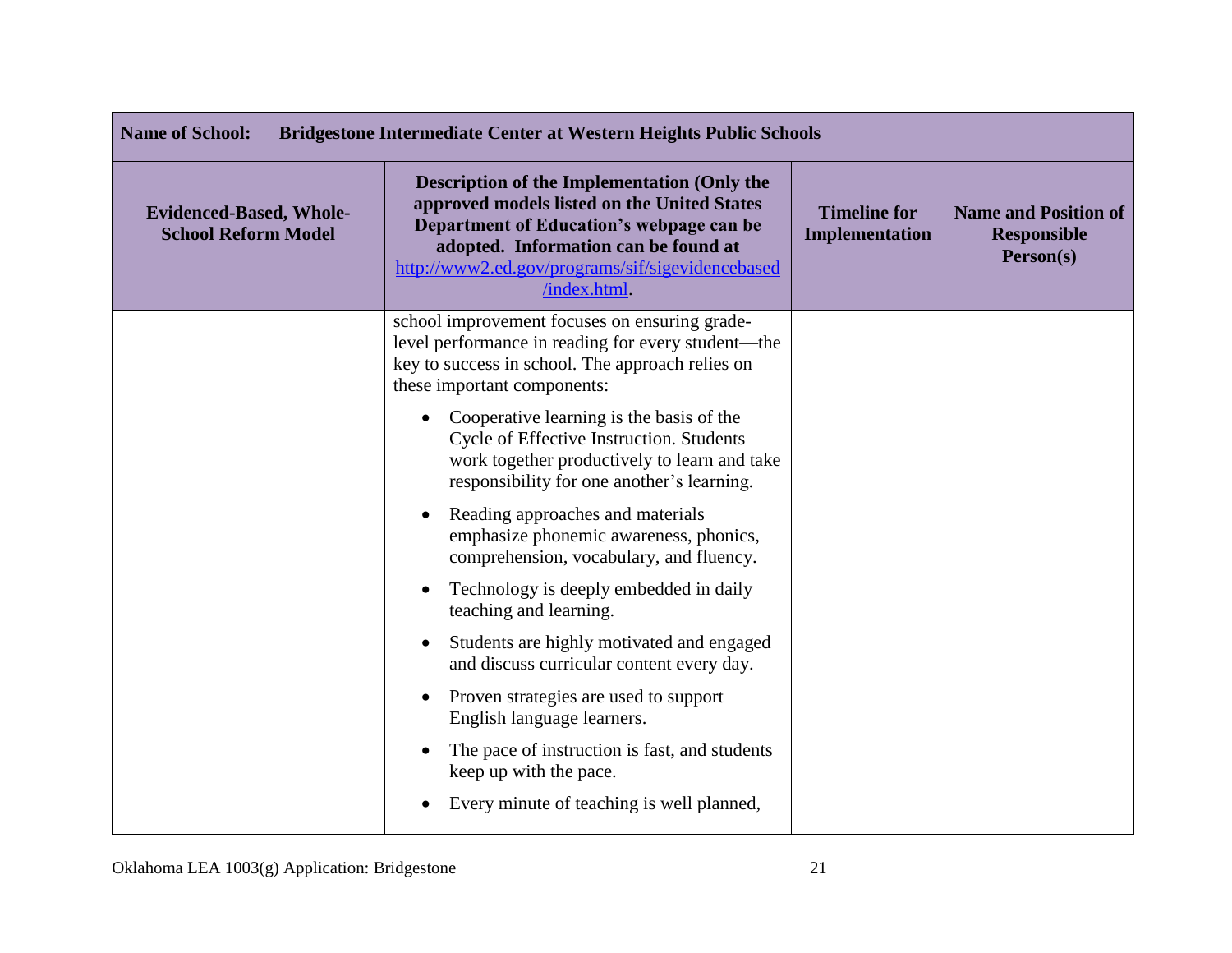| <b>Name of School:</b><br><b>Bridgestone Intermediate Center at Western Heights Public Schools</b> |                                                                                                                                                                                                                                                          |                                       |                                                                |
|----------------------------------------------------------------------------------------------------|----------------------------------------------------------------------------------------------------------------------------------------------------------------------------------------------------------------------------------------------------------|---------------------------------------|----------------------------------------------------------------|
| <b>Evidenced-Based, Whole-</b><br><b>School Reform Model</b>                                       | <b>Description of the Implementation (Only the</b><br>approved models listed on the United States<br>Department of Education's webpage can be<br>adopted. Information can be found at<br>http://www2.ed.gov/programs/sif/sigevidencebased<br>/index.html | <b>Timeline for</b><br>Implementation | <b>Name and Position of</b><br><b>Responsible</b><br>Person(s) |
|                                                                                                    | exciting, and engaging.                                                                                                                                                                                                                                  |                                       |                                                                |
|                                                                                                    | Learning is consistently monitored, and<br>$\bullet$<br>problems are solved immediately.                                                                                                                                                                 |                                       |                                                                |
|                                                                                                    | Teachers teach the whole child—<br>social/emotional learning, behavior, and<br>cooperation are as important as academics.                                                                                                                                |                                       |                                                                |
|                                                                                                    | Professional development is high quality<br>$\bullet$<br>and continuous. Teachers know their craft<br>and apply it with intelligence and adapt it to<br>students' needs.                                                                                 |                                       |                                                                |
|                                                                                                    | Everyone is involved in supporting student<br>success-teachers, parents, community<br>members, and the students themselves.                                                                                                                              |                                       |                                                                |
|                                                                                                    | A facilitator from the school's own faculty<br>helps every teacher succeed and grow in<br>skill and sophistication.                                                                                                                                      |                                       |                                                                |
|                                                                                                    | Teachers work in teams to help one another<br>develop as professionals.                                                                                                                                                                                  |                                       |                                                                |
|                                                                                                    | A coach is assigned to each site to assist and<br>guide each school in refining its                                                                                                                                                                      |                                       |                                                                |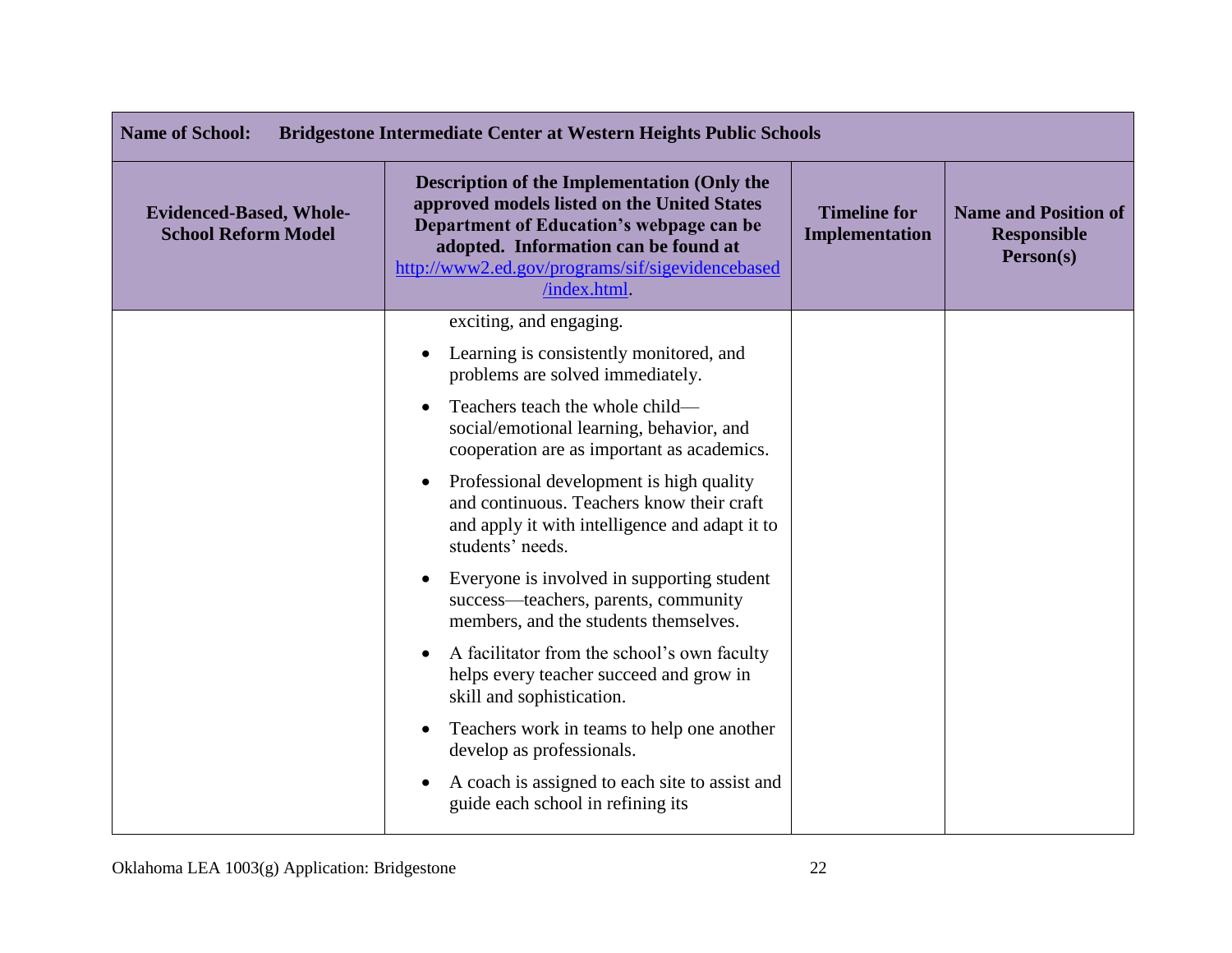| <b>Name of School:</b><br><b>Bridgestone Intermediate Center at Western Heights Public Schools</b> |                                                                                                                                                                                                                                                                                                                                                                                                                                                                                                                                                                                                               |                                       |                                                                |
|----------------------------------------------------------------------------------------------------|---------------------------------------------------------------------------------------------------------------------------------------------------------------------------------------------------------------------------------------------------------------------------------------------------------------------------------------------------------------------------------------------------------------------------------------------------------------------------------------------------------------------------------------------------------------------------------------------------------------|---------------------------------------|----------------------------------------------------------------|
| <b>Evidenced-Based, Whole-</b><br><b>School Reform Model</b>                                       | <b>Description of the Implementation (Only the</b><br>approved models listed on the United States<br>Department of Education's webpage can be<br>adopted. Information can be found at<br>http://www2.ed.gov/programs/sif/sigevidencebased<br>/index.html.                                                                                                                                                                                                                                                                                                                                                     | <b>Timeline for</b><br>Implementation | <b>Name and Position of</b><br><b>Responsible</b><br>Person(s) |
|                                                                                                    | implementation.                                                                                                                                                                                                                                                                                                                                                                                                                                                                                                                                                                                               |                                       |                                                                |
|                                                                                                    | <b>SFA K-8 Comprehensive Integrated</b><br><b>Components</b>                                                                                                                                                                                                                                                                                                                                                                                                                                                                                                                                                  |                                       |                                                                |
|                                                                                                    | <b>Leadership for Continuous Improvement</b>                                                                                                                                                                                                                                                                                                                                                                                                                                                                                                                                                                  |                                       |                                                                |
|                                                                                                    | The SFA K-8 collaborative leadership system<br>focuses energy in the school around continuously<br>improving student achievement. School staff work<br>together to set quarterly goals, select leverage<br>points for improvement, measure progress, and<br>celebrate successes. The Leading for Success<br>component provides the framework for a<br>collaborative leadership approach. Online data-<br>management tools organize the information<br>necessary for student success, and the online<br>Member Center provides flexible access to this<br>important information.<br><b>Leading for Success</b> |                                       |                                                                |
|                                                                                                    | Leading for Success is a collaborative leadership<br>process that brings school staff together to focus<br>everyone's efforts on success for every student.<br>Together, staff members:                                                                                                                                                                                                                                                                                                                                                                                                                       |                                       |                                                                |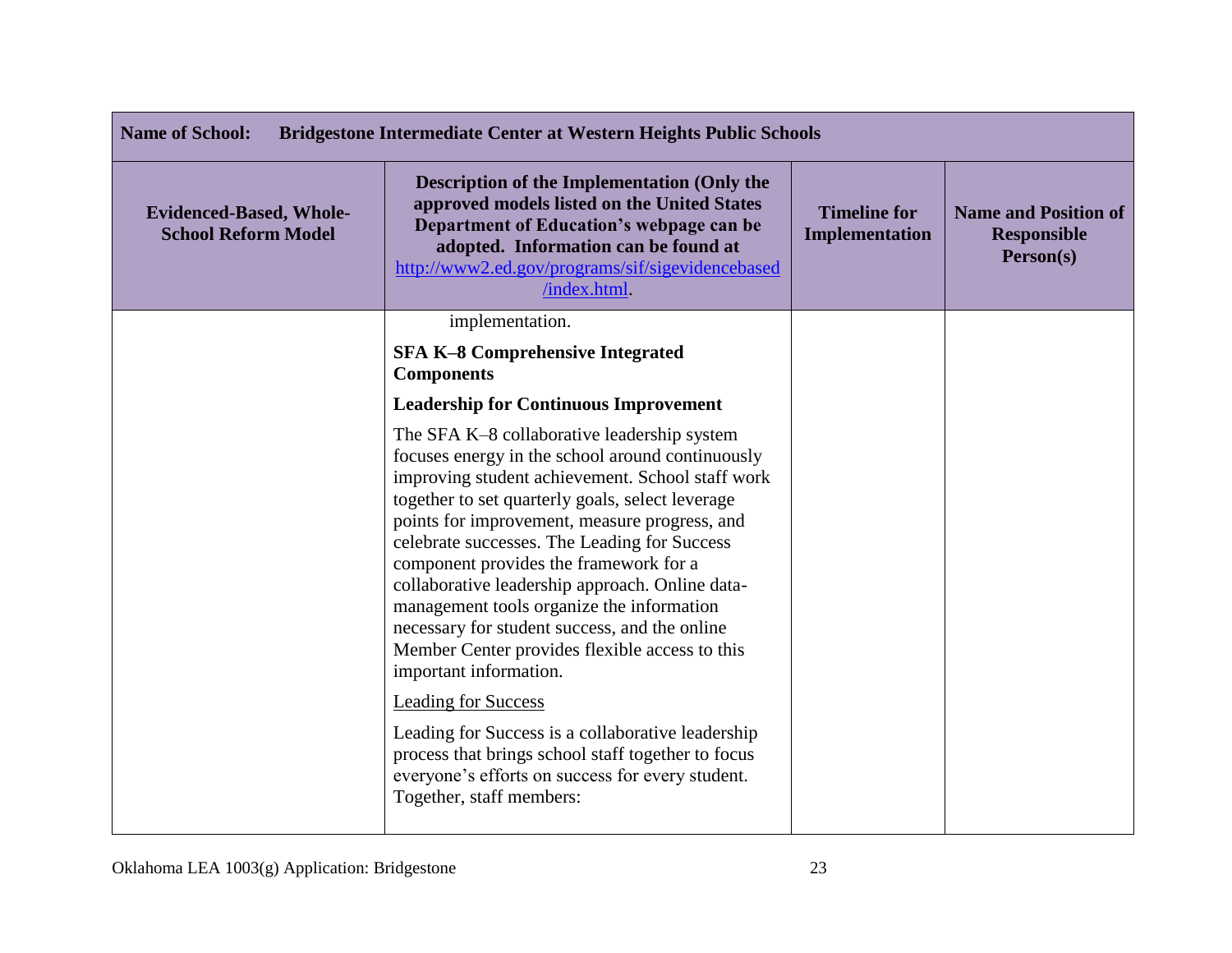| <b>Name of School:</b><br><b>Bridgestone Intermediate Center at Western Heights Public Schools</b> |                                                                                                                                                                                                                                                          |                                              |                                                                |
|----------------------------------------------------------------------------------------------------|----------------------------------------------------------------------------------------------------------------------------------------------------------------------------------------------------------------------------------------------------------|----------------------------------------------|----------------------------------------------------------------|
| <b>Evidenced-Based, Whole-</b><br><b>School Reform Model</b>                                       | <b>Description of the Implementation (Only the</b><br>approved models listed on the United States<br>Department of Education's webpage can be<br>adopted. Information can be found at<br>http://www2.ed.gov/programs/sif/sigevidencebased<br>/index.html | <b>Timeline for</b><br><b>Implementation</b> | <b>Name and Position of</b><br><b>Responsible</b><br>Person(s) |
|                                                                                                    | assess the current status,<br>$\bullet$                                                                                                                                                                                                                  |                                              |                                                                |
|                                                                                                    | set annual and quarterly goals for growth,                                                                                                                                                                                                               |                                              |                                                                |
|                                                                                                    | identify measurable targets for short-term<br>improvement,                                                                                                                                                                                               |                                              |                                                                |
|                                                                                                    | make a detailed action plan based on root<br>$\bullet$<br>causes and leverage points to ensure<br>achievement of those targets, and                                                                                                                      |                                              |                                                                |
|                                                                                                    | review progress quarterly, celebrate targets<br>met, and then plan the actions to be taken.                                                                                                                                                              |                                              |                                                                |
|                                                                                                    | The Leading for Success process is built around<br>teams of staff members who take responsibility for<br>different aspects of building school and student<br>success. It is a distributed leadership model.                                              |                                              |                                                                |
|                                                                                                    | Instructional teams examine student progress and<br>address the implementation quality for each of the<br>academic components. Team members support one<br>another to improve instruction and increase student<br>learning.                              |                                              |                                                                |
|                                                                                                    | Schoolwide Solutions teams, including those for<br>attendance, intervention (which focuses on referrals<br>of individual students from teachers), parent and                                                                                             |                                              |                                                                |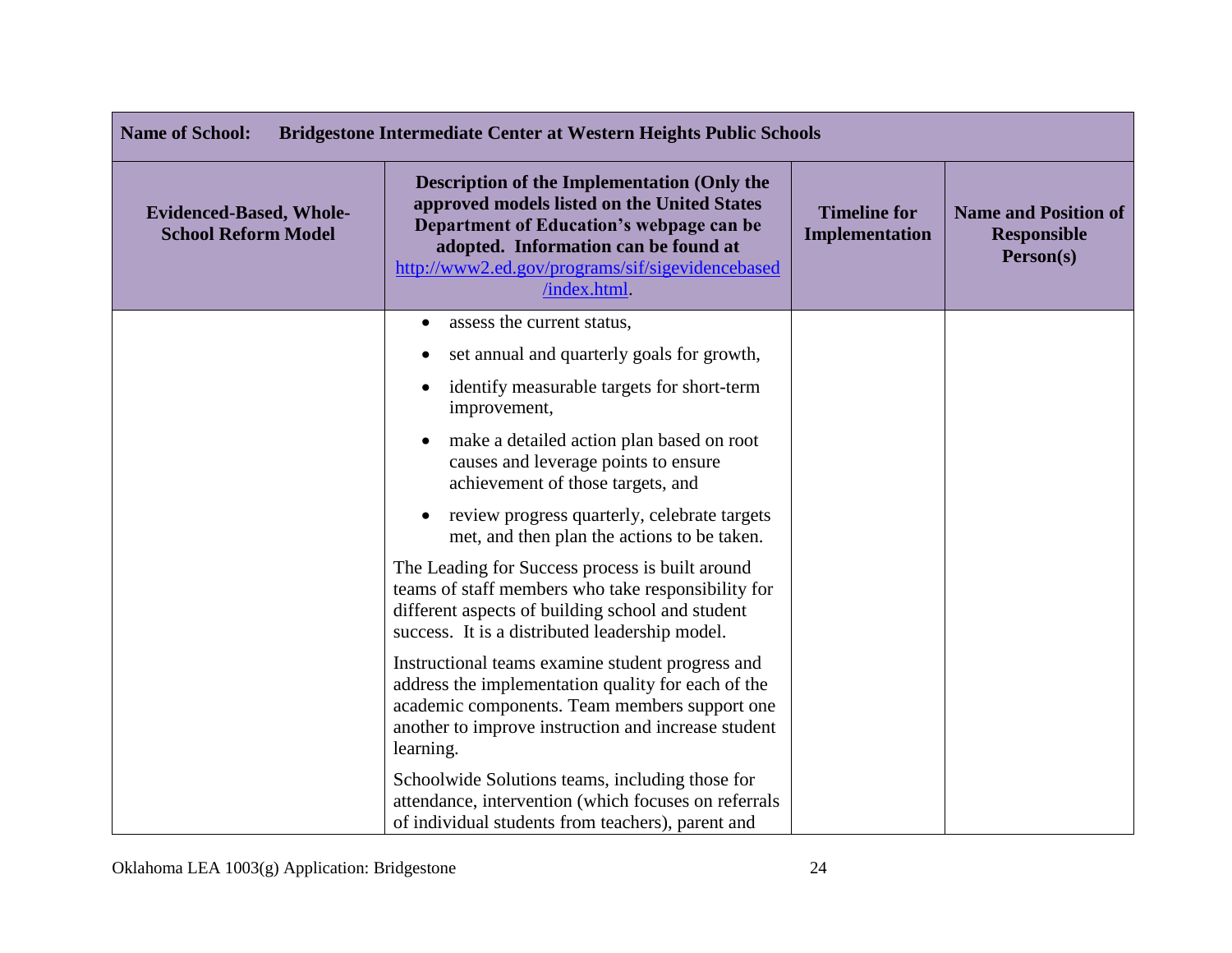| <b>Name of School:</b><br><b>Bridgestone Intermediate Center at Western Heights Public Schools</b> |                                                                                                                                                                                                                                                                                                                                                                                                                                                                           |                                              |                                                                |
|----------------------------------------------------------------------------------------------------|---------------------------------------------------------------------------------------------------------------------------------------------------------------------------------------------------------------------------------------------------------------------------------------------------------------------------------------------------------------------------------------------------------------------------------------------------------------------------|----------------------------------------------|----------------------------------------------------------------|
| <b>Evidenced-Based, Whole-</b><br><b>School Reform Model</b>                                       | <b>Description of the Implementation (Only the</b><br>approved models listed on the United States<br>Department of Education's webpage can be<br>adopted. Information can be found at<br>http://www2.ed.gov/programs/sif/sigevidencebased<br>/index.html.                                                                                                                                                                                                                 | <b>Timeline for</b><br><b>Implementation</b> | <b>Name and Position of</b><br><b>Responsible</b><br>Person(s) |
|                                                                                                    | family involvement, cooperative culture (Getting<br>Along Together program is part of this), and<br>community connections, focus on creating systems<br>to support students, parents, and teachers. They<br>design solutions to meet the needs of individual<br>students.                                                                                                                                                                                                 |                                              |                                                                |
|                                                                                                    | Every team makes a quarterly plan, meets regularly<br>to put it in place, and reports progress to the entire<br>school each quarter in a Quarterly Data Review.<br>Together they build a dynamic school culture that<br>provides powerful instruction in every classroom<br>and ensures that no student falls between the<br>cracks.                                                                                                                                      |                                              |                                                                |
|                                                                                                    | <b>Online Data Tools: Member Center</b>                                                                                                                                                                                                                                                                                                                                                                                                                                   |                                              |                                                                |
|                                                                                                    | The SFA Member Center allows each teacher to<br>have an ongoing record of students' progress to<br>facilitate differentiated instruction, celebration of<br>students' successes, and easy communication with<br>parents. Data-management tools that link day-to-<br>day classroom performance in reading with<br>quarterly benchmarks make data easy to use for<br>discussion and decision making throughout the<br>year. The tool tracks the quality of students' spoken |                                              |                                                                |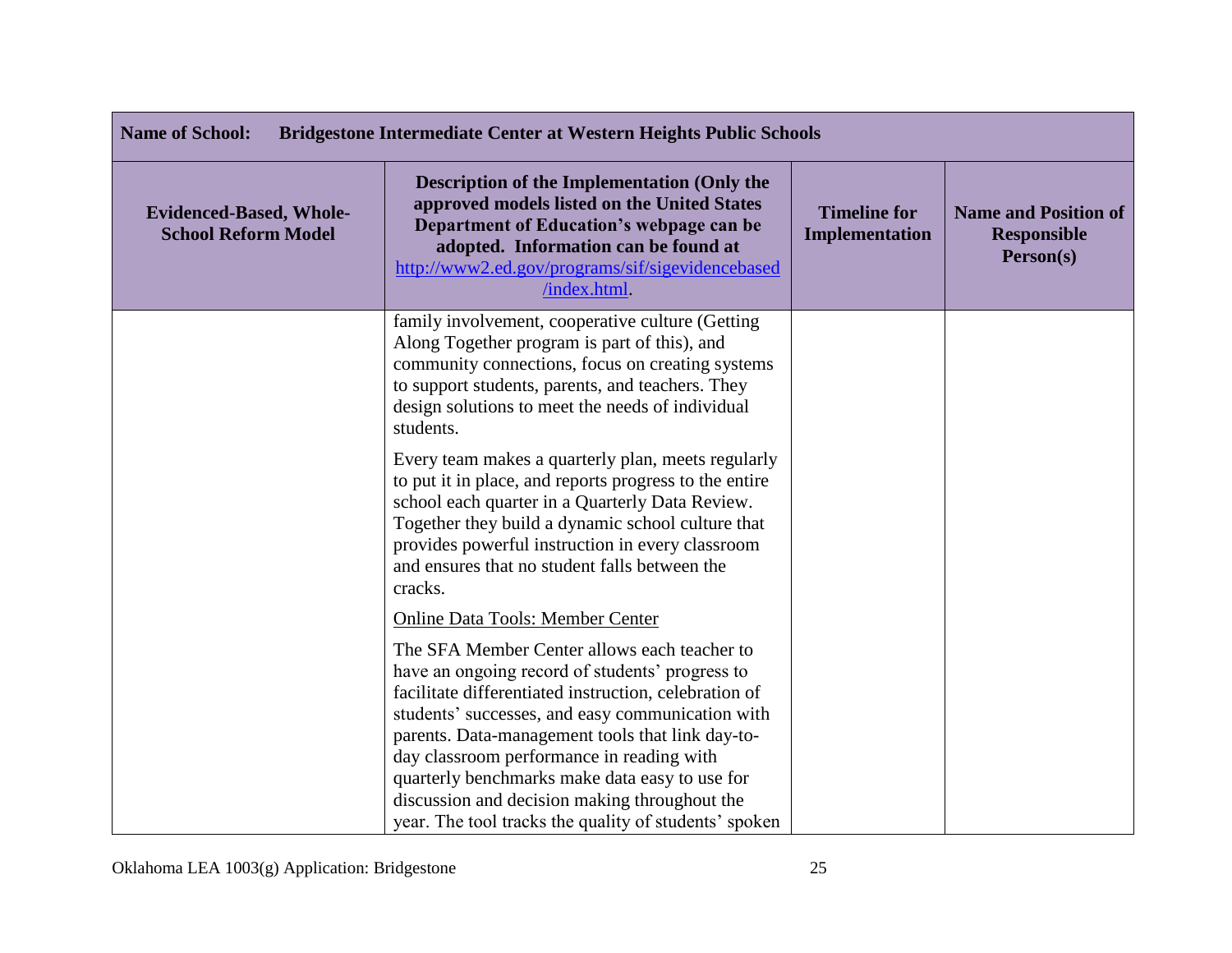| <b>Name of School:</b><br>Bridgestone Intermediate Center at Western Heights Public Schools |                                                                                                                                                                                                                                                                                                                                                                                                                                                                                                                         |                                       |                                                                |
|---------------------------------------------------------------------------------------------|-------------------------------------------------------------------------------------------------------------------------------------------------------------------------------------------------------------------------------------------------------------------------------------------------------------------------------------------------------------------------------------------------------------------------------------------------------------------------------------------------------------------------|---------------------------------------|----------------------------------------------------------------|
| <b>Evidenced-Based, Whole-</b><br><b>School Reform Model</b>                                | <b>Description of the Implementation (Only the</b><br>approved models listed on the United States<br>Department of Education's webpage can be<br>adopted. Information can be found at<br>http://www2.ed.gov/programs/sif/sigevidencebased<br>/index.html.                                                                                                                                                                                                                                                               | <b>Timeline for</b><br>Implementation | <b>Name and Position of</b><br><b>Responsible</b><br>Person(s) |
|                                                                                             | and written responses to questions related to the<br>texts they read and their use of key reading-<br>comprehension strategies. The reports address<br>phonics skills, vocabulary development, and<br>comprehension strategy use. Member Center<br>reports produce summaries at the classroom,<br>school, and district levels across grading periods.                                                                                                                                                                   |                                       |                                                                |
|                                                                                             | <b>Professional Development and Coaching</b>                                                                                                                                                                                                                                                                                                                                                                                                                                                                            |                                       |                                                                |
|                                                                                             | The SFA K-8 approach is supported by extensive<br>professional development and job-embedded<br>coaching that enables teachers and school leaders to<br>make the most of SFA's research-proven approach.                                                                                                                                                                                                                                                                                                                 |                                       |                                                                |
|                                                                                             | Each SFA partner school in the United States is<br>assigned a Regional Manager in its region.<br>Additionally, each school is assigned one or more<br>point coaches who specialize in components of the<br>program. These individuals are the school's first<br>points of contact with SFAF, and they ensure that<br>other supports are available as needed. The<br>relationship with SFAF coaches is developed<br>through topic-specific workshops, school visits,<br>telephone conferences, e-mail, online resources, |                                       |                                                                |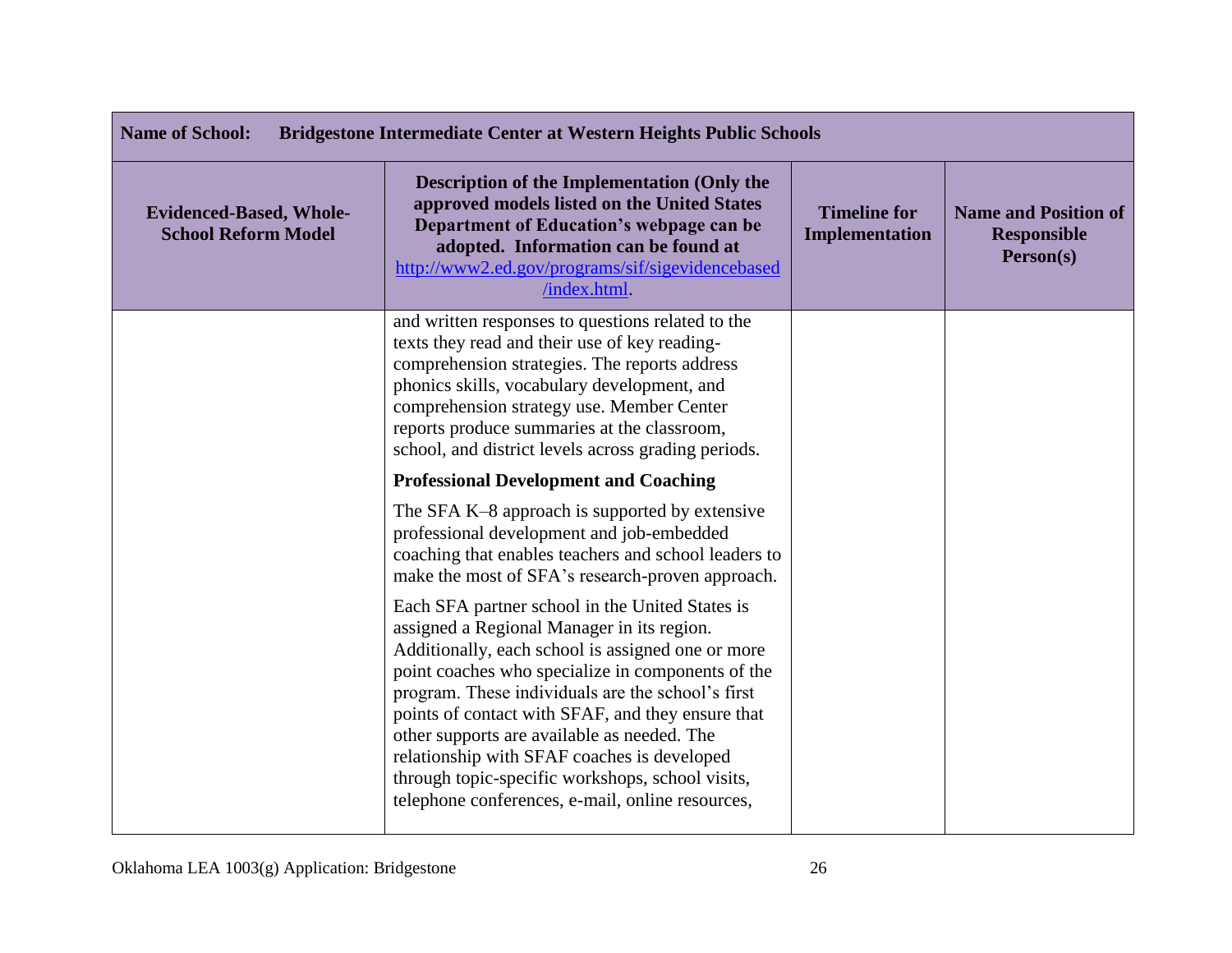| <b>Name of School:</b><br><b>Bridgestone Intermediate Center at Western Heights Public Schools</b> |                                                                                                                                                                                                                                                                                                                                                                                                                                                                                                                                                                                                                                                                                                                                                                                                                                                                                                                                                                                                                                                                                                                                              |                                       |                                                                |
|----------------------------------------------------------------------------------------------------|----------------------------------------------------------------------------------------------------------------------------------------------------------------------------------------------------------------------------------------------------------------------------------------------------------------------------------------------------------------------------------------------------------------------------------------------------------------------------------------------------------------------------------------------------------------------------------------------------------------------------------------------------------------------------------------------------------------------------------------------------------------------------------------------------------------------------------------------------------------------------------------------------------------------------------------------------------------------------------------------------------------------------------------------------------------------------------------------------------------------------------------------|---------------------------------------|----------------------------------------------------------------|
| <b>Evidenced-Based, Whole-</b><br><b>School Reform Model</b>                                       | <b>Description of the Implementation (Only the</b><br>approved models listed on the United States<br>Department of Education's webpage can be<br>adopted. Information can be found at<br>http://www2.ed.gov/programs/sif/sigevidencebased<br>/index.html.                                                                                                                                                                                                                                                                                                                                                                                                                                                                                                                                                                                                                                                                                                                                                                                                                                                                                    | <b>Timeline for</b><br>Implementation | <b>Name and Position of</b><br><b>Responsible</b><br>Person(s) |
|                                                                                                    | and online data sharing.<br>The school's SFA Facilitator, Leading for Solutions<br>Coordinator, and district point staff receive<br>additional training in the GREATER Coaching<br>process, which provides the skills and practice to<br>provide coaching to colleagues using a data-driven<br>decision-making model. The GREATER Coaching<br>process is accompanied by a Goal-Focus process<br>aligned to the OK State Data Inquiry Process that<br>helps leaders and staff analyze data, determine<br>areas of strength and concern, investigate root<br>causes, determine actions, and verify results.<br>GREATER Coaching enables schools to build the<br>internal capacity to sustain the whole-school reform<br>model in later years, with minimal support from<br>SFAF.<br>The SFAF coaching network is comprised of more<br>than one hundred former teachers, school leaders,<br>principals, and superintendents. SFAF coaches<br>monitor schools' reading and math achievement<br>data and work with school leaders to create<br>schoolwide and individual-student achievement<br>goals through achievement planning, data reviews, |                                       |                                                                |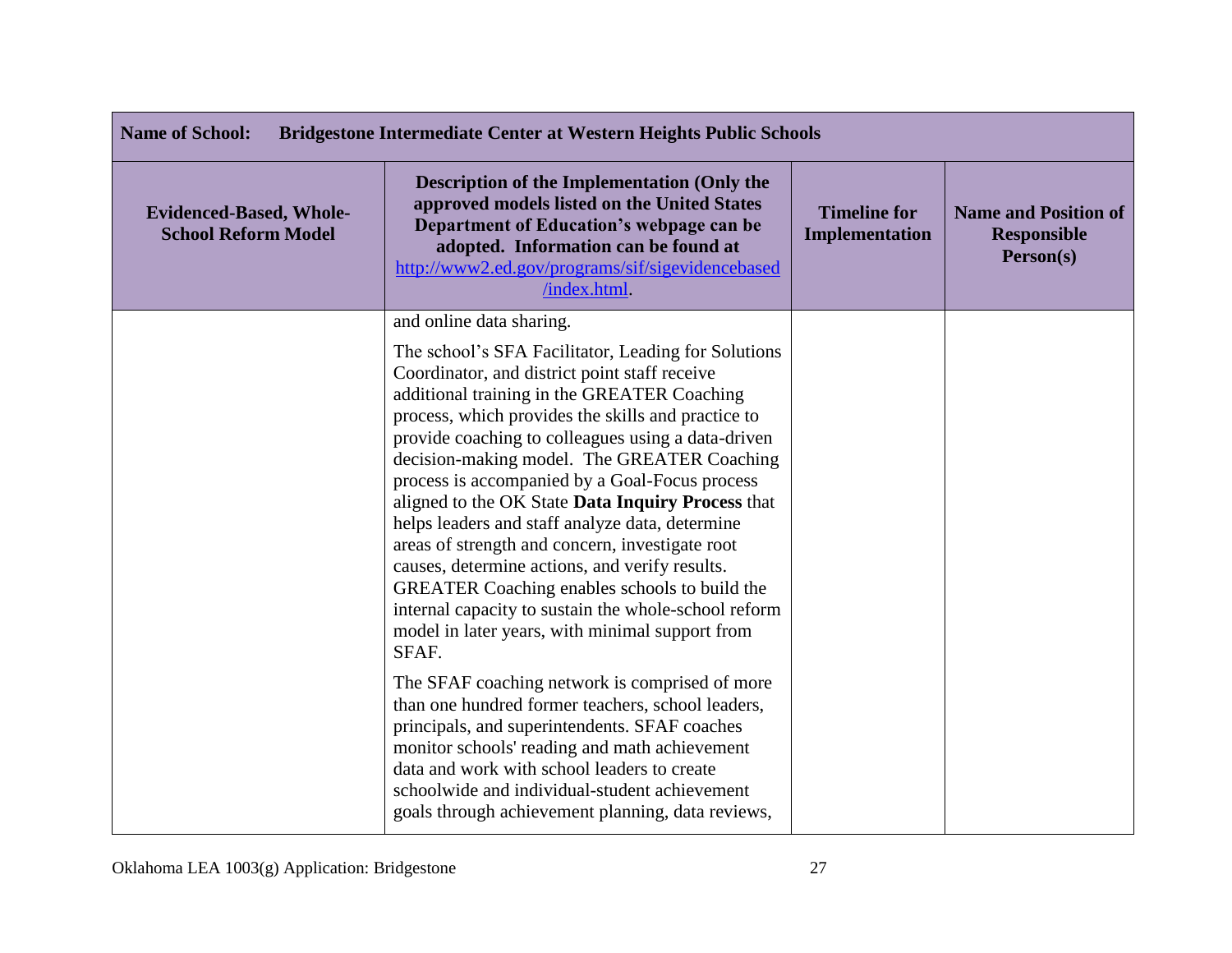| <b>Name of School:</b><br><b>Bridgestone Intermediate Center at Western Heights Public Schools</b> |                                                                                                                                                                                                                                                                                                                                                                                                                                                                                                                                                                                                                                                                                                                                                           |                                       |                                                                |
|----------------------------------------------------------------------------------------------------|-----------------------------------------------------------------------------------------------------------------------------------------------------------------------------------------------------------------------------------------------------------------------------------------------------------------------------------------------------------------------------------------------------------------------------------------------------------------------------------------------------------------------------------------------------------------------------------------------------------------------------------------------------------------------------------------------------------------------------------------------------------|---------------------------------------|----------------------------------------------------------------|
| <b>Evidenced-Based, Whole-</b><br><b>School Reform Model</b>                                       | <b>Description of the Implementation (Only the</b><br>approved models listed on the United States<br>Department of Education's webpage can be<br>adopted. Information can be found at<br>http://www2.ed.gov/programs/sif/sigevidencebased<br>/index.html.                                                                                                                                                                                                                                                                                                                                                                                                                                                                                                 | <b>Timeline for</b><br>Implementation | <b>Name and Position of</b><br><b>Responsible</b><br>Person(s) |
|                                                                                                    | and program monitoring.                                                                                                                                                                                                                                                                                                                                                                                                                                                                                                                                                                                                                                                                                                                                   |                                       |                                                                |
|                                                                                                    | <b>Schoolwide Support and Intervention Tools</b>                                                                                                                                                                                                                                                                                                                                                                                                                                                                                                                                                                                                                                                                                                          |                                       |                                                                |
|                                                                                                    | SFA's research-proven strategies for the Solutions<br>component involve a cross section of the school's<br>community working together in a problem-solving<br>model that begins in the classroom and extends into<br>the community. SFA helps schools establish a<br>coordinated, proactive support network consisting<br>of a core group of school leaders, teachers, parents,<br>and support staff to address all barriers to<br>individual students' success and to ensure that the<br>school meets the targets set forth in its achievement<br>plan. This network meets throughout the school<br>year to discuss, monitor, and plan strategies to<br>focus on issues such as parent involvement,<br>attendance, school climate, behavior, and health. |                                       |                                                                |
|                                                                                                    | The parent involvement team sets realistic<br>expectations for reaching families, educating them<br>on what is going on at the school, and creating<br>opportunities to build partnerships to support<br>learning.<br>Schoolwide Solutions teams design a schoolwide                                                                                                                                                                                                                                                                                                                                                                                                                                                                                      |                                       |                                                                |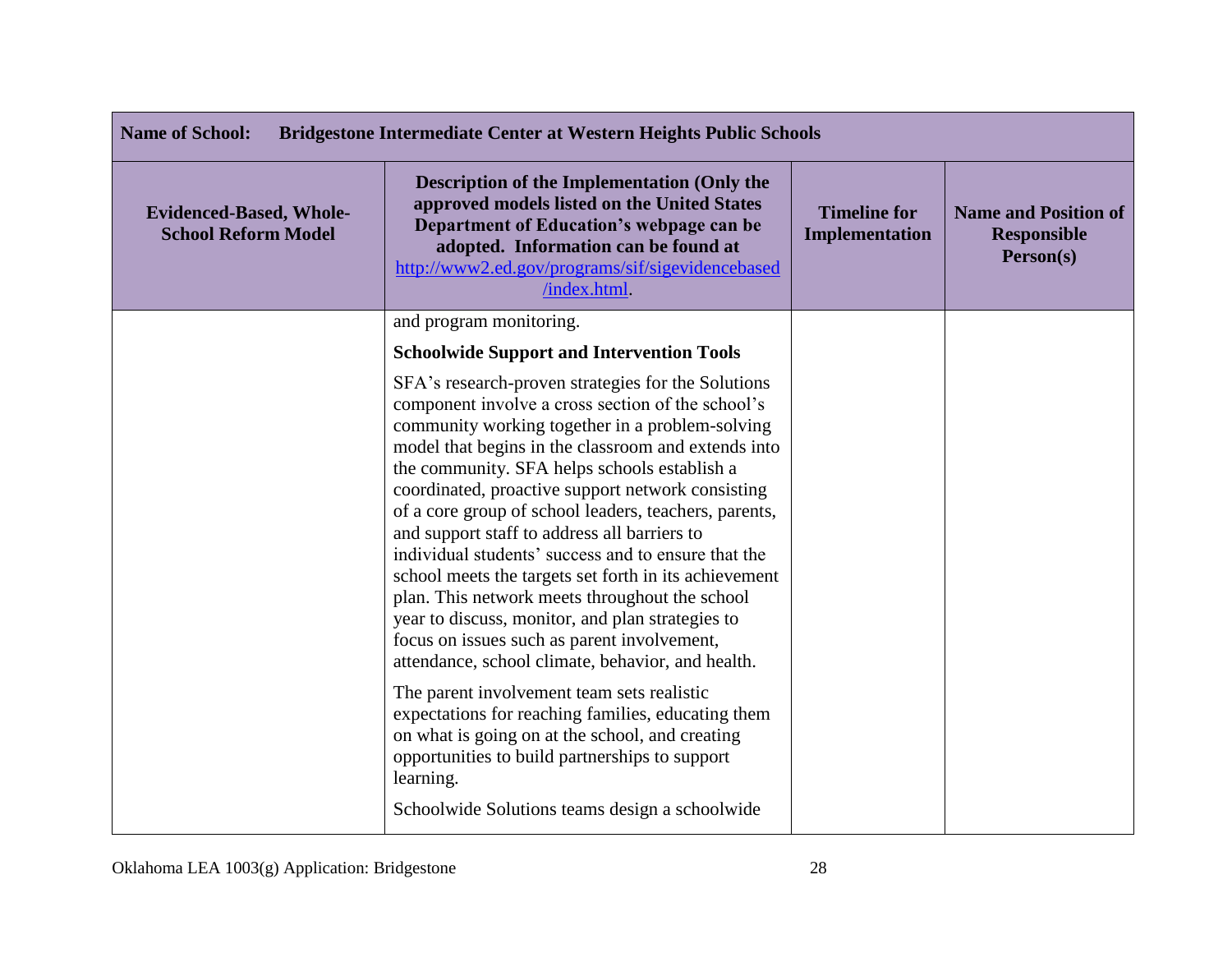| <b>Name of School:</b><br><b>Bridgestone Intermediate Center at Western Heights Public Schools</b> |                                                                                                                                                                                                                                                                                   |                                       |                                                                |
|----------------------------------------------------------------------------------------------------|-----------------------------------------------------------------------------------------------------------------------------------------------------------------------------------------------------------------------------------------------------------------------------------|---------------------------------------|----------------------------------------------------------------|
| <b>Evidenced-Based, Whole-</b><br><b>School Reform Model</b>                                       | <b>Description of the Implementation (Only the</b><br>approved models listed on the United States<br>Department of Education's webpage can be<br>adopted. Information can be found at<br>http://www2.ed.gov/programs/sif/sigevidencebased<br>/index.html                          | <b>Timeline for</b><br>Implementation | <b>Name and Position of</b><br><b>Responsible</b><br>Person(s) |
|                                                                                                    | behavior-management plan based on the needs of<br>each school. Data, including discipline referrals,<br>suspension records, and teacher surveys, are used to<br>assess behavior hot points and determine<br>appropriate interventions for improvement. This<br>approach includes: |                                       |                                                                |
|                                                                                                    | behavior-tracking mechanisms,<br>$\bullet$                                                                                                                                                                                                                                        |                                       |                                                                |
|                                                                                                    | proactive behavior management,                                                                                                                                                                                                                                                    |                                       |                                                                |
|                                                                                                    | behavior-management workshops, and                                                                                                                                                                                                                                                |                                       |                                                                |
|                                                                                                    | end-of-year data reviews to update plans.                                                                                                                                                                                                                                         |                                       |                                                                |
|                                                                                                    | Getting Along Together is the SFA's<br>schoolwide social problem-solving<br>curriculum. Implemented throughout the<br>year, these classroom resources teach<br>students to think critically, productively<br>solve problems, and work cooperatively in<br>teams.                  |                                       |                                                                |
|                                                                                                    | Attendance                                                                                                                                                                                                                                                                        |                                       |                                                                |
|                                                                                                    | <b>Community Connections</b>                                                                                                                                                                                                                                                      |                                       |                                                                |
|                                                                                                    | Structured individualized student                                                                                                                                                                                                                                                 |                                       |                                                                |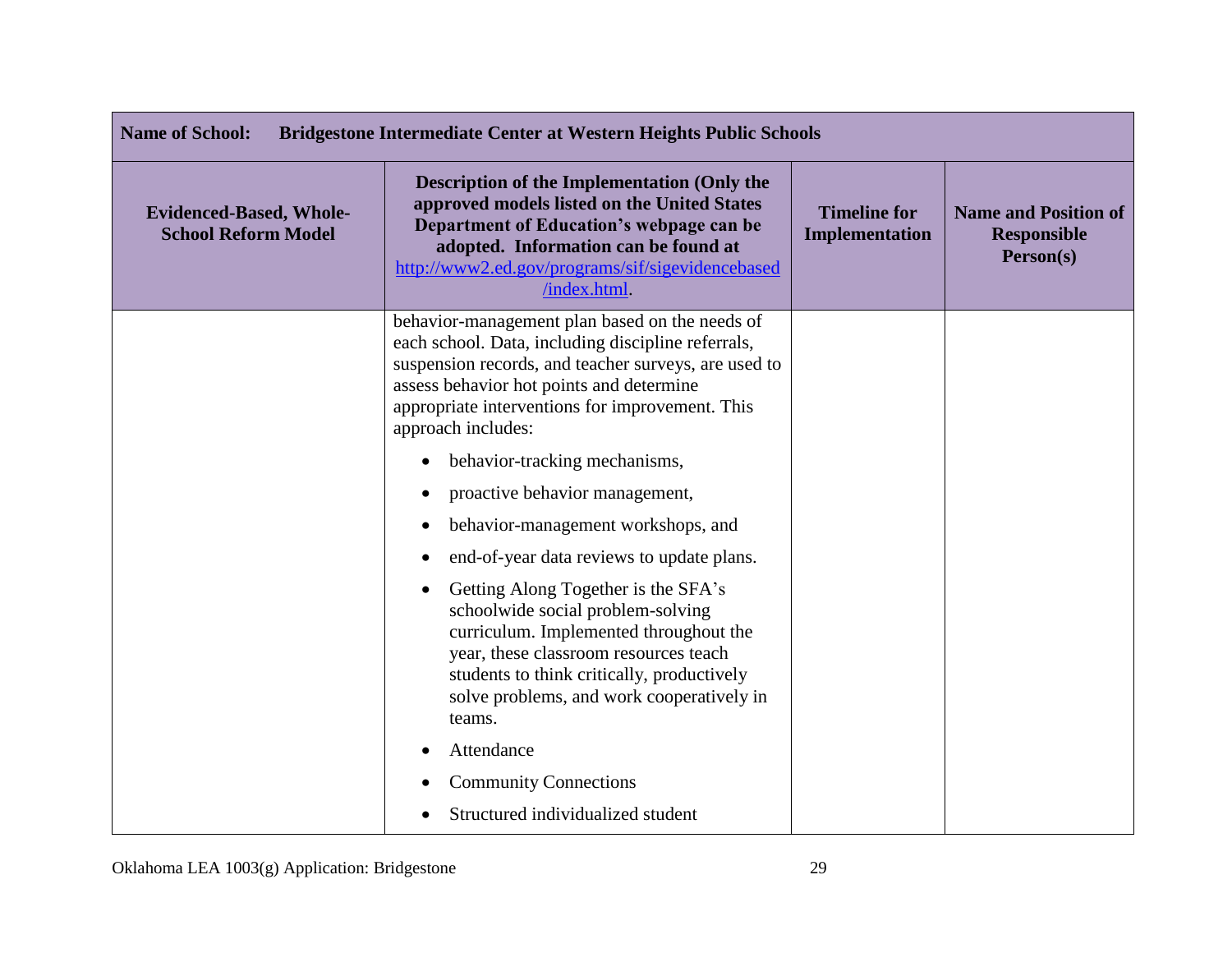| <b>Name of School:</b><br><b>Bridgestone Intermediate Center at Western Heights Public Schools</b> |                                                                                                                                                                                                                                                                                                                                                                                                                                                                                                                                                                                                                                 |                                              |                                                                |
|----------------------------------------------------------------------------------------------------|---------------------------------------------------------------------------------------------------------------------------------------------------------------------------------------------------------------------------------------------------------------------------------------------------------------------------------------------------------------------------------------------------------------------------------------------------------------------------------------------------------------------------------------------------------------------------------------------------------------------------------|----------------------------------------------|----------------------------------------------------------------|
| <b>Evidenced-Based, Whole-</b><br><b>School Reform Model</b>                                       | Description of the Implementation (Only the<br>approved models listed on the United States<br>Department of Education's webpage can be<br>adopted. Information can be found at<br>http://www2.ed.gov/programs/sif/sigevidencebased<br>/index.html.                                                                                                                                                                                                                                                                                                                                                                              | <b>Timeline for</b><br><b>Implementation</b> | <b>Name and Position of</b><br><b>Responsible</b><br>Person(s) |
|                                                                                                    | interventions to help individual students<br>who are identified as having difficulty.                                                                                                                                                                                                                                                                                                                                                                                                                                                                                                                                           |                                              |                                                                |
|                                                                                                    | <b>Cooperative Learning and Powerful Instruction</b>                                                                                                                                                                                                                                                                                                                                                                                                                                                                                                                                                                            |                                              |                                                                |
|                                                                                                    | Cooperative learning is one of the most powerful<br>tools teachers have in providing the level of<br>engagement and academic and social support their<br>students need to be successful. In the cooperative-<br>learning classroom, all students benefit from the<br>constant coaching, encouragement, and feedback of<br>their peers. Teachers still initiate the learning<br>process with fast-paced lessons, but after the initial<br>instruction, more of the responsibility for learning<br>rests on students and teams, allowing teachers to<br>spend more time working with individuals and<br>small groups of learners. |                                              |                                                                |
|                                                                                                    | Research shows that cooperative learning provides<br>opportunities for cognitive rehearsal, clarification,<br>and reteaching that have a positive effect on<br>academic achievement.                                                                                                                                                                                                                                                                                                                                                                                                                                            |                                              |                                                                |
|                                                                                                    | When students collaborate, they have an<br>opportunity to discuss new concepts with someone<br>close to their own level of understanding. They get                                                                                                                                                                                                                                                                                                                                                                                                                                                                              |                                              |                                                                |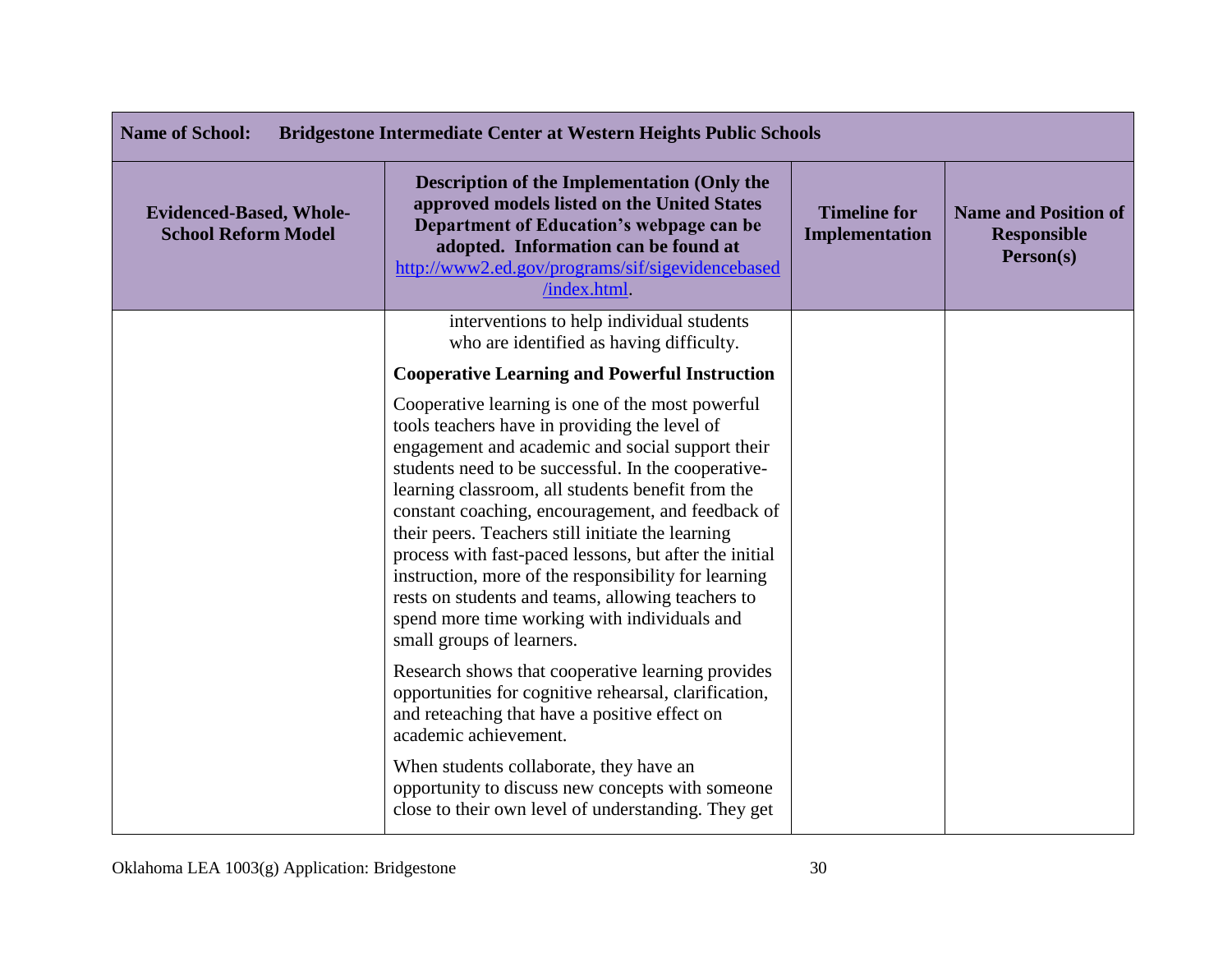| <b>Name of School:</b><br><b>Bridgestone Intermediate Center at Western Heights Public Schools</b> |                                                                                                                                                                                                                                                                                                                                                                                                                                                                             |                                              |                                                                |
|----------------------------------------------------------------------------------------------------|-----------------------------------------------------------------------------------------------------------------------------------------------------------------------------------------------------------------------------------------------------------------------------------------------------------------------------------------------------------------------------------------------------------------------------------------------------------------------------|----------------------------------------------|----------------------------------------------------------------|
| <b>Evidenced-Based, Whole-</b><br><b>School Reform Model</b>                                       | <b>Description of the Implementation (Only the</b><br>approved models listed on the United States<br>Department of Education's webpage can be<br>adopted. Information can be found at<br>http://www2.ed.gov/programs/sif/sigevidencebased<br>/index.html.                                                                                                                                                                                                                   | <b>Timeline for</b><br><b>Implementation</b> | <b>Name and Position of</b><br><b>Responsible</b><br>Person(s) |
|                                                                                                    | to practice new ideas and ask questions in a small<br>group before speaking to the whole class or<br>finishing a written product. When students discuss<br>and defend their ideas or solutions with teammates,<br>they learn to think problems through, to support<br>their own opinions, and to critically consider the<br>opinions of others before coming to a conclusion.<br>And they learn that, in the end, the responsibility<br>for learning still rests with them. |                                              |                                                                |
|                                                                                                    | The SFA K-8 curriculum emphasizes team goals<br>that can only be achieved when all members of the<br>team are learning and improving. The task is not<br>only to do something as a team, but also to learn<br>something as a team. Because individual students<br>compare their scores only with their own past<br>performance, every team member is able to<br>contribute equally to the success of the team.                                                              |                                              |                                                                |
|                                                                                                    | <b>Differentiation and Grouping</b>                                                                                                                                                                                                                                                                                                                                                                                                                                         |                                              |                                                                |
|                                                                                                    | In SFA K-8 schools, all teachers of grades 1-5<br>teach reading for ninety minutes at the same time<br>each day. In grades 6–8, sixty uninterrupted<br>minutes are required. During this time, students<br>move to reading classes in which every student is                                                                                                                                                                                                                |                                              |                                                                |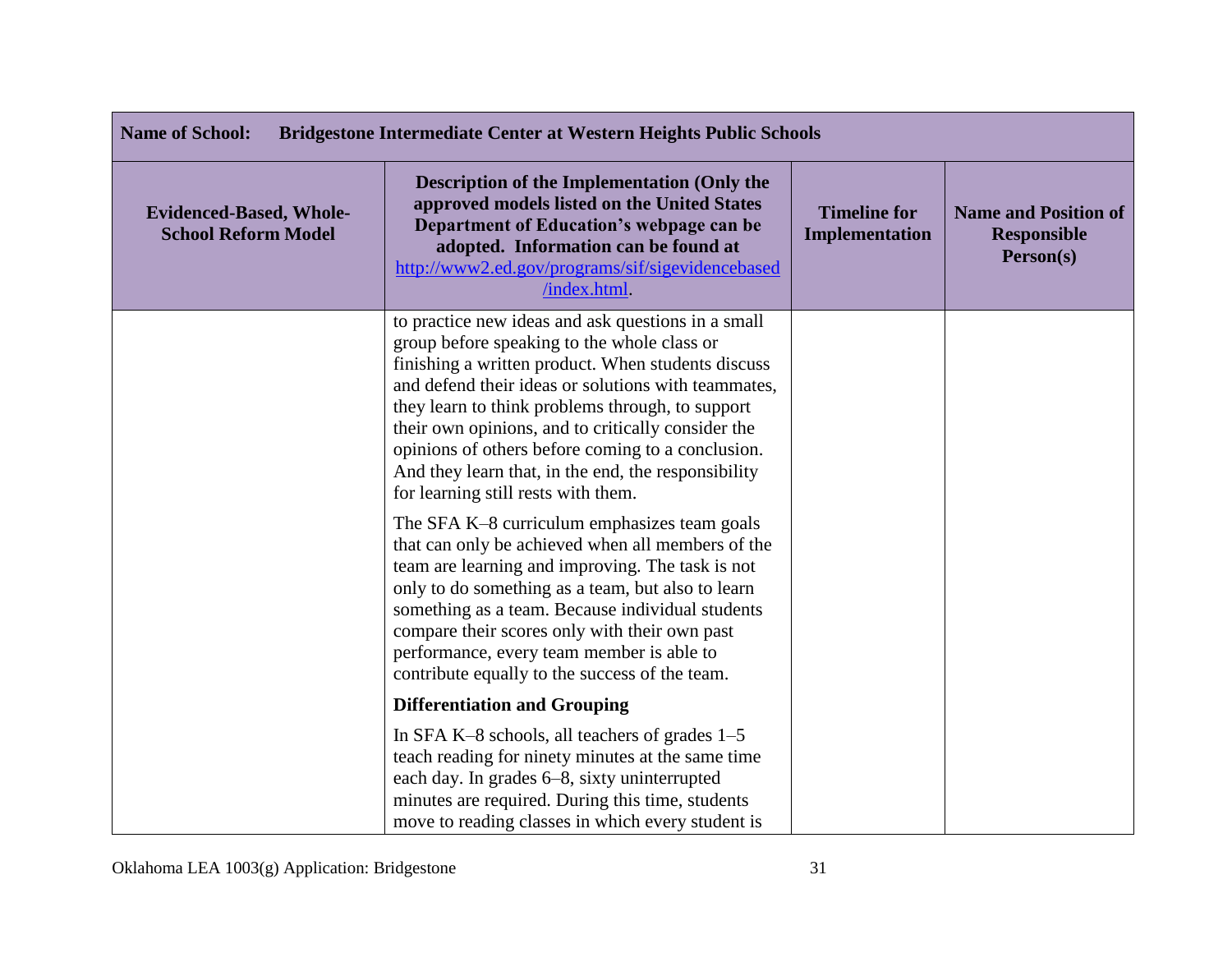| <b>Name of School:</b><br><b>Bridgestone Intermediate Center at Western Heights Public Schools</b> |                                                                                                                                                                                                                                                                                                                                                                                                                                                                                                                                                      |                                       |                                                                |
|----------------------------------------------------------------------------------------------------|------------------------------------------------------------------------------------------------------------------------------------------------------------------------------------------------------------------------------------------------------------------------------------------------------------------------------------------------------------------------------------------------------------------------------------------------------------------------------------------------------------------------------------------------------|---------------------------------------|----------------------------------------------------------------|
| <b>Evidenced-Based, Whole-</b><br><b>School Reform Model</b>                                       | <b>Description of the Implementation (Only the</b><br>approved models listed on the United States<br>Department of Education's webpage can be<br>adopted. Information can be found at<br>http://www2.ed.gov/programs/sif/sigevidencebased<br>/index.html.                                                                                                                                                                                                                                                                                            | <b>Timeline for</b><br>Implementation | <b>Name and Position of</b><br><b>Responsible</b><br>Person(s) |
|                                                                                                    | reading at one instructional level. Students are<br>grouped across grades and across classes to allow<br>this arrangement because increasing teacher-led<br>instructional time and reducing seatwork increases<br>students' progress in developing reading skills. In<br>each grading period each student is placed in a<br>reading class at his or her instructional level. Most<br>students move to new reading levels every quarter,<br>and many students who start at lower reading levels<br>catch up to grade-level performance within a year. |                                       |                                                                |
|                                                                                                    | Math classes are not regrouped. Math instruction is<br>done in students' homerooms.                                                                                                                                                                                                                                                                                                                                                                                                                                                                  |                                       |                                                                |
|                                                                                                    | <b>Programs Proposed for Implementation at</b><br><b>Bridgestone</b>                                                                                                                                                                                                                                                                                                                                                                                                                                                                                 |                                       |                                                                |
|                                                                                                    | Reading Wings (reading levels 2–6):                                                                                                                                                                                                                                                                                                                                                                                                                                                                                                                  |                                       |                                                                |
|                                                                                                    | Reading Wings 4th Edition is a research-based<br>reading curriculum that provides ninety-minute<br>daily lessons and targets the needs of students<br>reading on a second-through sixth-grade level who<br>have successfully learned to decode but need to<br>develop more sophisticated reading skills.                                                                                                                                                                                                                                             |                                       |                                                                |
|                                                                                                    | To ensure that students become proficient readers,                                                                                                                                                                                                                                                                                                                                                                                                                                                                                                   |                                       |                                                                |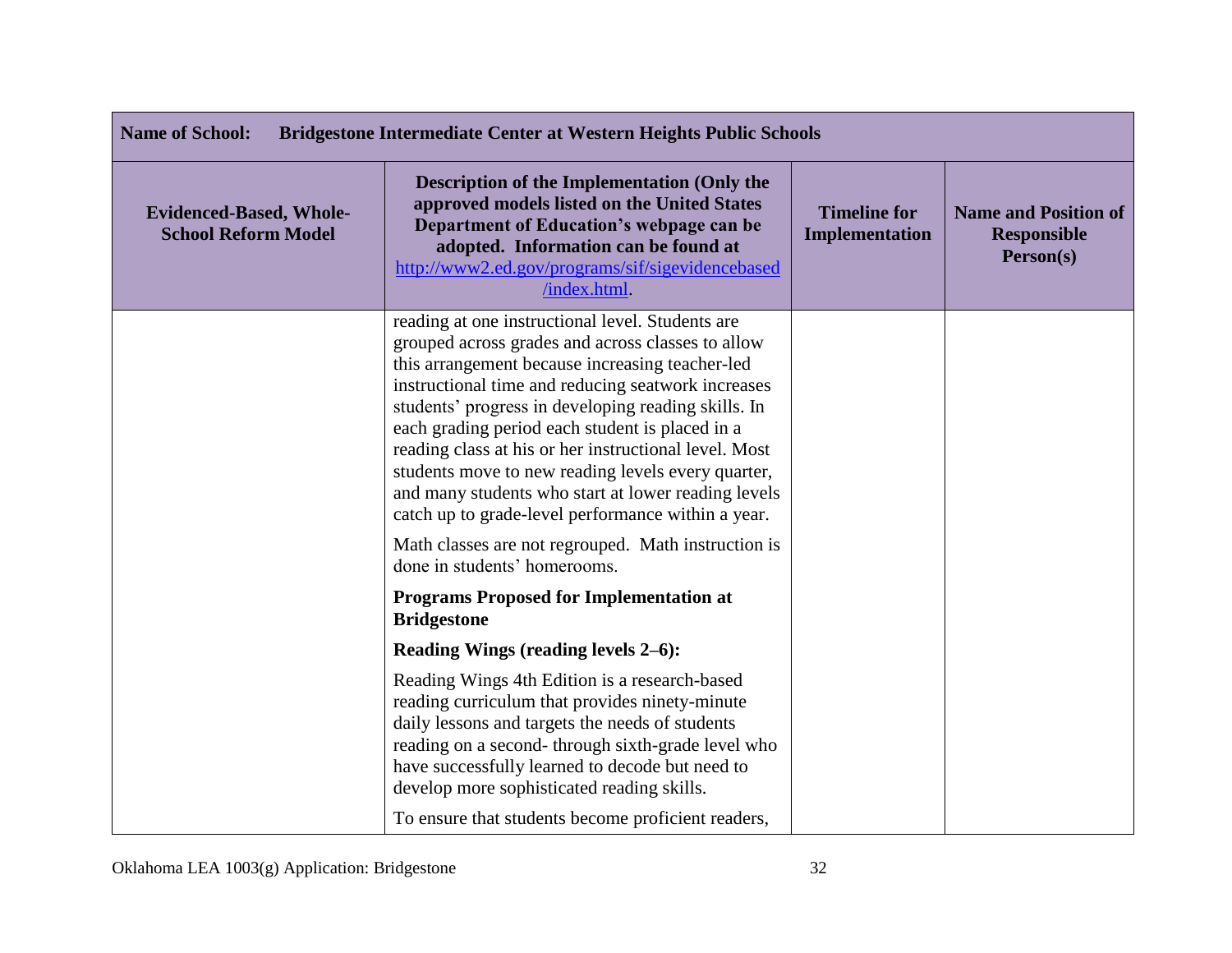| <b>Name of School:</b><br><b>Bridgestone Intermediate Center at Western Heights Public Schools</b> |                                                                                                                                                                                                                                                                                                                                                                                                                                                                                                              |                                       |                                                                |
|----------------------------------------------------------------------------------------------------|--------------------------------------------------------------------------------------------------------------------------------------------------------------------------------------------------------------------------------------------------------------------------------------------------------------------------------------------------------------------------------------------------------------------------------------------------------------------------------------------------------------|---------------------------------------|----------------------------------------------------------------|
| <b>Evidenced-Based, Whole-</b><br><b>School Reform Model</b>                                       | <b>Description of the Implementation (Only the</b><br>approved models listed on the United States<br>Department of Education's webpage can be<br>adopted. Information can be found at<br>http://www2.ed.gov/programs/sif/sigevidencebased<br>/index.html.                                                                                                                                                                                                                                                    | <b>Timeline for</b><br>Implementation | <b>Name and Position of</b><br><b>Responsible</b><br>Person(s) |
|                                                                                                    | Reading Wings uses SFA's core instructional<br>structures to target vocabulary development,<br>reading comprehension, fluency, oral-language<br>development, and written expression by providing<br>students ample opportunities with both literary and<br>informational texts.                                                                                                                                                                                                                              |                                       |                                                                |
|                                                                                                    | Targeted Treasure Hunts, a key component of the<br>Reading Wings program, provide instruction<br>focused on targeted reading skills and strategies.<br>All the instruction accompanying each five- or six-<br>day lesson cycle centers around a literary or<br>informational trade book or basal selection,<br>allowing for background building, topic-specific<br>and technical vocabulary development, utilization<br>of targeted skills, team discussion, relevant writing<br>activities, and assessment. |                                       |                                                                |
|                                                                                                    | Reading Wings further supports reading<br>comprehension through the Savvy Reader. The<br>Savvy Reader provides intensive, engaging<br>introductions to each of the four core<br>comprehension strategies—clarifying, questioning,<br>predicting, and summarizing. Additional Savvy<br>Reader lessons provide comprehension-strategy                                                                                                                                                                          |                                       |                                                                |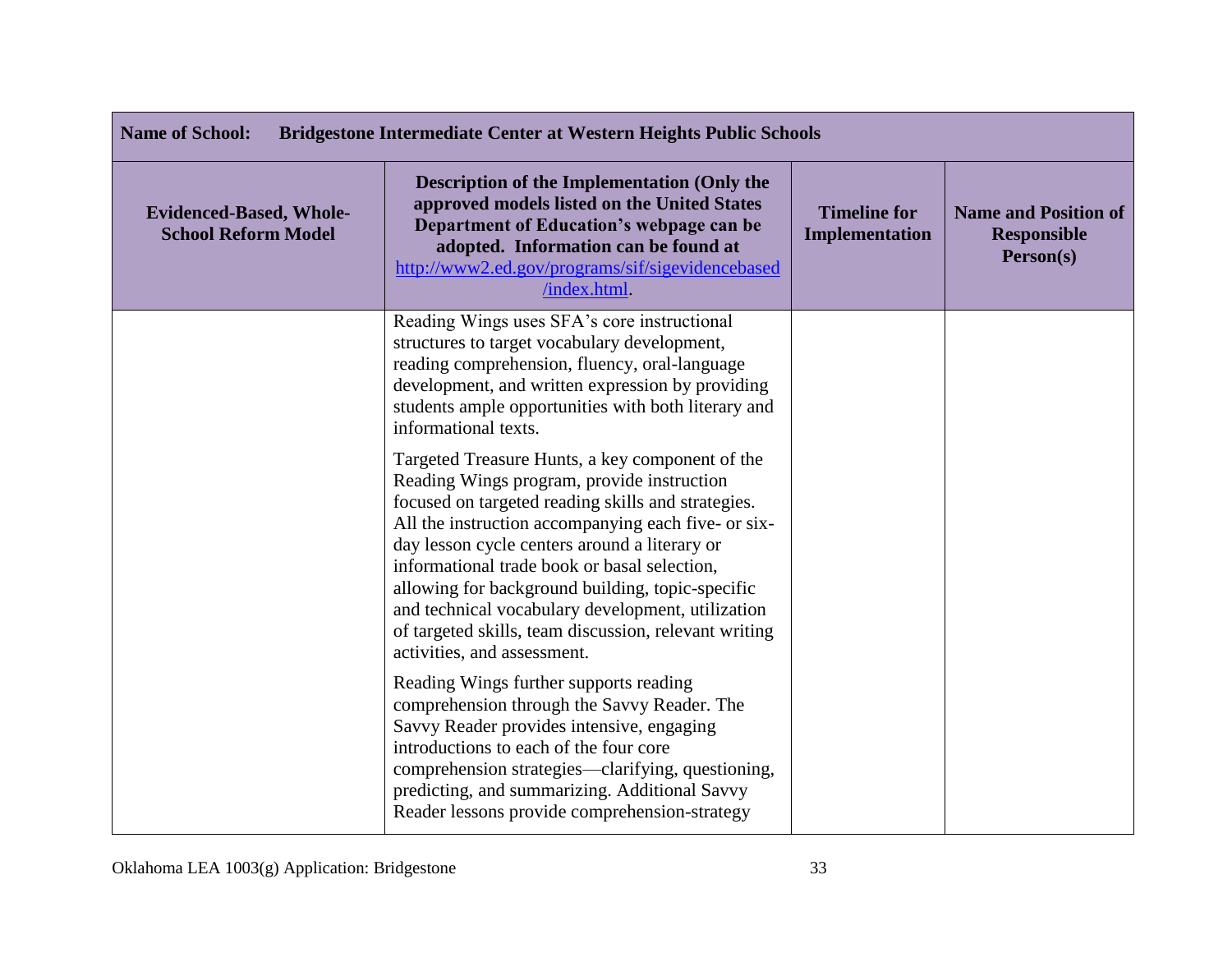| <b>Name of School:</b><br><b>Bridgestone Intermediate Center at Western Heights Public Schools</b> |                                                                                                                                                                                                                                                                                                                                                                                             |                                       |                                                                |
|----------------------------------------------------------------------------------------------------|---------------------------------------------------------------------------------------------------------------------------------------------------------------------------------------------------------------------------------------------------------------------------------------------------------------------------------------------------------------------------------------------|---------------------------------------|----------------------------------------------------------------|
| <b>Evidenced-Based, Whole-</b><br><b>School Reform Model</b>                                       | <b>Description of the Implementation (Only the</b><br>approved models listed on the United States<br>Department of Education's webpage can be<br>adopted. Information can be found at<br>http://www2.ed.gov/programs/sif/sigevidencebased<br>/index.html                                                                                                                                    | <b>Timeline for</b><br>Implementation | <b>Name and Position of</b><br><b>Responsible</b><br>Person(s) |
|                                                                                                    | instruction throughout the year, and this instruction<br>is reinforced through Targeted Treasure Hunts.                                                                                                                                                                                                                                                                                     |                                       |                                                                |
|                                                                                                    | Video vignettes for use on interactive whiteboards<br>or other electronic formats include compelling<br>introductions to novels and literary texts, modeling<br>of advanced reading and writing strategies, and<br>modeling of cooperative learning                                                                                                                                         |                                       |                                                                |
|                                                                                                    | <b>Primary PowerTeaching Math:</b>                                                                                                                                                                                                                                                                                                                                                          |                                       |                                                                |
|                                                                                                    | Primary PowerTeaching Math is an instructional<br>multiday mathematics framework for $1st - 6th$ grade<br>levels. It is composed of research-proven<br>instructional strategies that increase student<br>achievement. PowerTeaching provides teachers<br>with a clear and simple structure for framing their<br>mathematics instruction no matter which<br>curriculum or textbook they use. |                                       |                                                                |
|                                                                                                    | The PowerTeaching professional-development<br>series gives a fresh approach to instruction that can<br>be directly applied to the mathematics textbook or<br>curriculum. To ensure effective implementation,<br>the PowerTeaching professional-development<br>series incorporates ongoing coaching and support,                                                                             |                                       |                                                                |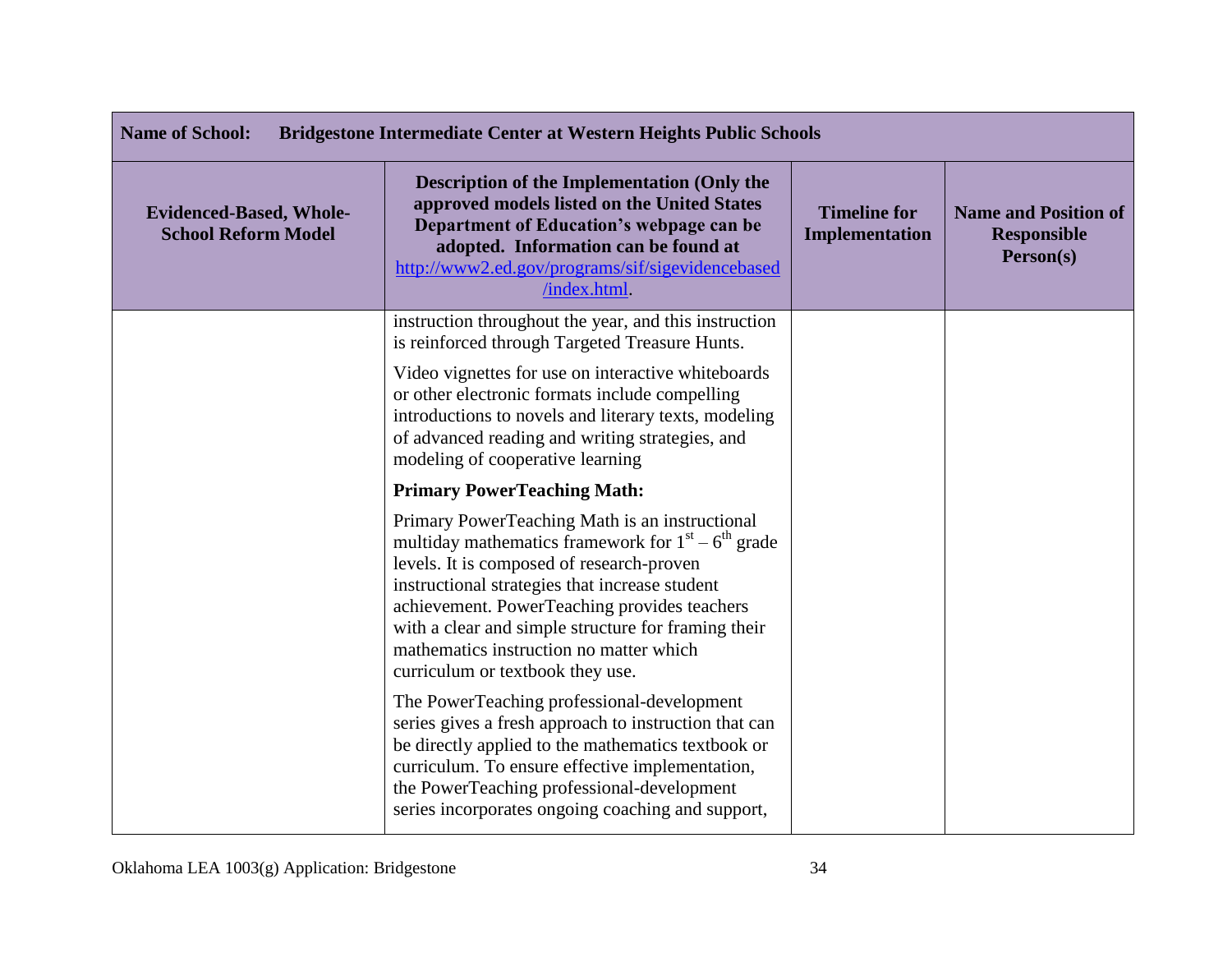| <b>Name of School:</b><br><b>Bridgestone Intermediate Center at Western Heights Public Schools</b> |                                                                                                                                                                                                                                                                                                                                                                                                                                                                                                                                                                                                |                                       |                                                                |
|----------------------------------------------------------------------------------------------------|------------------------------------------------------------------------------------------------------------------------------------------------------------------------------------------------------------------------------------------------------------------------------------------------------------------------------------------------------------------------------------------------------------------------------------------------------------------------------------------------------------------------------------------------------------------------------------------------|---------------------------------------|----------------------------------------------------------------|
| <b>Evidenced-Based, Whole-</b><br><b>School Reform Model</b>                                       | <b>Description of the Implementation (Only the</b><br>approved models listed on the United States<br>Department of Education's webpage can be<br>adopted. Information can be found at<br>http://www2.ed.gov/programs/sif/sigevidencebased<br>/index.html.                                                                                                                                                                                                                                                                                                                                      | <b>Timeline for</b><br>Implementation | <b>Name and Position of</b><br><b>Responsible</b><br>Person(s) |
|                                                                                                    | both inside and outside the classroom.<br>PowerTeaching empowers students to work<br>together to improve their understanding of<br>mathematics concepts and encourages students to<br>take ownership of their learning during multiple<br>opportunities for practice and evaluation.<br>PowerTeaching leads to academic success by<br>establishing a student-centered classroom through<br>the use of compelling concept presentations,<br>assessments for learning, and student learning<br>teams.                                                                                            |                                       |                                                                |
|                                                                                                    | <b>Tutoring:</b>                                                                                                                                                                                                                                                                                                                                                                                                                                                                                                                                                                               |                                       |                                                                |
|                                                                                                    | Lightning Squad is a web-based reading-<br>intervention program for struggling readers. Tutors<br>use Lightning Squad to assess students, develop<br>instructional plans, and deliver effective, fun<br>instruction. Lightning Squad provides the<br>assessment, planning, and instructional tools for<br>one-to-one tutoring and small-group tutoring.<br>Lightning Squad apply to 1 <sup>st</sup> -3 <sup>rd</sup> grade levels and<br>address skill development in phonemic awareness,<br>phonics, vocabulary, fluency, and comprehension.<br>Lightning Squad instruction is aligned to the |                                       |                                                                |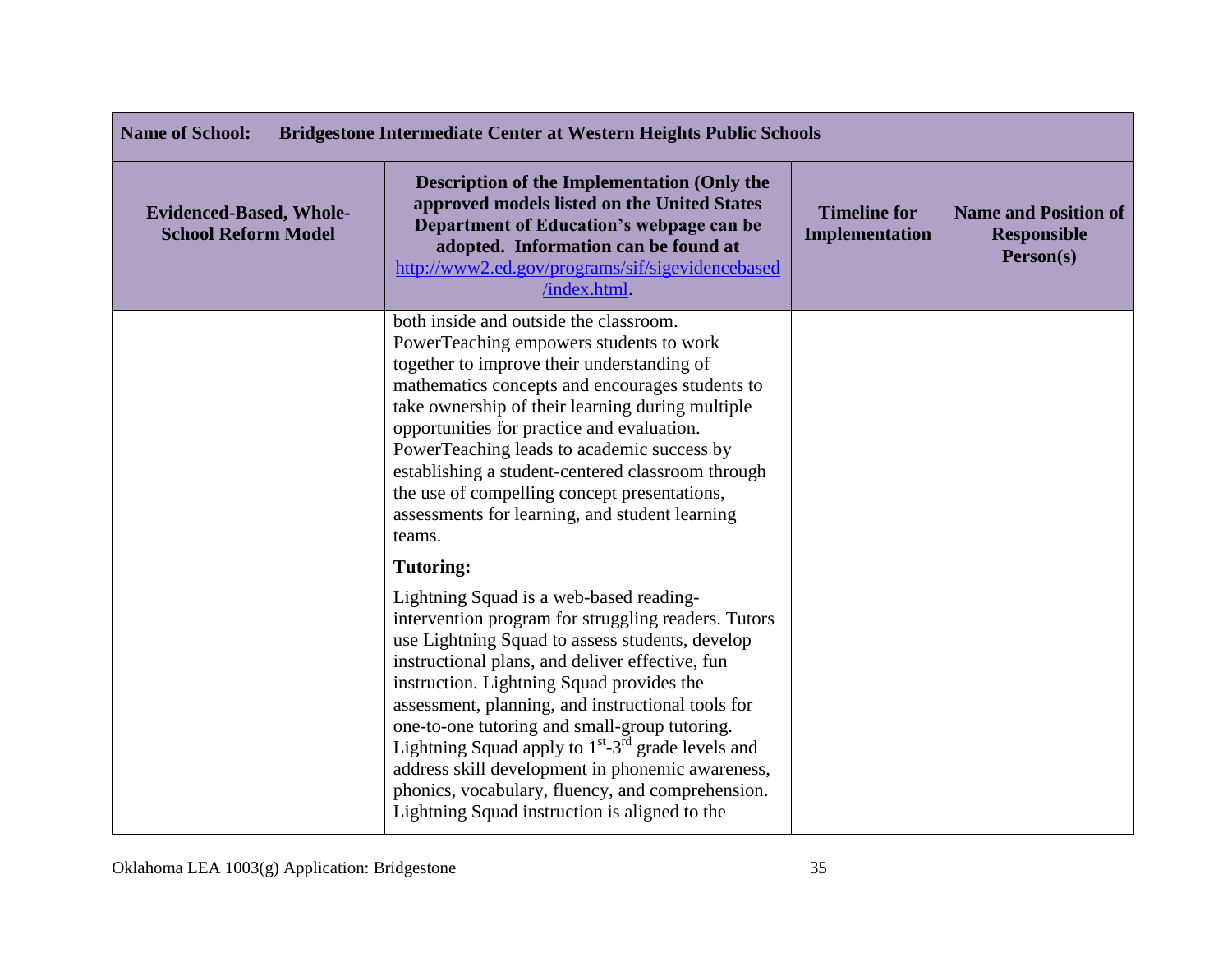| <b>Name of School:</b><br><b>Bridgestone Intermediate Center at Western Heights Public Schools</b> |                                                                                                                                                                                                                                                           |                                              |                                                                |
|----------------------------------------------------------------------------------------------------|-----------------------------------------------------------------------------------------------------------------------------------------------------------------------------------------------------------------------------------------------------------|----------------------------------------------|----------------------------------------------------------------|
| <b>Evidenced-Based, Whole-</b><br><b>School Reform Model</b>                                       | <b>Description of the Implementation (Only the</b><br>approved models listed on the United States<br>Department of Education's webpage can be<br>adopted. Information can be found at<br>http://www2.ed.gov/programs/sif/sigevidencebased<br>/index.html. | <b>Timeline for</b><br><b>Implementation</b> | <b>Name and Position of</b><br><b>Responsible</b><br>Person(s) |
|                                                                                                    | classroom objectives the SFA Reading curriculum<br>being taught.                                                                                                                                                                                          |                                              |                                                                |
|                                                                                                    | <b>Writing Wings:</b>                                                                                                                                                                                                                                     |                                              |                                                                |
|                                                                                                    | Writing Wings is a $3rd - 5th$ grade curriculum that<br>uses the power of Cooperative Learning as a<br>vehicle for learning the steps of the writing process,<br>allowing for more student engagement and<br>learning.                                    |                                              |                                                                |
|                                                                                                    | Bridgestone proposes to implement the SFA whole-<br>school reform model for Pre-Kindergarten to 4th<br>grade.                                                                                                                                             |                                              |                                                                |
|                                                                                                    | <b>Implementation Plan</b>                                                                                                                                                                                                                                |                                              |                                                                |
|                                                                                                    | The plan for implementation in Year 1 will be as<br>follows:                                                                                                                                                                                              |                                              |                                                                |
|                                                                                                    | <b>Preparing for Implementation and Beginning</b><br>Implementation                                                                                                                                                                                       |                                              |                                                                |
|                                                                                                    | Year 1 Materials                                                                                                                                                                                                                                          |                                              |                                                                |
|                                                                                                    | Delivery of materials for schoolwide structures<br>provided for start-up including the Leadership                                                                                                                                                         |                                              |                                                                |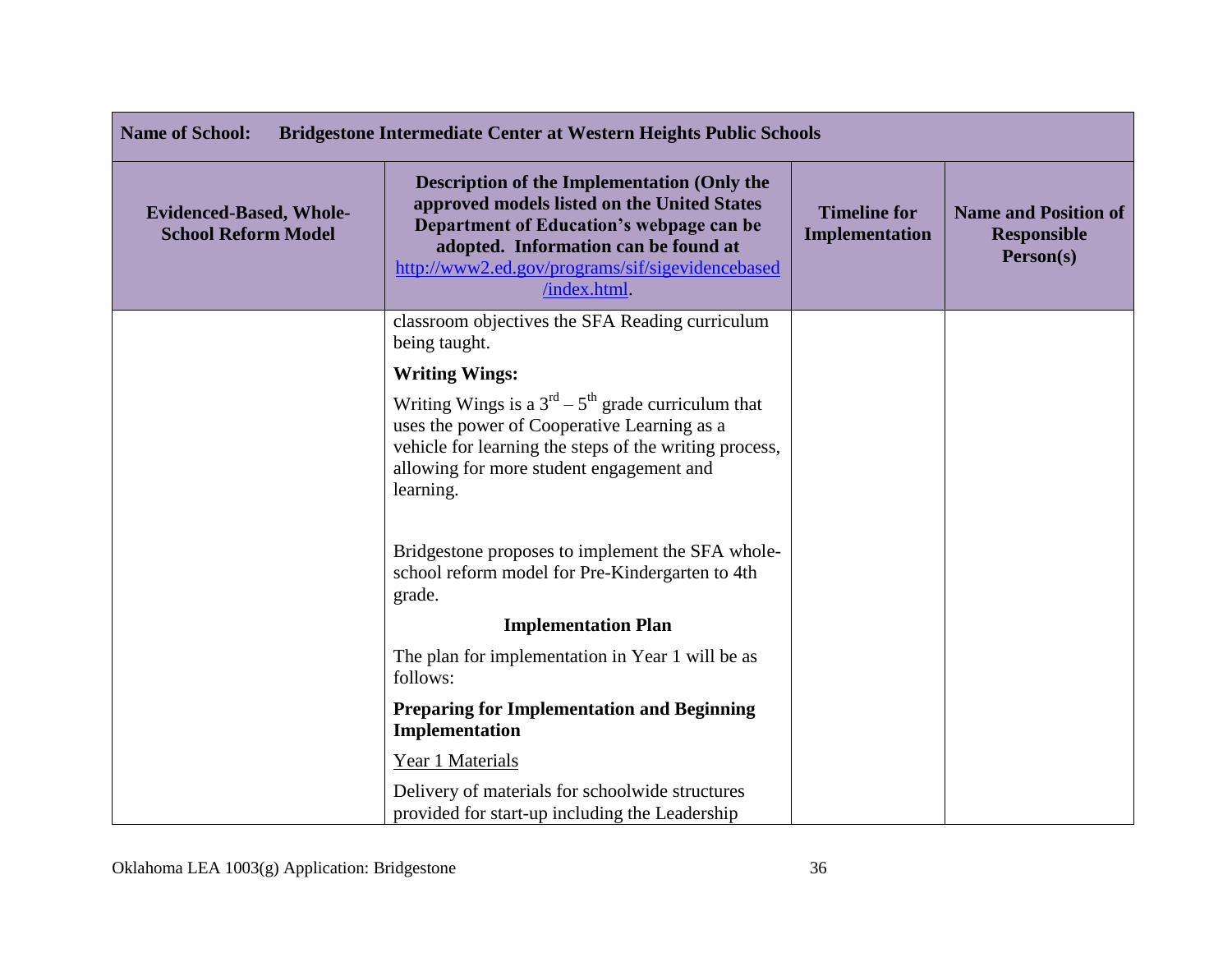| <b>Name of School:</b><br><b>Bridgestone Intermediate Center at Western Heights Public Schools</b> |                                                                                                                                                                                                                                                                                                                                                                                                                                                                                                                                                                                                       |                                       |                                                                |
|----------------------------------------------------------------------------------------------------|-------------------------------------------------------------------------------------------------------------------------------------------------------------------------------------------------------------------------------------------------------------------------------------------------------------------------------------------------------------------------------------------------------------------------------------------------------------------------------------------------------------------------------------------------------------------------------------------------------|---------------------------------------|----------------------------------------------------------------|
| <b>Evidenced-Based, Whole-</b><br><b>School Reform Model</b>                                       | Description of the Implementation (Only the<br>approved models listed on the United States<br>Department of Education's webpage can be<br>adopted. Information can be found at<br>http://www2.ed.gov/programs/sif/sigevidencebased<br>/index.html.                                                                                                                                                                                                                                                                                                                                                    | <b>Timeline for</b><br>Implementation | <b>Name and Position of</b><br><b>Responsible</b><br>Person(s) |
|                                                                                                    | Guide, the Leading for Success Schoolwide<br>Solutions Guide, and Getting Along Together<br>classroom materials. Delivery of all Reading<br>curricular materials.                                                                                                                                                                                                                                                                                                                                                                                                                                     |                                       |                                                                |
|                                                                                                    | <b>Implementation Planning</b>                                                                                                                                                                                                                                                                                                                                                                                                                                                                                                                                                                        |                                       |                                                                |
|                                                                                                    | <b>Success for All Foundation consultants will</b><br>conduct an initial needs assessment based on<br>information provided in the SIG Application. The<br>needs assessment may include classroom walk-<br>throughs, review of district-wide and school-wide<br>student achievement data, data on interventions and<br>programs implemented, Attendance, Discipline,<br>Parent Involvement, Community partnerships. This<br>assessment will allow consultants and<br>district/school leadership to continue developing<br>the plan for full implementation in for the<br>remainder of the school year. |                                       |                                                                |
|                                                                                                    | <b>Introductory Workshops</b>                                                                                                                                                                                                                                                                                                                                                                                                                                                                                                                                                                         |                                       |                                                                |
|                                                                                                    | Success for All coaches will present Leading for<br>Success workshops for the superintendent, district<br>leaders, principals, the Turnaround Officer/Success<br>for All Facilitators, and the Schoolwide Solutions                                                                                                                                                                                                                                                                                                                                                                                   |                                       |                                                                |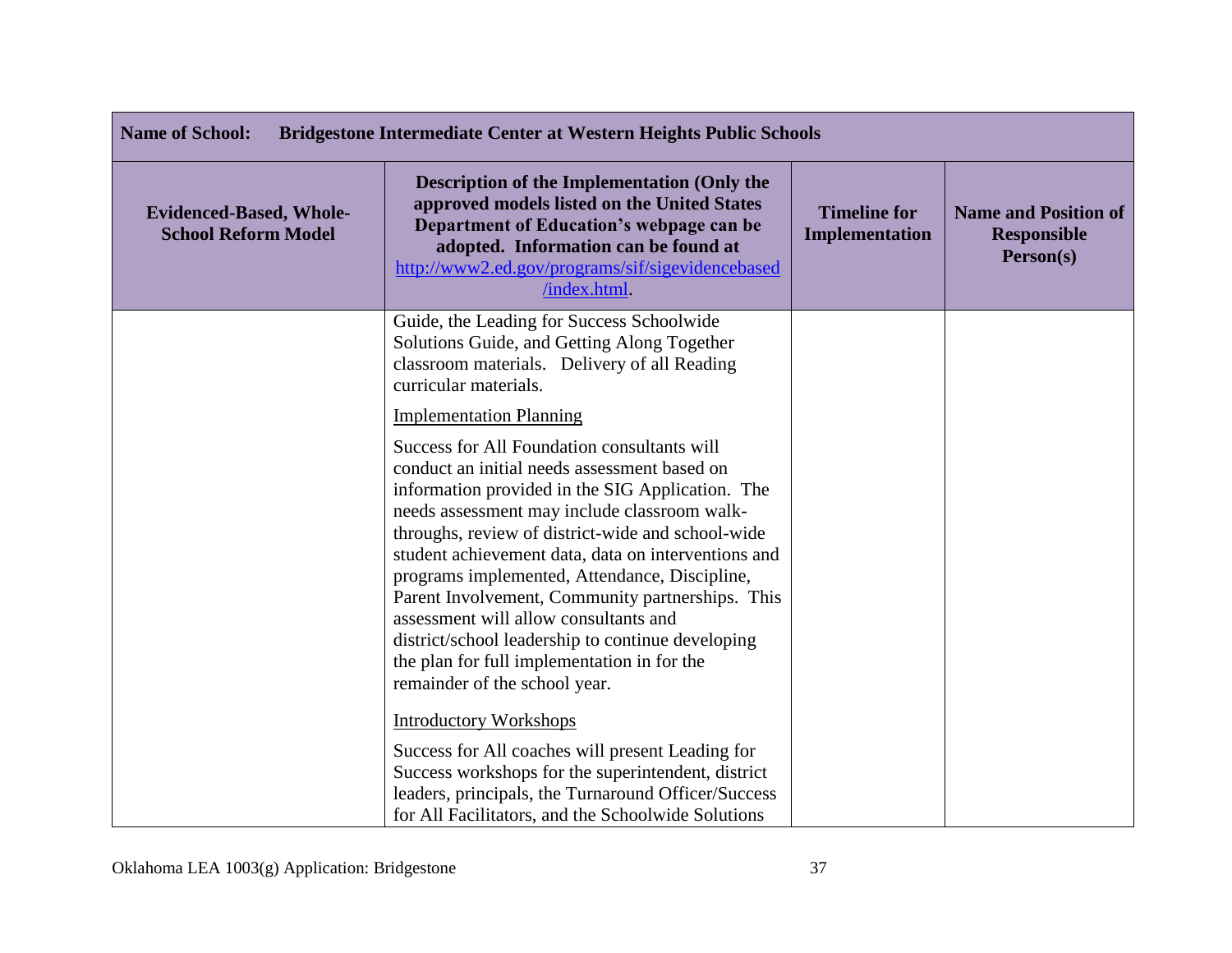| <b>Name of School:</b><br><b>Bridgestone Intermediate Center at Western Heights Public Schools</b> |                                                                                                                                                                                                                                                                                                                                                                                                                                         |                                       |                                                                |
|----------------------------------------------------------------------------------------------------|-----------------------------------------------------------------------------------------------------------------------------------------------------------------------------------------------------------------------------------------------------------------------------------------------------------------------------------------------------------------------------------------------------------------------------------------|---------------------------------------|----------------------------------------------------------------|
| <b>Evidenced-Based, Whole-</b><br><b>School Reform Model</b>                                       | <b>Description of the Implementation (Only the</b><br>approved models listed on the United States<br>Department of Education's webpage can be<br>adopted. Information can be found at<br>http://www2.ed.gov/programs/sif/sigevidencebased<br>/index.html.                                                                                                                                                                               | <b>Timeline for</b><br>Implementation | <b>Name and Position of</b><br><b>Responsible</b><br>Person(s) |
|                                                                                                    | coordinators (School Counselor). Participants will<br>gain an understanding of the schoolwide structures,<br>including data-based goal setting, progress-<br>monitoring tools, and instructional processes that<br>form the SFA PreK-8 approach.                                                                                                                                                                                        |                                       |                                                                |
|                                                                                                    | The Success for All point coach will conduct<br>specific Leading for Success kick-off planning<br>workshop with each school's Leadership team. This<br>workshop will be at the school site in preparation<br>for the Leading for Success and Getting Along<br>Together implementation and Reading<br>implementation in the Planning Year 1.                                                                                             |                                       |                                                                |
|                                                                                                    | SFA coaches will deliver a 5-day Teacher<br>Academy. Program-introduction workshops will<br>present the schoolwide structures and instructional<br>processes with an emphasis on preparing teachers<br>to use the SFA instructional tools and classroom<br>materials. After a one-day whole-school overview,<br>teachers meet in break-out groups, each guided by a<br>SFAF coach, for introductions in Reading Wings,<br>and Tutoring. |                                       |                                                                |
|                                                                                                    | In addition, a SFA coach will present introductory                                                                                                                                                                                                                                                                                                                                                                                      |                                       |                                                                |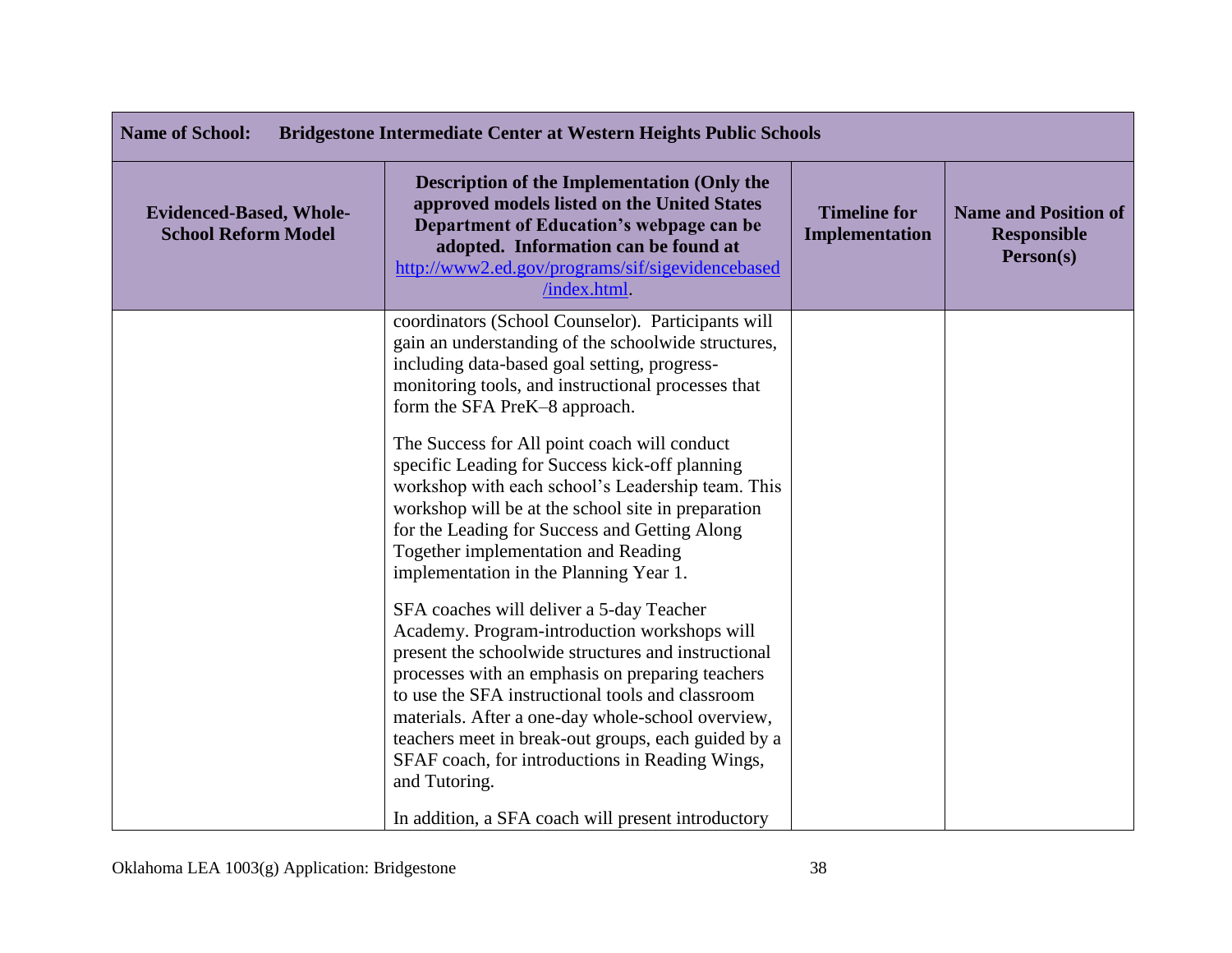| <b>Name of School:</b><br><b>Bridgestone Intermediate Center at Western Heights Public Schools</b> |                                                                                                                                                                                                                                                                                                                                                                                                                                                                                                                                                                                                         |                                       |                                                                |
|----------------------------------------------------------------------------------------------------|---------------------------------------------------------------------------------------------------------------------------------------------------------------------------------------------------------------------------------------------------------------------------------------------------------------------------------------------------------------------------------------------------------------------------------------------------------------------------------------------------------------------------------------------------------------------------------------------------------|---------------------------------------|----------------------------------------------------------------|
| <b>Evidenced-Based, Whole-</b><br><b>School Reform Model</b>                                       | <b>Description of the Implementation (Only the</b><br>approved models listed on the United States<br>Department of Education's webpage can be<br>adopted. Information can be found at<br>http://www2.ed.gov/programs/sif/sigevidencebased<br>/index.html.                                                                                                                                                                                                                                                                                                                                               | <b>Timeline for</b><br>Implementation | <b>Name and Position of</b><br><b>Responsible</b><br>Person(s) |
|                                                                                                    | workshops for the staff responsible for<br>implementing the Schoolwide Solutions component<br>(Attendance, Parent/Family Involvement,<br>Cooperative Culture, Community Connections, and<br>Intervention) and Getting Along Together<br>curriculum and the Leading for Success structure to<br>the entire school staff.                                                                                                                                                                                                                                                                                 |                                       |                                                                |
|                                                                                                    | <b>Online Tools</b><br>Login passwords for all staff members and<br>administrators are provided for the online SFAF<br>Resource Centers that provide tools to track student<br>progress on both classroom measures and formal<br>assessments throughout the year and provide a wide<br>variety of reports. In addition, teachers and school<br>leaders will have access to webinars, tutorials,<br>instructional resources, and members of the SFA<br>Foundation community for implementation support.<br>The Resource Centers also include support for<br>SFAF classroom interactive whiteboard media. |                                       |                                                                |
|                                                                                                    | Program Implementation<br>Implementation begins for the SFA components:<br>Reading Wings, Tutoring, Getting Along Together                                                                                                                                                                                                                                                                                                                                                                                                                                                                              |                                       |                                                                |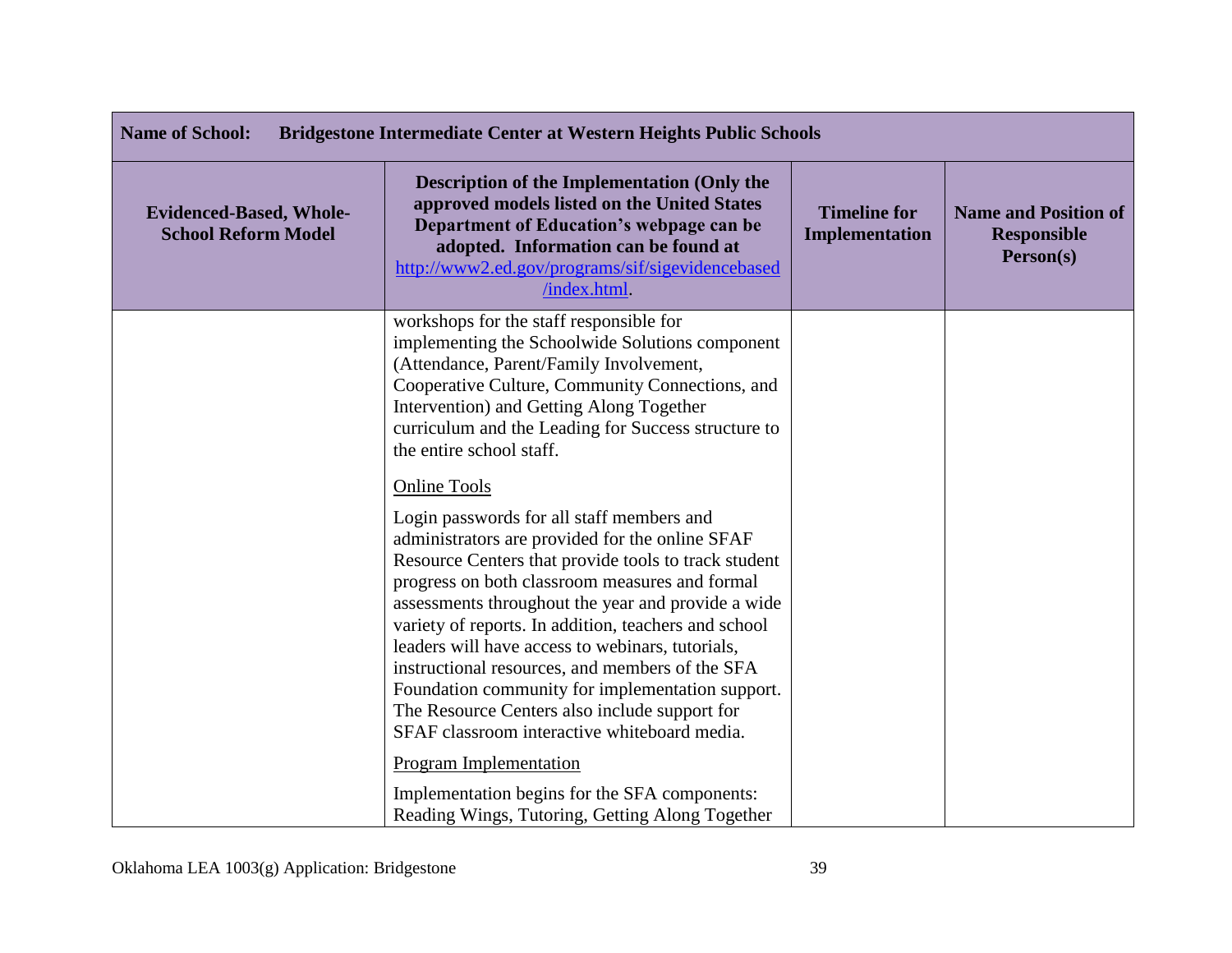| <b>Name of School:</b><br><b>Bridgestone Intermediate Center at Western Heights Public Schools</b>                                                                                                                                                 |                                                                                                                                                                                                                                                                                                                                                                                                                                                                                                                                                                                                                                                                                                                                  |                                                                |  |
|----------------------------------------------------------------------------------------------------------------------------------------------------------------------------------------------------------------------------------------------------|----------------------------------------------------------------------------------------------------------------------------------------------------------------------------------------------------------------------------------------------------------------------------------------------------------------------------------------------------------------------------------------------------------------------------------------------------------------------------------------------------------------------------------------------------------------------------------------------------------------------------------------------------------------------------------------------------------------------------------|----------------------------------------------------------------|--|
| Description of the Implementation (Only the<br>approved models listed on the United States<br>Department of Education's webpage can be<br>adopted. Information can be found at<br>http://www2.ed.gov/programs/sif/sigevidencebased<br>/index.html. | <b>Timeline for</b><br><b>Implementation</b>                                                                                                                                                                                                                                                                                                                                                                                                                                                                                                                                                                                                                                                                                     | <b>Name and Position of</b><br><b>Responsible</b><br>Person(s) |  |
| and Schoolwide Solutions. Family/Community                                                                                                                                                                                                         |                                                                                                                                                                                                                                                                                                                                                                                                                                                                                                                                                                                                                                                                                                                                  |                                                                |  |
|                                                                                                                                                                                                                                                    |                                                                                                                                                                                                                                                                                                                                                                                                                                                                                                                                                                                                                                                                                                                                  |                                                                |  |
| the transformations taking place in the school and                                                                                                                                                                                                 |                                                                                                                                                                                                                                                                                                                                                                                                                                                                                                                                                                                                                                                                                                                                  |                                                                |  |
| the role each stakeholder will play in its success.                                                                                                                                                                                                |                                                                                                                                                                                                                                                                                                                                                                                                                                                                                                                                                                                                                                                                                                                                  |                                                                |  |
| <b>Ongoing Coaching</b>                                                                                                                                                                                                                            |                                                                                                                                                                                                                                                                                                                                                                                                                                                                                                                                                                                                                                                                                                                                  |                                                                |  |
| SFA coaches will visit each school throughout the                                                                                                                                                                                                  |                                                                                                                                                                                                                                                                                                                                                                                                                                                                                                                                                                                                                                                                                                                                  |                                                                |  |
| year (approximately two to four days per month) to                                                                                                                                                                                                 |                                                                                                                                                                                                                                                                                                                                                                                                                                                                                                                                                                                                                                                                                                                                  |                                                                |  |
|                                                                                                                                                                                                                                                    |                                                                                                                                                                                                                                                                                                                                                                                                                                                                                                                                                                                                                                                                                                                                  |                                                                |  |
|                                                                                                                                                                                                                                                    |                                                                                                                                                                                                                                                                                                                                                                                                                                                                                                                                                                                                                                                                                                                                  |                                                                |  |
|                                                                                                                                                                                                                                                    |                                                                                                                                                                                                                                                                                                                                                                                                                                                                                                                                                                                                                                                                                                                                  |                                                                |  |
|                                                                                                                                                                                                                                                    |                                                                                                                                                                                                                                                                                                                                                                                                                                                                                                                                                                                                                                                                                                                                  |                                                                |  |
|                                                                                                                                                                                                                                                    |                                                                                                                                                                                                                                                                                                                                                                                                                                                                                                                                                                                                                                                                                                                                  |                                                                |  |
| progress data with teachers and school leaders,                                                                                                                                                                                                    |                                                                                                                                                                                                                                                                                                                                                                                                                                                                                                                                                                                                                                                                                                                                  |                                                                |  |
| reviews of implementation self-assessments,                                                                                                                                                                                                        |                                                                                                                                                                                                                                                                                                                                                                                                                                                                                                                                                                                                                                                                                                                                  |                                                                |  |
| planning for achievement growth, and meetings                                                                                                                                                                                                      |                                                                                                                                                                                                                                                                                                                                                                                                                                                                                                                                                                                                                                                                                                                                  |                                                                |  |
|                                                                                                                                                                                                                                                    |                                                                                                                                                                                                                                                                                                                                                                                                                                                                                                                                                                                                                                                                                                                                  |                                                                |  |
|                                                                                                                                                                                                                                                    |                                                                                                                                                                                                                                                                                                                                                                                                                                                                                                                                                                                                                                                                                                                                  |                                                                |  |
|                                                                                                                                                                                                                                                    |                                                                                                                                                                                                                                                                                                                                                                                                                                                                                                                                                                                                                                                                                                                                  |                                                                |  |
|                                                                                                                                                                                                                                                    |                                                                                                                                                                                                                                                                                                                                                                                                                                                                                                                                                                                                                                                                                                                                  |                                                                |  |
|                                                                                                                                                                                                                                                    |                                                                                                                                                                                                                                                                                                                                                                                                                                                                                                                                                                                                                                                                                                                                  |                                                                |  |
|                                                                                                                                                                                                                                                    | outreach under Schoolwide Solutions will include<br>communicating the emerging vision for change and<br>provide coaching related to all aspects of SFA<br>PreK-6 implementation. During visits, coaches will<br>review progress relative to previously set goals and<br>against previously selected progress metrics and<br>will carry out observations of classrooms,<br>discussions with teachers, reviews of student<br>with school staff responsible for Reading<br>implementation, Tutoring, and schoolwide<br>initiatives related to prevention and intervention<br>(such as attendance, parent involvement, and<br>student referrals). Coaches are also available by<br>telephone and e-mail to check on progress, answer |                                                                |  |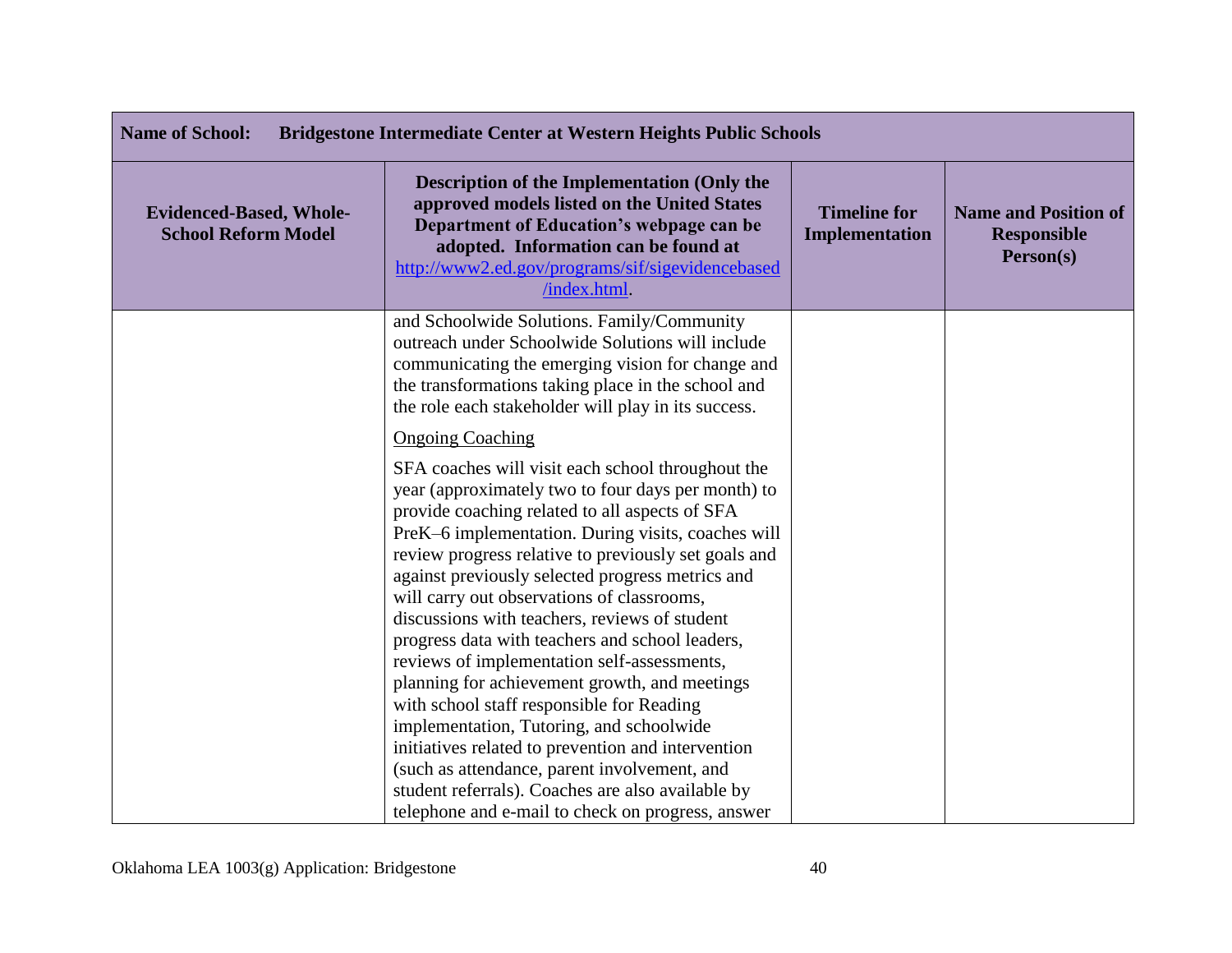| <b>Name of School:</b><br><b>Bridgestone Intermediate Center at Western Heights Public Schools</b> |                                                                                                                                                                                                                                                                                                                                                                                                                                                                                   |                                                   |                                                                                                                                                                            |
|----------------------------------------------------------------------------------------------------|-----------------------------------------------------------------------------------------------------------------------------------------------------------------------------------------------------------------------------------------------------------------------------------------------------------------------------------------------------------------------------------------------------------------------------------------------------------------------------------|---------------------------------------------------|----------------------------------------------------------------------------------------------------------------------------------------------------------------------------|
| <b>Evidenced-Based, Whole-</b><br><b>School Reform Model</b>                                       | <b>Description of the Implementation (Only the</b><br>approved models listed on the United States<br>Department of Education's webpage can be<br>adopted. Information can be found at<br>http://www2.ed.gov/programs/sif/sigevidencebased<br>/index.html                                                                                                                                                                                                                          | <b>Timeline for</b><br><b>Implementation</b>      | <b>Name and Position of</b><br><b>Responsible</b><br>Person(s)                                                                                                             |
|                                                                                                    | questions, and problem solve between visits.                                                                                                                                                                                                                                                                                                                                                                                                                                      |                                                   |                                                                                                                                                                            |
|                                                                                                    | <b>Timeline SY 2017-2018</b>                                                                                                                                                                                                                                                                                                                                                                                                                                                      |                                                   |                                                                                                                                                                            |
|                                                                                                    | New Leaders workshops for principal, facilitator,<br>Schoolwide Solutions coordinator<br>Leading for Success training with Leadership team<br>(All members of the school Leadership team attend<br>this training.)<br>5-Day Teacher Academy: Getting Along Together<br>program introduction, Reading Wings, and<br>Tutoring training<br>Schoolwide Solutions introduction (principal,<br>facilitator, Schoolwide Solutions coordinator, and<br>Schoolwide Solutions team members) | <b>July 2017</b><br>August 2017<br>September 2017 | Bridgestone:<br><b>SFA Regional</b><br>Manager: Dennis Lee<br>SFA Leading for<br>Success Lead: Dan<br>Maluski<br><b>SFA Point Coaches:</b><br>Sharon Waters, Debra<br>Shaw |
|                                                                                                    | Baseline assessment and implementation visit:<br>Regrouping<br>$\bullet$<br>Initial coaching with all faculty<br>$\bullet$                                                                                                                                                                                                                                                                                                                                                        | September 2017                                    | <b>SFA Regional</b><br>Manager: Dennis Lee<br>SFA Leading for<br>Success Lead: Dan                                                                                         |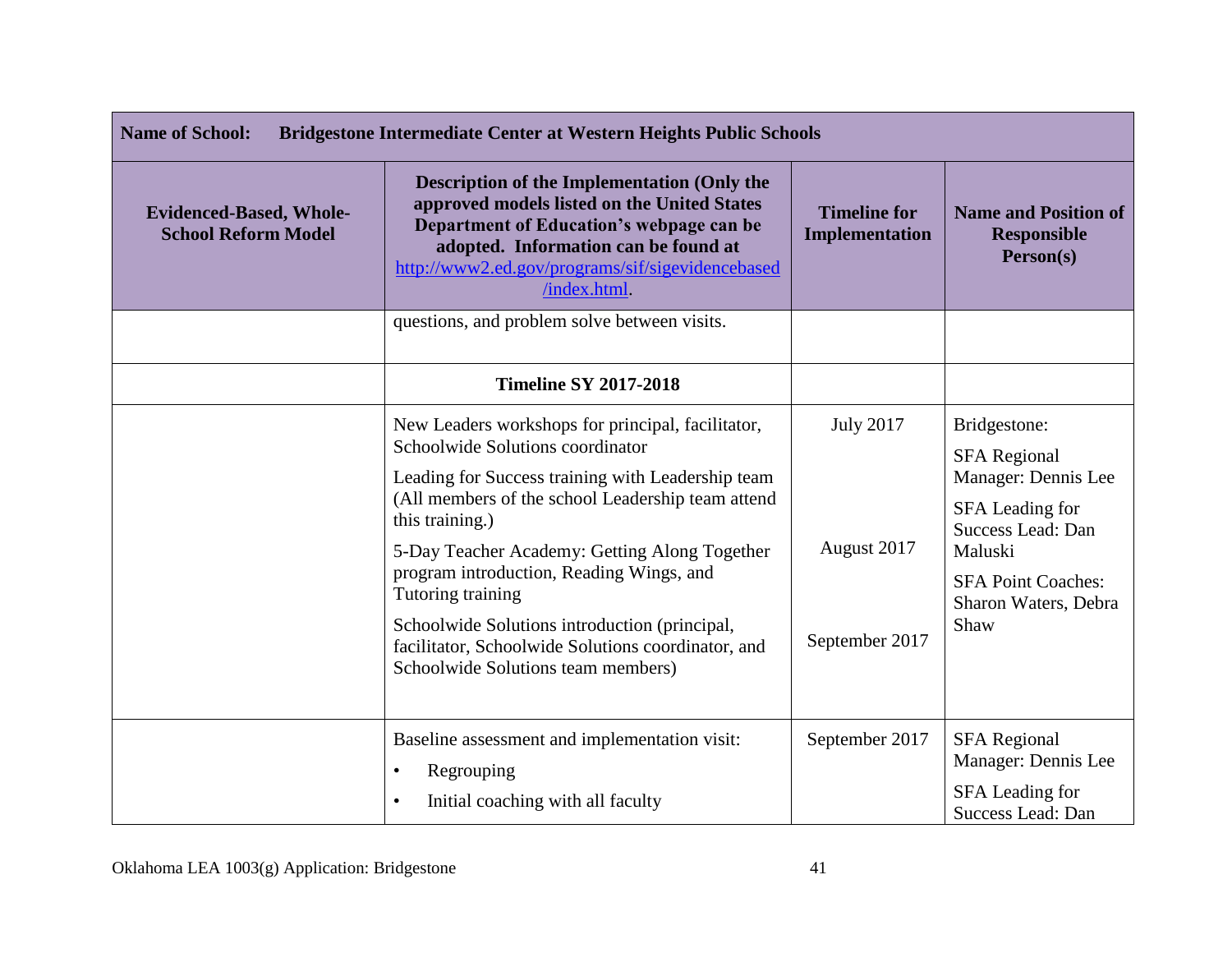| <b>Name of School:</b><br><b>Bridgestone Intermediate Center at Western Heights Public Schools</b> |                                                                                                                                                                                                                                                          |                                              |                                                                |
|----------------------------------------------------------------------------------------------------|----------------------------------------------------------------------------------------------------------------------------------------------------------------------------------------------------------------------------------------------------------|----------------------------------------------|----------------------------------------------------------------|
| <b>Evidenced-Based, Whole-</b><br><b>School Reform Model</b>                                       | <b>Description of the Implementation (Only the</b><br>approved models listed on the United States<br>Department of Education's webpage can be<br>adopted. Information can be found at<br>http://www2.ed.gov/programs/sif/sigevidencebased<br>/index.html | <b>Timeline for</b><br><b>Implementation</b> | <b>Name and Position of</b><br><b>Responsible</b><br>Person(s) |
|                                                                                                    | <b>Leading for Success</b><br>$\bullet$                                                                                                                                                                                                                  |                                              | Maluski                                                        |
|                                                                                                    | Meeting with principal<br>$\bullet$                                                                                                                                                                                                                      |                                              | <b>SFA Point Coaches:</b>                                      |
|                                                                                                    | Setting goals<br>$\bullet$                                                                                                                                                                                                                               |                                              | Sharon Waters, Debra<br>Shaw                                   |
|                                                                                                    | Planning for upcoming site visit to strengthen                                                                                                                                                                                                           | October/                                     | <b>SFA Regional</b>                                            |
|                                                                                                    | implementation and build leadership capacity (via<br>phone conference or webinar)*                                                                                                                                                                       | November 2017                                | Manager: Dennis Lee<br>SFA Leading for                         |
|                                                                                                    | Reading implementation visit and Schoolwide<br>Solutions teams support (Schoolwide Solutions                                                                                                                                                             |                                              | <b>Success Lead: Dan</b><br>Maluski                            |
|                                                                                                    | teams' members):                                                                                                                                                                                                                                         |                                              | <b>SFA Point Coaches:</b>                                      |
|                                                                                                    | Meeting with principal, Leading for Success<br>$\bullet$                                                                                                                                                                                                 |                                              | Sharon Waters, Debra<br>Shaw                                   |
|                                                                                                    | Walk-throughs<br>$\bullet$                                                                                                                                                                                                                               |                                              |                                                                |
|                                                                                                    | Setting targets<br>$\bullet$                                                                                                                                                                                                                             |                                              |                                                                |
|                                                                                                    | Reviewing data<br>$\bullet$                                                                                                                                                                                                                              |                                              |                                                                |
|                                                                                                    | Planning for upcoming site visit (via phone                                                                                                                                                                                                              | January/February                             | Bridgestone:                                                   |
|                                                                                                    | conference or webinar)*                                                                                                                                                                                                                                  | 2018                                         | <b>SFA Regional</b>                                            |
|                                                                                                    | Additional professional-development opportunities                                                                                                                                                                                                        |                                              | Manager: Dennis Lee                                            |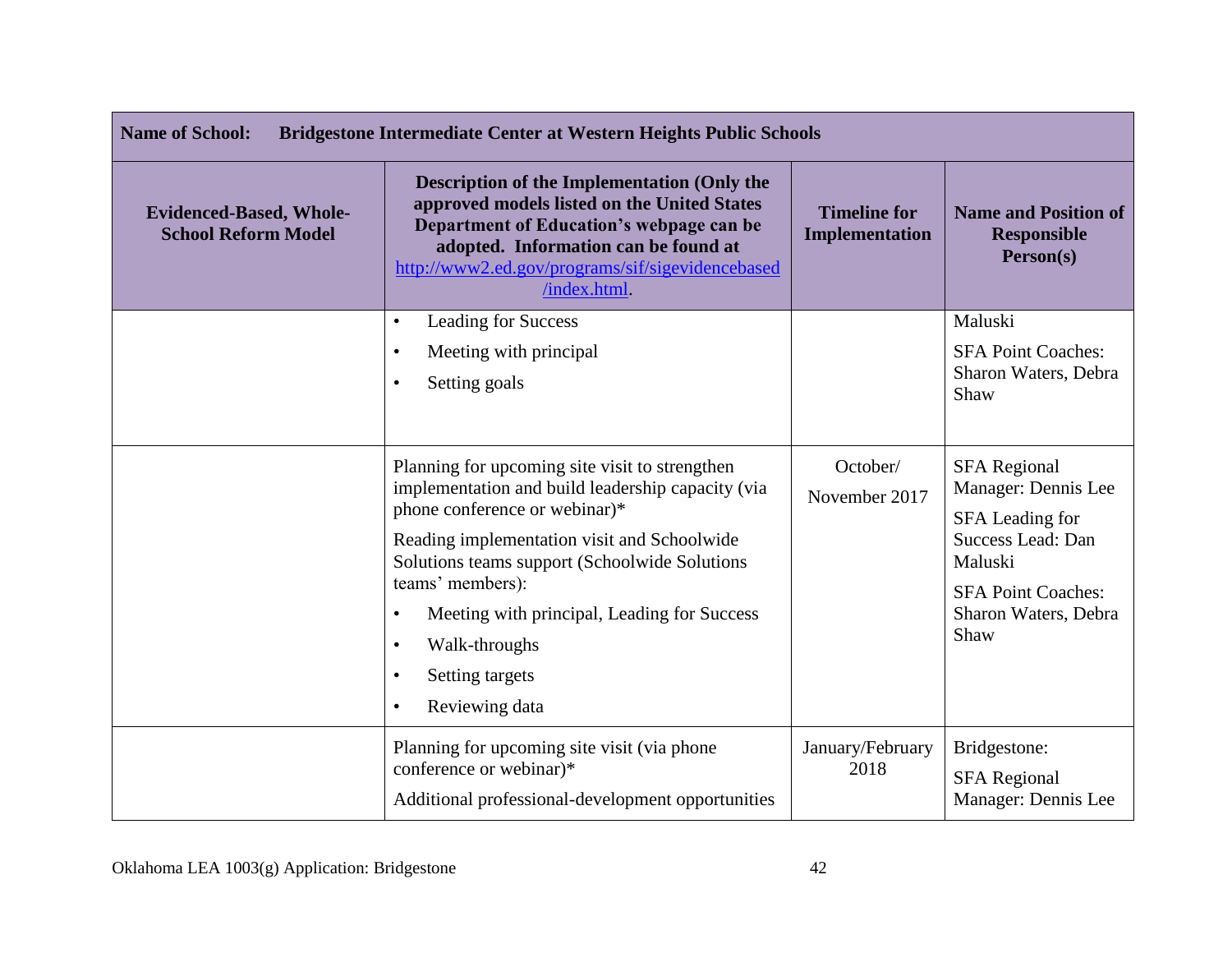| <b>Name of School:</b><br><b>Bridgestone Intermediate Center at Western Heights Public Schools</b> |                                                                                                                                                                                                                                                          |                                       |                                                                |
|----------------------------------------------------------------------------------------------------|----------------------------------------------------------------------------------------------------------------------------------------------------------------------------------------------------------------------------------------------------------|---------------------------------------|----------------------------------------------------------------|
| <b>Evidenced-Based, Whole-</b><br><b>School Reform Model</b>                                       | <b>Description of the Implementation (Only the</b><br>approved models listed on the United States<br>Department of Education's webpage can be<br>adopted. Information can be found at<br>http://www2.ed.gov/programs/sif/sigevidencebased<br>/index.html | <b>Timeline for</b><br>Implementation | <b>Name and Position of</b><br><b>Responsible</b><br>Person(s) |
|                                                                                                    | for staff                                                                                                                                                                                                                                                |                                       | SFA Leading for<br>Success Lead: Dan                           |
|                                                                                                    | Leading for Success quarterly review                                                                                                                                                                                                                     |                                       | Maluski                                                        |
|                                                                                                    | Second quarter review – implementation visit:                                                                                                                                                                                                            |                                       | <b>SFA Point Coaches:</b>                                      |
|                                                                                                    | Quality of Reading, Getting Along Together,<br>$\bullet$<br>and SFA Reading implementation                                                                                                                                                               |                                       | Sharon Waters, Debra<br>Shaw                                   |
|                                                                                                    | Review second quarter results.<br>$\bullet$                                                                                                                                                                                                              |                                       |                                                                |
|                                                                                                    | Classroom Walk-throughs<br>$\bullet$                                                                                                                                                                                                                     |                                       |                                                                |
|                                                                                                    | Meeting with principal, Leading for Success<br>$\bullet$                                                                                                                                                                                                 |                                       |                                                                |
|                                                                                                    | Reviewing progress of interventions<br>$\bullet$                                                                                                                                                                                                         |                                       |                                                                |
|                                                                                                    | Reading and Leading for Success follow-up<br>implementation                                                                                                                                                                                              |                                       |                                                                |
|                                                                                                    | Meet with Reading teachers and<br>$\bullet$<br>subcommittees of Schoolwide Solutions<br>components to review goals.                                                                                                                                      |                                       |                                                                |
|                                                                                                    | Discuss the structure of a Leading for Success<br>$\bullet$<br>quarterly meeting.                                                                                                                                                                        |                                       |                                                                |
|                                                                                                    |                                                                                                                                                                                                                                                          |                                       |                                                                |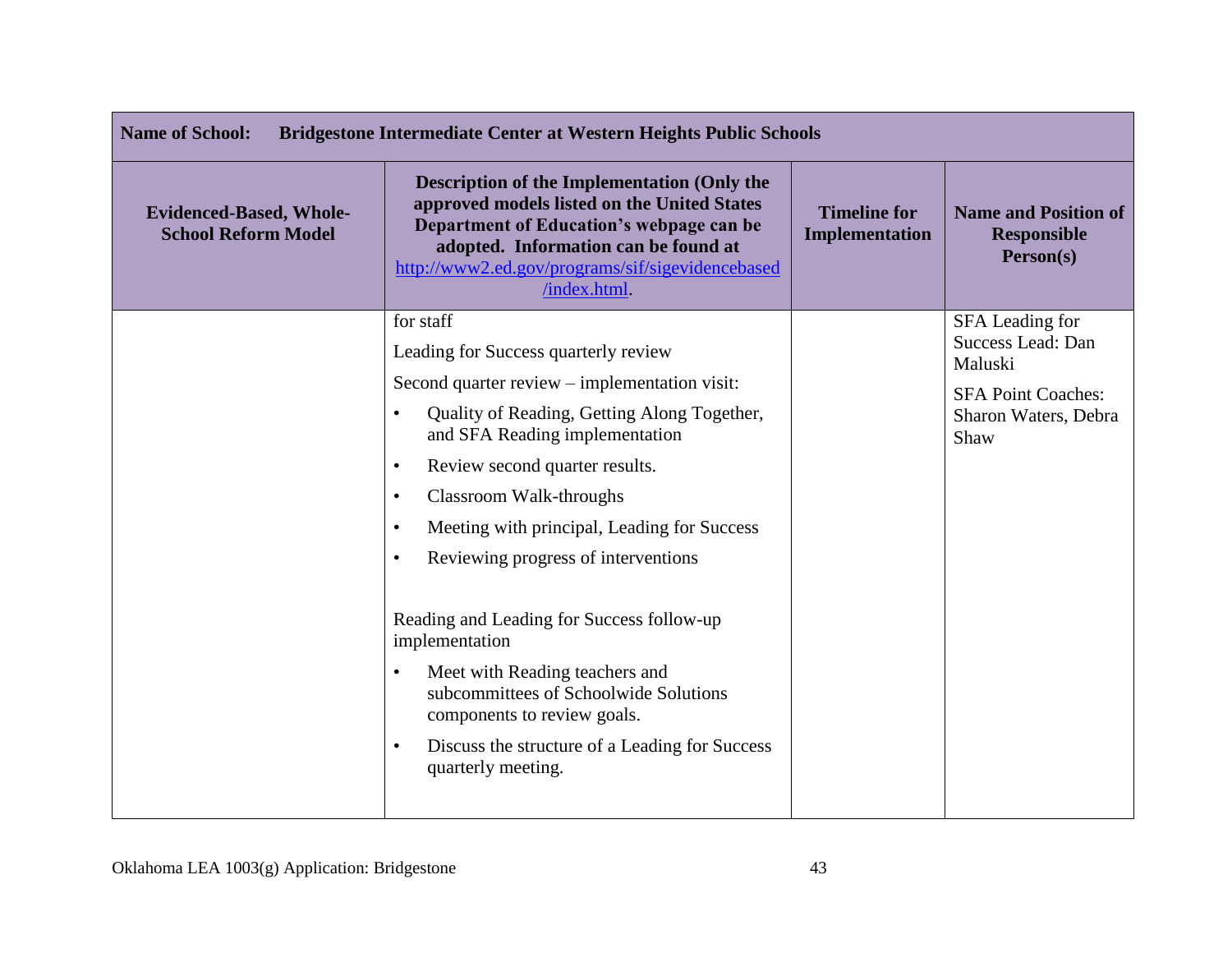| <b>Name of School:</b><br><b>Bridgestone Intermediate Center at Western Heights Public Schools</b> |                                                                                                                                                                                                                                                                                                                                                                                                                                                                                                                                                                                    |                                       |                                                                           |
|----------------------------------------------------------------------------------------------------|------------------------------------------------------------------------------------------------------------------------------------------------------------------------------------------------------------------------------------------------------------------------------------------------------------------------------------------------------------------------------------------------------------------------------------------------------------------------------------------------------------------------------------------------------------------------------------|---------------------------------------|---------------------------------------------------------------------------|
| <b>Evidenced-Based, Whole-</b><br><b>School Reform Model</b>                                       | <b>Description of the Implementation (Only the</b><br>approved models listed on the United States<br>Department of Education's webpage can be<br>adopted. Information can be found at<br>http://www2.ed.gov/programs/sif/sigevidencebased<br>/index.html                                                                                                                                                                                                                                                                                                                           | <b>Timeline for</b><br>Implementation | <b>Name and Position of</b><br><b>Responsible</b><br>Person(s)            |
|                                                                                                    | Attendance at three-day Experienced Sites<br>Conference for principal, facilitator, Schoolwide<br>Solutions coordinator                                                                                                                                                                                                                                                                                                                                                                                                                                                            | February 2018                         | Bridgestone:<br><b>SFA National Coaches</b>                               |
|                                                                                                    | Planning for upcoming site visit (via phone)<br>conference or webinar)*<br>Additional professional-development opportunities<br>for staff<br>Leading for Success quarterly review<br>Third quarter review – implementation visit:<br>Quality of Reading, Getting Along Together,<br>$\bullet$<br>and SFA Reading implementation<br>Review third quarter results.<br>$\bullet$<br>Classroom Walk-throughs<br>$\bullet$<br>Meeting with principal, Leading for Success<br>$\bullet$<br>Reviewing progress of interventions<br>$\bullet$<br>Reading and Leading for Success follow-up | March 2018                            | Bridgestone:<br><b>SFA Point Coaches:</b><br>Sharon Waters, Debra<br>Shaw |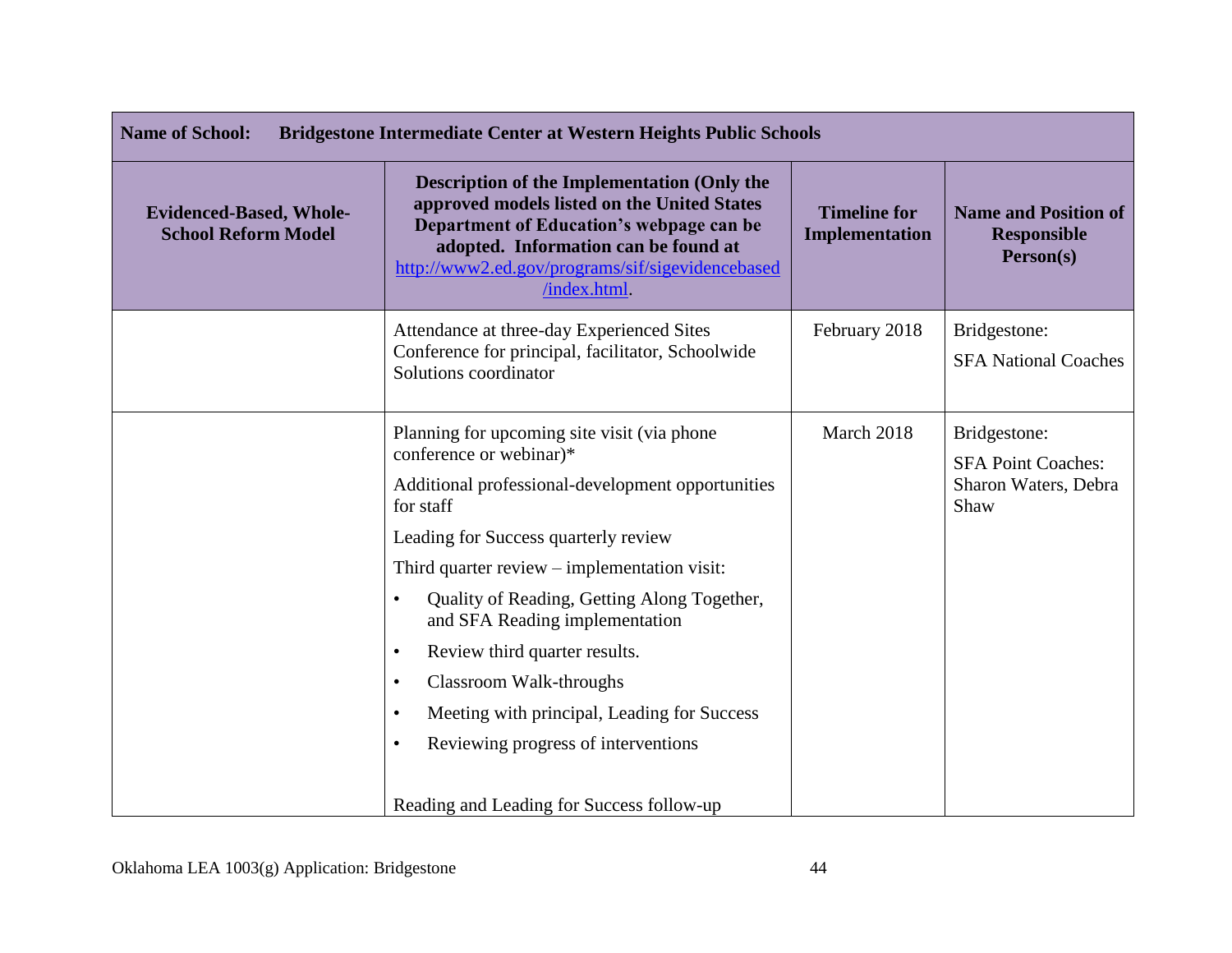| <b>Name of School:</b><br><b>Bridgestone Intermediate Center at Western Heights Public Schools</b> |                                                                                                                                                                                                                                                           |                                       |                                                                |
|----------------------------------------------------------------------------------------------------|-----------------------------------------------------------------------------------------------------------------------------------------------------------------------------------------------------------------------------------------------------------|---------------------------------------|----------------------------------------------------------------|
| <b>Evidenced-Based, Whole-</b><br><b>School Reform Model</b>                                       | <b>Description of the Implementation (Only the</b><br>approved models listed on the United States<br>Department of Education's webpage can be<br>adopted. Information can be found at<br>http://www2.ed.gov/programs/sif/sigevidencebased<br>/index.html. | <b>Timeline for</b><br>Implementation | <b>Name and Position of</b><br><b>Responsible</b><br>Person(s) |
|                                                                                                    | implementation                                                                                                                                                                                                                                            |                                       |                                                                |
|                                                                                                    | Meet with Reading teachers and<br>$\bullet$<br>subcommittees of Schoolwide Solutions<br>components to review goals.                                                                                                                                       |                                       |                                                                |
|                                                                                                    | Discuss the structure of a Leading for Success<br>$\bullet$<br>quarterly meeting.                                                                                                                                                                         |                                       |                                                                |
|                                                                                                    | Planning for upcoming site visit (via phone                                                                                                                                                                                                               | April/                                | Bridgestone:                                                   |
|                                                                                                    | conference or webinar)*                                                                                                                                                                                                                                   | May 2018                              | <b>SFA Point Coaches:</b>                                      |
|                                                                                                    | Additional professional-development opportunities<br>for staff                                                                                                                                                                                            |                                       | Sharon Waters, Debra<br>Shaw                                   |
|                                                                                                    | Leading for Success quarterly review                                                                                                                                                                                                                      |                                       |                                                                |
|                                                                                                    | Reading implementation visit and Schoolwide<br>Solutions teams support (Schoolwide Solutions<br>teams' members):                                                                                                                                          |                                       |                                                                |
|                                                                                                    | Coaching                                                                                                                                                                                                                                                  |                                       |                                                                |
|                                                                                                    | <b>Leading for Success</b><br>$\bullet$                                                                                                                                                                                                                   |                                       |                                                                |
|                                                                                                    | Contract planning<br>$\bullet$                                                                                                                                                                                                                            |                                       |                                                                |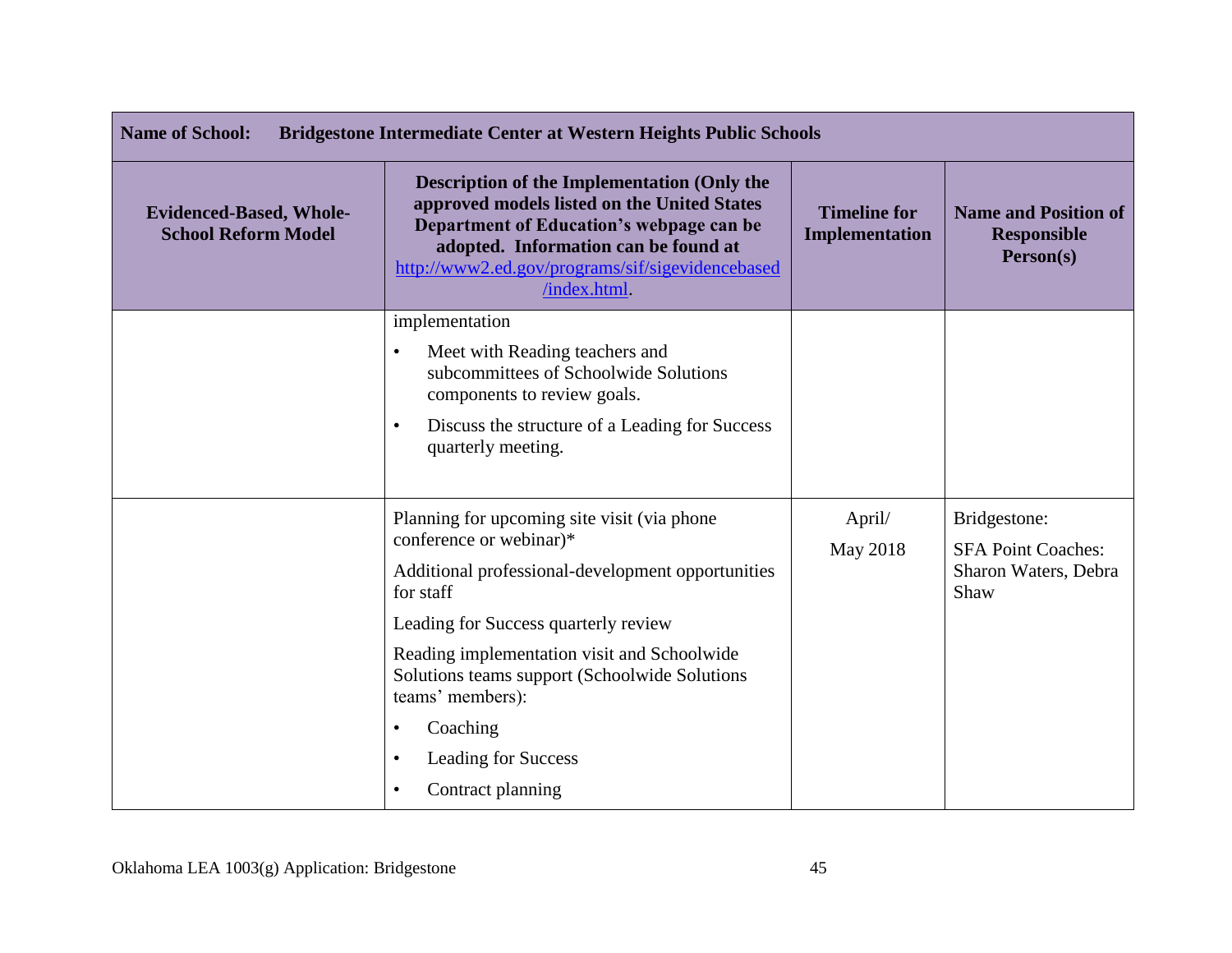| <b>Name of School:</b><br><b>Bridgestone Intermediate Center at Western Heights Public Schools</b> |                                                                                                                                                                                                                                                                                                                                                                                           |                                       |                                                                |
|----------------------------------------------------------------------------------------------------|-------------------------------------------------------------------------------------------------------------------------------------------------------------------------------------------------------------------------------------------------------------------------------------------------------------------------------------------------------------------------------------------|---------------------------------------|----------------------------------------------------------------|
| <b>Evidenced-Based, Whole-</b><br><b>School Reform Model</b>                                       | <b>Description of the Implementation (Only the</b><br>approved models listed on the United States<br>Department of Education's webpage can be<br>adopted. Information can be found at<br>http://www2.ed.gov/programs/sif/sigevidencebased<br>/index.html                                                                                                                                  | <b>Timeline for</b><br>Implementation | <b>Name and Position of</b><br><b>Responsible</b><br>Person(s) |
|                                                                                                    | Review accomplishments.<br>$\bullet$                                                                                                                                                                                                                                                                                                                                                      |                                       |                                                                |
|                                                                                                    | Review results.<br>$\bullet$<br>Review goals and direction for the next year.<br>$\bullet$<br>Celebrate!<br>$\bullet$                                                                                                                                                                                                                                                                     |                                       |                                                                |
|                                                                                                    | The plan for implementation in Year 2 will be as<br>follows:                                                                                                                                                                                                                                                                                                                              |                                       |                                                                |
|                                                                                                    | <b>Refining Implementation</b>                                                                                                                                                                                                                                                                                                                                                            |                                       |                                                                |
|                                                                                                    | Year 2 Materials<br>New materials delivered for Primary Power<br>Teaching Math and for comprehension-strategy<br>instruction, The Savvy Reader—Predicting and The<br>Savvy Reader—Questioning, are included for the<br>Reading Wings instructional groups. Online<br>Tutoring licenses are renewed. In addition,<br>consumable materials for Reading Wings may need<br>to be replenished. |                                       |                                                                |
|                                                                                                    | <b>Introductory and Refresher Workshops</b>                                                                                                                                                                                                                                                                                                                                               |                                       |                                                                |
|                                                                                                    | During the 5-day Teacher Academy, Success for                                                                                                                                                                                                                                                                                                                                             |                                       |                                                                |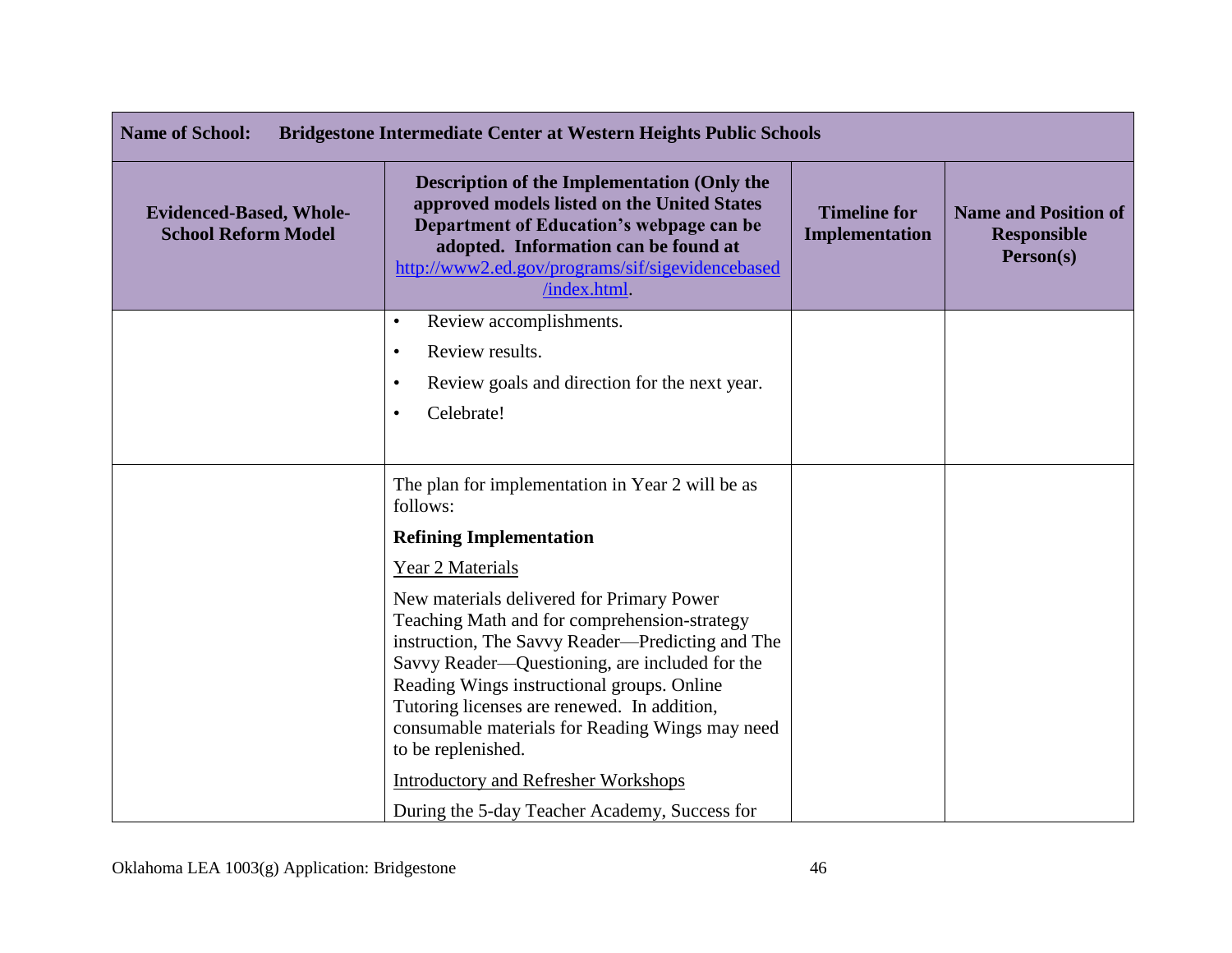| <b>Name of School:</b><br><b>Bridgestone Intermediate Center at Western Heights Public Schools</b> |                                                                                                                                                                                                                                                                                                                                                                                                                                          |                                              |                                                                |
|----------------------------------------------------------------------------------------------------|------------------------------------------------------------------------------------------------------------------------------------------------------------------------------------------------------------------------------------------------------------------------------------------------------------------------------------------------------------------------------------------------------------------------------------------|----------------------------------------------|----------------------------------------------------------------|
| <b>Evidenced-Based, Whole-</b><br><b>School Reform Model</b>                                       | <b>Description of the Implementation (Only the</b><br>approved models listed on the United States<br>Department of Education's webpage can be<br>adopted. Information can be found at<br>http://www2.ed.gov/programs/sif/sigevidencebased<br>/index.html.                                                                                                                                                                                | <b>Timeline for</b><br><b>Implementation</b> | <b>Name and Position of</b><br><b>Responsible</b><br>Person(s) |
|                                                                                                    | All coaches will present program introduction for<br>Primary Power Teaching Math with an emphasis on<br>preparing teachers to use curriculum materials and<br>lesson templates, data and lesson planning tools.<br>Refresher trainings for Reading Wings and<br>Tutoring will be offered based on need.                                                                                                                                  |                                              |                                                                |
|                                                                                                    | <b>Online Tools</b><br>Login passwords for all staff members and<br>administrators are provided for the online SFAF<br>Resource Centers. In addition, teachers and school<br>leaders will have access to new webinars, tutorials,<br>instructional resources, and members of the SFA<br>Foundation community through discussion boards.<br>The Resource Centers also include support for<br>SFAF classroom interactive whiteboard media. |                                              |                                                                |
|                                                                                                    | Program Implementation<br><b>Implementation continues for Getting Along</b><br>Together, Reading Wings, Tutoring, and<br>Schoolwide Solutions. New implementation will<br>begin for Primary Power Teaching Math.<br><b>Ongoing Coaching</b>                                                                                                                                                                                              |                                              |                                                                |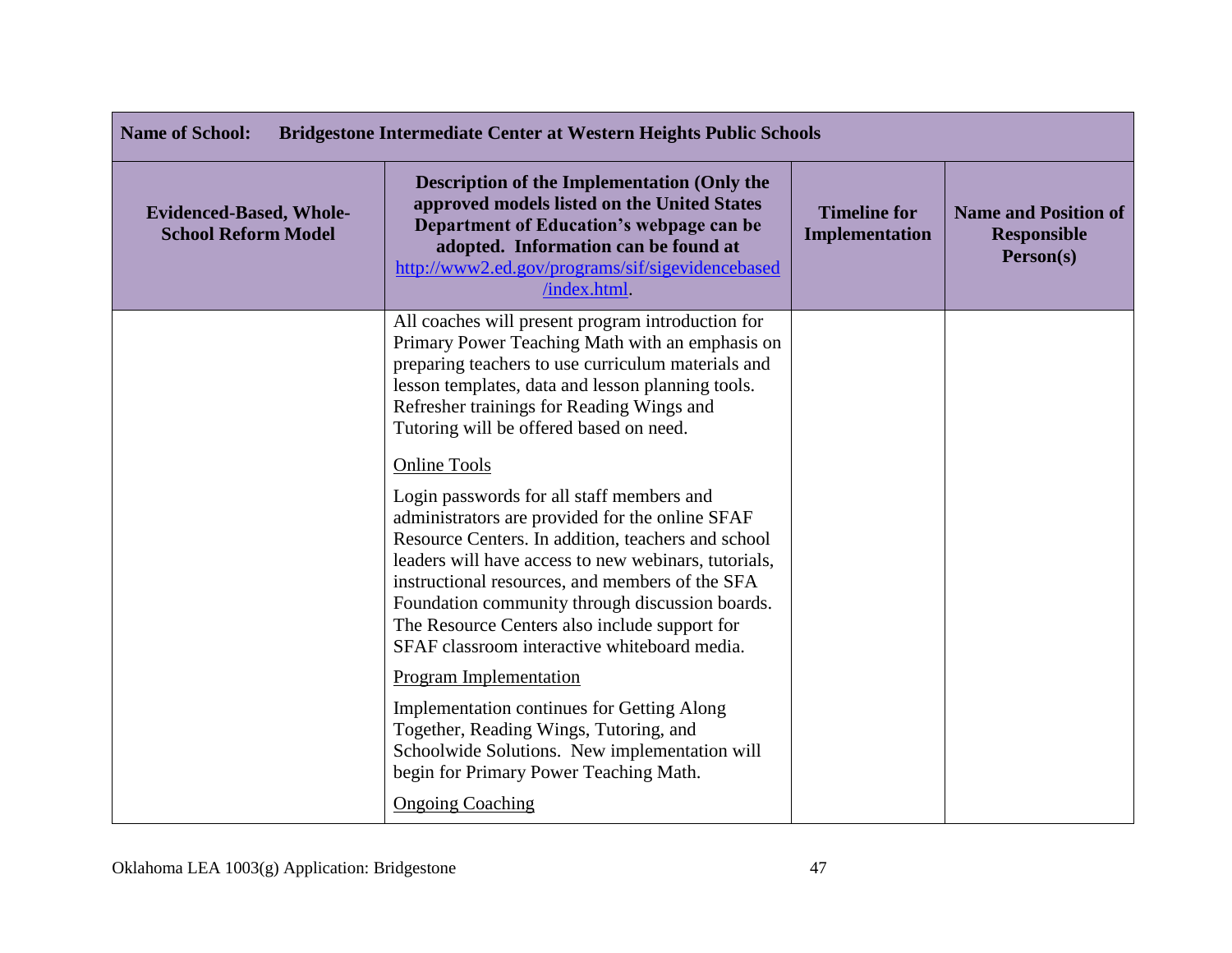| <b>Name of School:</b><br><b>Bridgestone Intermediate Center at Western Heights Public Schools</b> |                                                                                                                                                                                                                                                                                                                                                                                                                                                                                                                                                                                                                                                                                                                                                                                                                                                                                               |                                       |                                                                   |
|----------------------------------------------------------------------------------------------------|-----------------------------------------------------------------------------------------------------------------------------------------------------------------------------------------------------------------------------------------------------------------------------------------------------------------------------------------------------------------------------------------------------------------------------------------------------------------------------------------------------------------------------------------------------------------------------------------------------------------------------------------------------------------------------------------------------------------------------------------------------------------------------------------------------------------------------------------------------------------------------------------------|---------------------------------------|-------------------------------------------------------------------|
| <b>Evidenced-Based, Whole-</b><br><b>School Reform Model</b>                                       | <b>Description of the Implementation (Only the</b><br>approved models listed on the United States<br>Department of Education's webpage can be<br>adopted. Information can be found at<br>http://www2.ed.gov/programs/sif/sigevidencebased<br>/index.html                                                                                                                                                                                                                                                                                                                                                                                                                                                                                                                                                                                                                                      | <b>Timeline for</b><br>Implementation | <b>Name and Position of</b><br><b>Responsible</b><br>Person(s)    |
|                                                                                                    | SFA coaches will visit each school throughout the<br>year (approximately two to four days per month) to<br>provide coaching related to all aspects of SFA<br>PreK-6 implementation. During visits, coaches will<br>review progress relative to previously set goals and<br>against previously selected progress metrics and<br>will carry out observations of classrooms,<br>discussions with teachers, reviews of student<br>progress data with teachers and school leaders,<br>reviews of implementation self-assessments,<br>planning for achievement growth, and meetings<br>with school staff responsible for schoolwide<br>initiatives related to prevention and intervention<br>(such as attendance, parent involvement, and<br>student referrals). Coaches are also available by<br>telephone and e-mail to check on progress, answer<br>questions, and problem solve between visits. |                                       |                                                                   |
|                                                                                                    | <b>Timeline SY 2018-2019</b>                                                                                                                                                                                                                                                                                                                                                                                                                                                                                                                                                                                                                                                                                                                                                                                                                                                                  |                                       |                                                                   |
|                                                                                                    | 5-Day Teacher Academy: Primary Power Teaching<br>Math program introduction, refresher for SFA<br>Reading Wings and Tutoring<br>Planning for upcoming site visit (via phone)                                                                                                                                                                                                                                                                                                                                                                                                                                                                                                                                                                                                                                                                                                                   | August 2018                           | Bridgestone:<br><b>SFA Point Coaches:</b><br>Sharon Waters, Debra |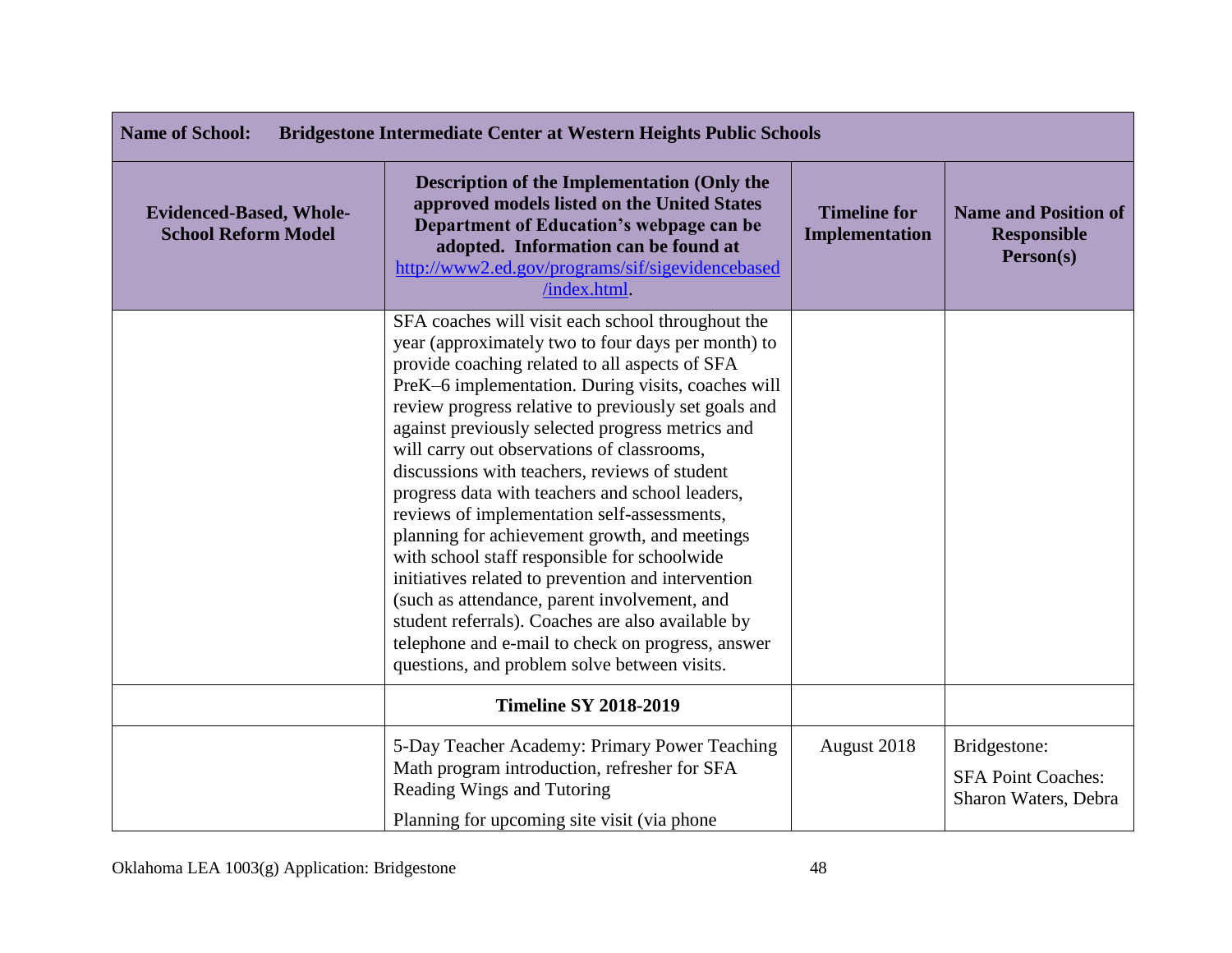| <b>Name of School:</b><br><b>Bridgestone Intermediate Center at Western Heights Public Schools</b> |                                                                                                                                                                                                                                                                                                                                                                                                                                                      |                                       |                                                                |
|----------------------------------------------------------------------------------------------------|------------------------------------------------------------------------------------------------------------------------------------------------------------------------------------------------------------------------------------------------------------------------------------------------------------------------------------------------------------------------------------------------------------------------------------------------------|---------------------------------------|----------------------------------------------------------------|
| <b>Evidenced-Based, Whole-</b><br><b>School Reform Model</b>                                       | <b>Description of the Implementation (Only the</b><br>approved models listed on the United States<br>Department of Education's webpage can be<br>adopted. Information can be found at<br>http://www2.ed.gov/programs/sif/sigevidencebased<br>/index.html.                                                                                                                                                                                            | <b>Timeline for</b><br>Implementation | <b>Name and Position of</b><br><b>Responsible</b><br>Person(s) |
|                                                                                                    | conference or webinar)                                                                                                                                                                                                                                                                                                                                                                                                                               |                                       | Shaw                                                           |
|                                                                                                    | Leading for Success quarterly review                                                                                                                                                                                                                                                                                                                                                                                                                 | August/                               | Bridgestone:                                                   |
|                                                                                                    | Power Teaching Math and Reading implementation<br>visit:<br>Meeting with all Power Teaching Math<br>$\bullet$<br>teachers<br>Setting goals<br>$\bullet$<br>Walk-throughs Power Teaching Math and<br>$\bullet$<br>Reading classrooms<br>Meet with subcommittees of Schoolwide<br>$\bullet$<br>Solutions components to review goals.<br>View an Intervention team meeting if possible.<br>$\bullet$<br><b>Check on Reading Regrouping</b><br>$\bullet$ | September 2018                        | <b>SFA Point Coaches:</b><br>Sharon Waters, Debra<br>Shaw      |
|                                                                                                    | Planning for upcoming site visit to strengthen<br>implementation and build leadership capacity (via                                                                                                                                                                                                                                                                                                                                                  | November/<br>December                 | Bridgestone:<br><b>SFA Point Coaches:</b>                      |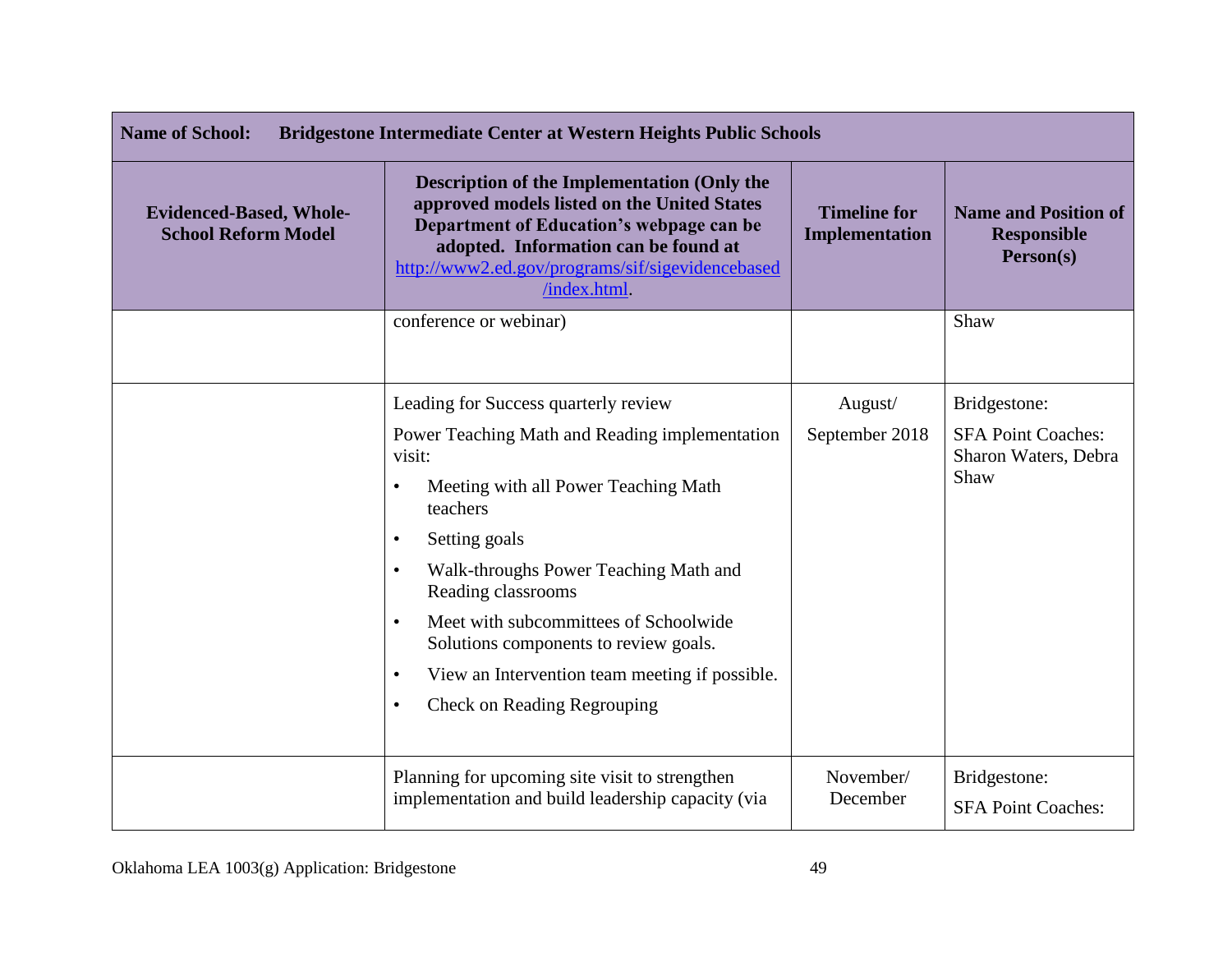| <b>Name of School:</b><br>Bridgestone Intermediate Center at Western Heights Public Schools |                                                                                                                                                                                                                                                          |                                       |                                                                |
|---------------------------------------------------------------------------------------------|----------------------------------------------------------------------------------------------------------------------------------------------------------------------------------------------------------------------------------------------------------|---------------------------------------|----------------------------------------------------------------|
| <b>Evidenced-Based, Whole-</b><br><b>School Reform Model</b>                                | <b>Description of the Implementation (Only the</b><br>approved models listed on the United States<br>Department of Education's webpage can be<br>adopted. Information can be found at<br>http://www2.ed.gov/programs/sif/sigevidencebased<br>/index.html | <b>Timeline for</b><br>Implementation | <b>Name and Position of</b><br><b>Responsible</b><br>Person(s) |
|                                                                                             | phone conference or webinar)*                                                                                                                                                                                                                            | 2018                                  | Sharon Waters, Debra<br>Shaw                                   |
|                                                                                             | Leading for Success quarterly review                                                                                                                                                                                                                     |                                       |                                                                |
|                                                                                             | Implementation visit and Schoolwide Solutions<br>teams support (Schoolwide Solutions teams'<br>members):                                                                                                                                                 |                                       |                                                                |
|                                                                                             | <b>GREATER</b> coaching practice and modeling<br>$\bullet$                                                                                                                                                                                               |                                       |                                                                |
|                                                                                             | Meeting with principal<br>$\bullet$                                                                                                                                                                                                                      |                                       |                                                                |
|                                                                                             | Leading for Success<br>$\bullet$                                                                                                                                                                                                                         |                                       |                                                                |
|                                                                                             | Setting targets                                                                                                                                                                                                                                          |                                       |                                                                |
|                                                                                             | Reviewing data                                                                                                                                                                                                                                           |                                       |                                                                |
|                                                                                             |                                                                                                                                                                                                                                                          |                                       |                                                                |
|                                                                                             | Planning for upcoming site visit (via phone                                                                                                                                                                                                              | January/                              | Bridgestone:                                                   |
|                                                                                             | conference or webinar)*                                                                                                                                                                                                                                  | February                              | <b>SFA Point Coaches:</b>                                      |
|                                                                                             | Additional professional-development opportunities<br>for staff                                                                                                                                                                                           | 2019                                  | Sharon Waters, Debra<br>Shaw                                   |
|                                                                                             | Leading for Success quarterly review                                                                                                                                                                                                                     |                                       |                                                                |
|                                                                                             | Second quarter review – implementation visit:                                                                                                                                                                                                            |                                       |                                                                |
|                                                                                             | Quality of implementation                                                                                                                                                                                                                                |                                       |                                                                |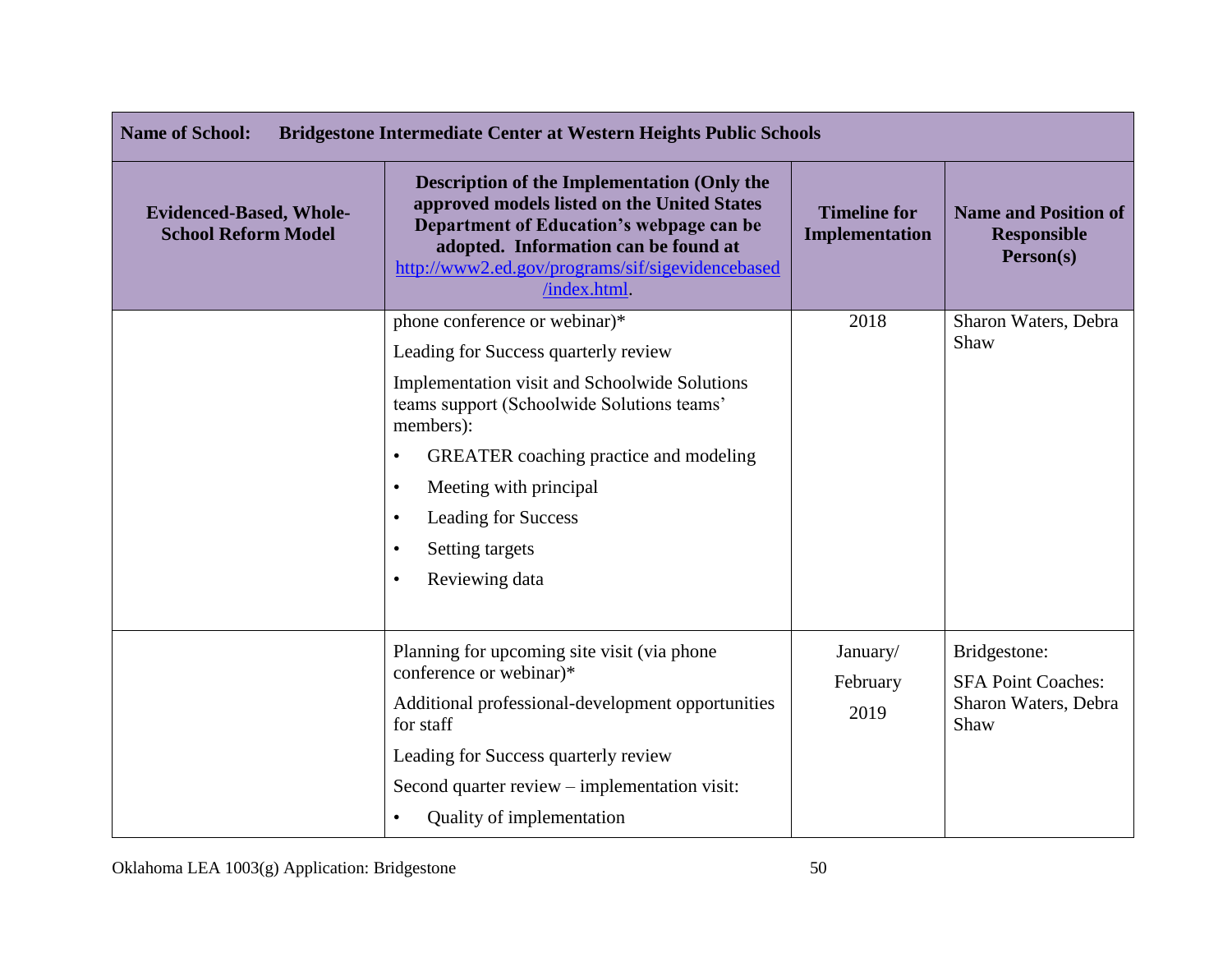| <b>Name of School:</b><br><b>Bridgestone Intermediate Center at Western Heights Public Schools</b> |                                                                                                                                                                                                                                                                                  |                                              |                                                                           |
|----------------------------------------------------------------------------------------------------|----------------------------------------------------------------------------------------------------------------------------------------------------------------------------------------------------------------------------------------------------------------------------------|----------------------------------------------|---------------------------------------------------------------------------|
| <b>Evidenced-Based, Whole-</b><br><b>School Reform Model</b>                                       | <b>Description of the Implementation (Only the</b><br>approved models listed on the United States<br>Department of Education's webpage can be<br>adopted. Information can be found at<br>http://www2.ed.gov/programs/sif/sigevidencebased<br>/index.html                         | <b>Timeline for</b><br><b>Implementation</b> | <b>Name and Position of</b><br><b>Responsible</b><br>Person(s)            |
|                                                                                                    | Review second quarter results.<br>$\bullet$<br>Leading for Success<br>$\bullet$<br>Meeting with principal<br>$\bullet$<br>Reviewing progress of interventions<br>$\bullet$                                                                                                       |                                              |                                                                           |
|                                                                                                    | Attendance at three-day Experienced Sites<br>Conference for principal, facilitator, Schoolwide<br>Solutions coordinator                                                                                                                                                          | February<br>2019                             | Bridgestone:<br><b>SFA National Coaches</b>                               |
|                                                                                                    | Planning for upcoming site visit (via phone)<br>conference or webinar)*<br>Additional professional-development opportunities<br>for staff<br>Leading for Success quarterly review<br>Third quarter review - implementation visit:<br>Coaching<br>٠<br><b>Leading for Success</b> | April/<br>May<br>2019                        | Bridgestone:<br><b>SFA Point Coaches:</b><br>Sharon Waters, Debra<br>Shaw |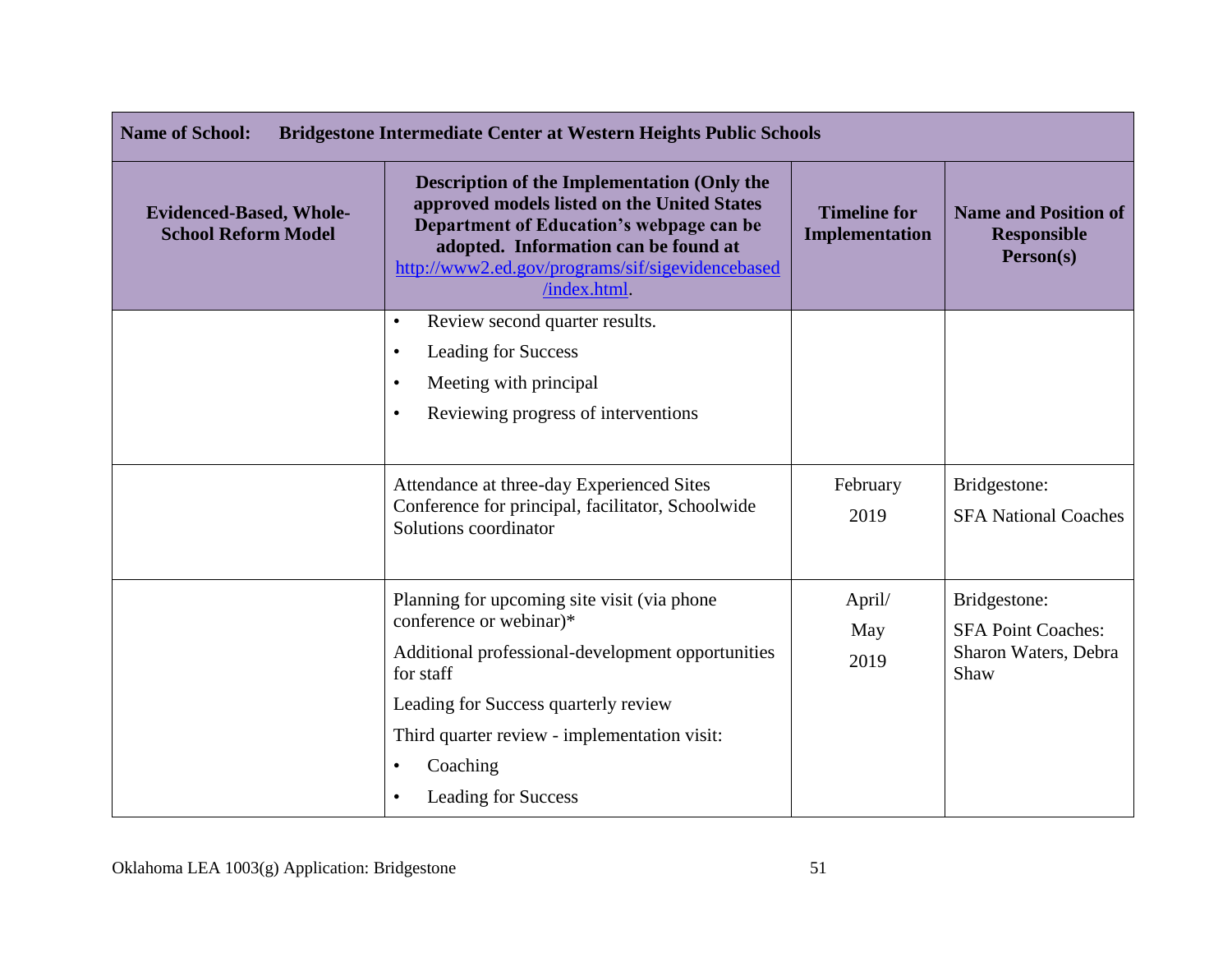| <b>Name of School:</b><br>Bridgestone Intermediate Center at Western Heights Public Schools |                                                                                                                                                                                                                                                           |                                              |                                                                |
|---------------------------------------------------------------------------------------------|-----------------------------------------------------------------------------------------------------------------------------------------------------------------------------------------------------------------------------------------------------------|----------------------------------------------|----------------------------------------------------------------|
| <b>Evidenced-Based, Whole-</b><br><b>School Reform Model</b>                                | <b>Description of the Implementation (Only the</b><br>approved models listed on the United States<br>Department of Education's webpage can be<br>adopted. Information can be found at<br>http://www2.ed.gov/programs/sif/sigevidencebased<br>/index.html. | <b>Timeline for</b><br><b>Implementation</b> | <b>Name and Position of</b><br><b>Responsible</b><br>Person(s) |
|                                                                                             | Contract planning<br>$\bullet$                                                                                                                                                                                                                            |                                              |                                                                |
|                                                                                             | Review accomplishments.<br>$\bullet$<br>Review results.<br>$\bullet$                                                                                                                                                                                      |                                              |                                                                |
|                                                                                             | Review goals and direction for the next year.<br>٠                                                                                                                                                                                                        |                                              |                                                                |
|                                                                                             | Celebrate!<br>$\bullet$                                                                                                                                                                                                                                   |                                              |                                                                |
|                                                                                             | The plan for implementation in Year 3 will be as<br>follows:                                                                                                                                                                                              |                                              |                                                                |
|                                                                                             | <b>Building Internal Capacity for Supporting</b><br><b>Implementation Quality</b>                                                                                                                                                                         |                                              |                                                                |
|                                                                                             | Year 3 Materials                                                                                                                                                                                                                                          |                                              |                                                                |
|                                                                                             | New materials delivered for Writing Wings. Online<br>Tutoring licenses are renewed. In addition,<br>consumable materials for Reading Wings and<br>Primary Power Teaching Math, may need to be<br>replenished.                                             |                                              |                                                                |
|                                                                                             | <b>Introductory and Refresher Workshops</b>                                                                                                                                                                                                               |                                              |                                                                |
|                                                                                             | During the 5-day Teacher Academy, Success for<br>All coaches will present program introduction for                                                                                                                                                        |                                              |                                                                |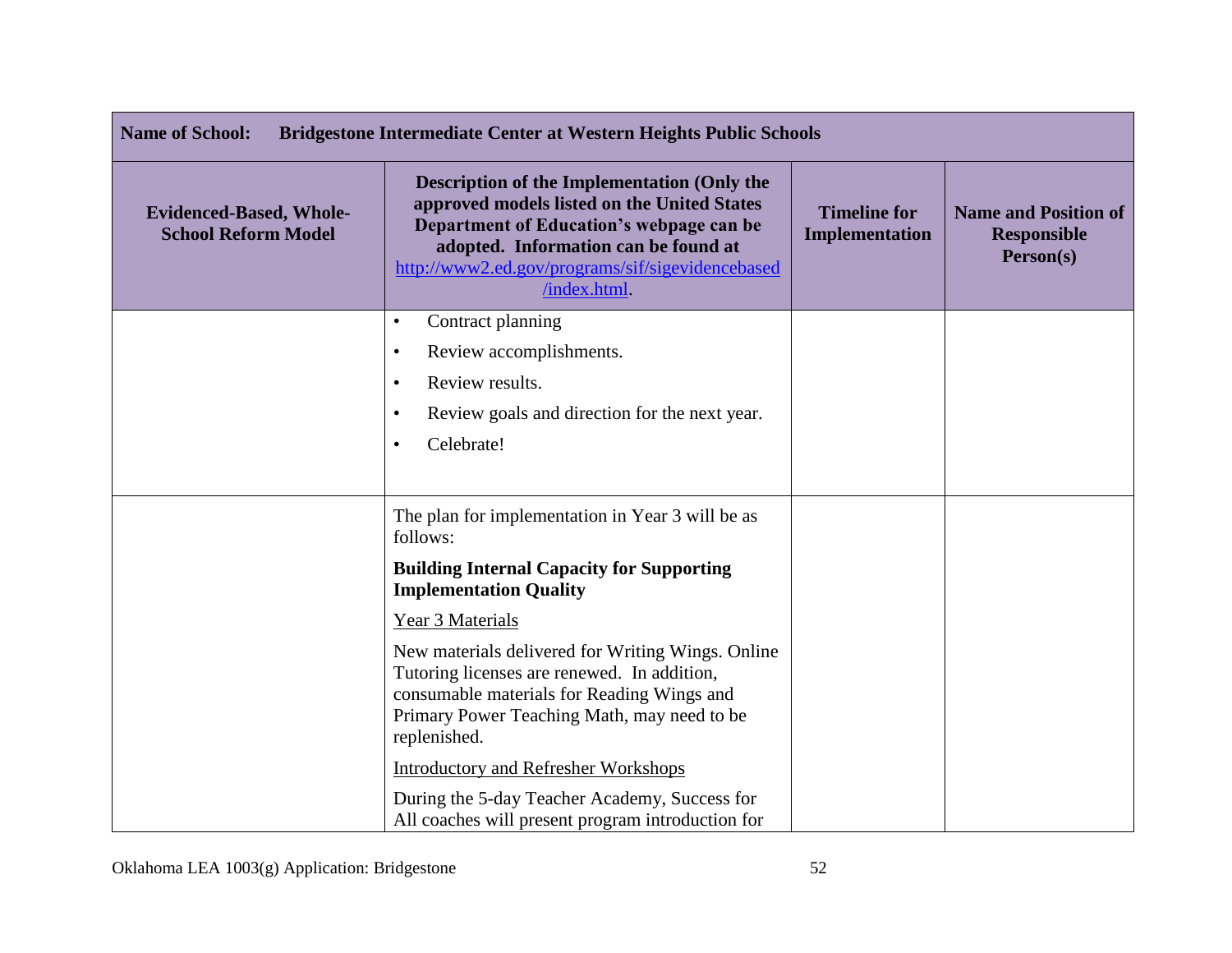| <b>Name of School:</b><br>Bridgestone Intermediate Center at Western Heights Public Schools |                                                                                                                                                                                                                                                                                                                                                                                                                                          |                                       |                                                                |
|---------------------------------------------------------------------------------------------|------------------------------------------------------------------------------------------------------------------------------------------------------------------------------------------------------------------------------------------------------------------------------------------------------------------------------------------------------------------------------------------------------------------------------------------|---------------------------------------|----------------------------------------------------------------|
| <b>Evidenced-Based, Whole-</b><br><b>School Reform Model</b>                                | <b>Description of the Implementation (Only the</b><br>approved models listed on the United States<br>Department of Education's webpage can be<br>adopted. Information can be found at<br>http://www2.ed.gov/programs/sif/sigevidencebased<br>/index.html                                                                                                                                                                                 | <b>Timeline for</b><br>Implementation | <b>Name and Position of</b><br><b>Responsible</b><br>Person(s) |
|                                                                                             | Writing Wings with an emphasis on preparing<br>teachers to use curriculum materials and<br>instructional processes. Refresher trainings for<br>Reading Wings, Tutoring, and Primary Power<br>Teaching Math will be offered based on need.                                                                                                                                                                                                |                                       |                                                                |
|                                                                                             | <b>Online Tools</b><br>Login passwords for all staff members and<br>administrators are provided for the online SFAF<br>Resource Centers. In addition, teachers and school<br>leaders will have access to new webinars, tutorials,<br>instructional resources, and members of the SFA<br>Foundation community through discussion boards.<br>The Resource Centers also include support for<br>SFAF classroom interactive whiteboard media. |                                       |                                                                |
|                                                                                             | Program Implementation<br><b>Implementation continues for Getting Along</b><br>Together, Reading Wings, Tutoring, Primary Power<br>Teaching Math and Schoolwide Solutions. New<br>implementation will begin for Writing Wings.<br><b>Ongoing Coaching</b><br>SFA coaches will visit each school throughout the                                                                                                                           |                                       |                                                                |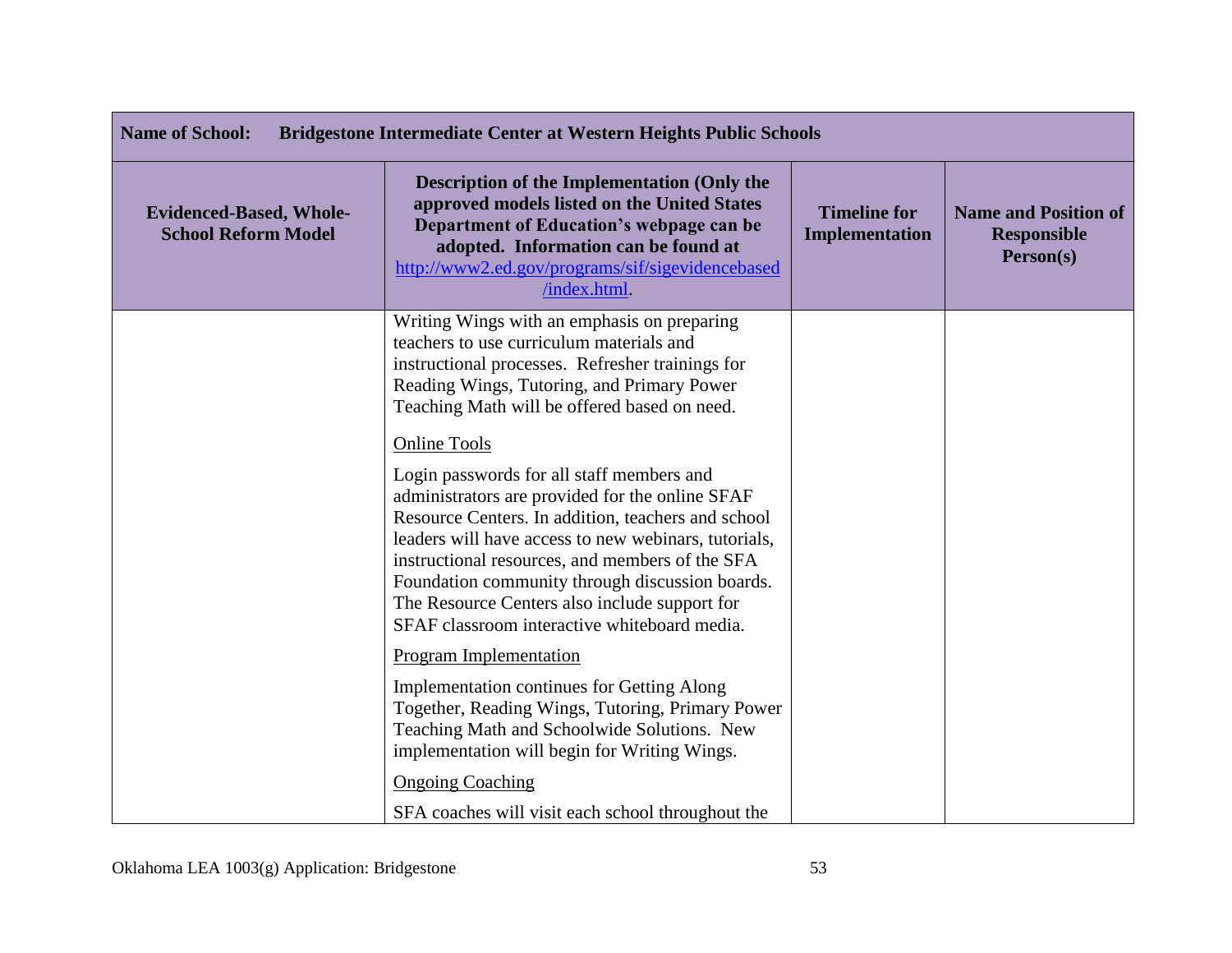| <b>Name of School:</b><br>Bridgestone Intermediate Center at Western Heights Public Schools |                                                                                                                                                                                                                                                                                                                                                                                                                                                                                                                                                                                                                                                                                                                                                                                                                                          |                                              |                                                                           |
|---------------------------------------------------------------------------------------------|------------------------------------------------------------------------------------------------------------------------------------------------------------------------------------------------------------------------------------------------------------------------------------------------------------------------------------------------------------------------------------------------------------------------------------------------------------------------------------------------------------------------------------------------------------------------------------------------------------------------------------------------------------------------------------------------------------------------------------------------------------------------------------------------------------------------------------------|----------------------------------------------|---------------------------------------------------------------------------|
| <b>Evidenced-Based, Whole-</b><br><b>School Reform Model</b>                                | <b>Description of the Implementation (Only the</b><br>approved models listed on the United States<br>Department of Education's webpage can be<br>adopted. Information can be found at<br>http://www2.ed.gov/programs/sif/sigevidencebased<br>/index.html                                                                                                                                                                                                                                                                                                                                                                                                                                                                                                                                                                                 | <b>Timeline for</b><br><b>Implementation</b> | <b>Name and Position of</b><br><b>Responsible</b><br>Person(s)            |
|                                                                                             | year (approximately two to four days per month) to<br>provide coaching related to all aspects of SFA<br>PreK-6 implementation. During visits, coaches will<br>review progress relative to previously set goals and<br>against previously selected progress metrics and<br>will carry out observations of classrooms,<br>discussions with teachers, reviews of student<br>progress data with teachers and school leaders,<br>reviews of implementation self-assessments,<br>planning for achievement growth, and meetings<br>with school staff responsible for schoolwide<br>initiatives related to prevention and intervention<br>(such as attendance, parent involvement, and<br>student referrals). Coaches are also available by<br>telephone and e-mail to check on progress, answer<br>questions, and problem solve between visits. |                                              |                                                                           |
|                                                                                             | <b>Timeline SY 2019-2020</b>                                                                                                                                                                                                                                                                                                                                                                                                                                                                                                                                                                                                                                                                                                                                                                                                             |                                              |                                                                           |
|                                                                                             | Planning for upcoming site visit (via phone<br>conference or webinar)<br>5-Day Teacher Academy: Writing Wings program<br>introduction, refreshers for SFA Reading Wings,                                                                                                                                                                                                                                                                                                                                                                                                                                                                                                                                                                                                                                                                 | August 2019                                  | Bridgestone:<br><b>SFA Point Coaches:</b><br>Sharon Waters, Debra<br>Shaw |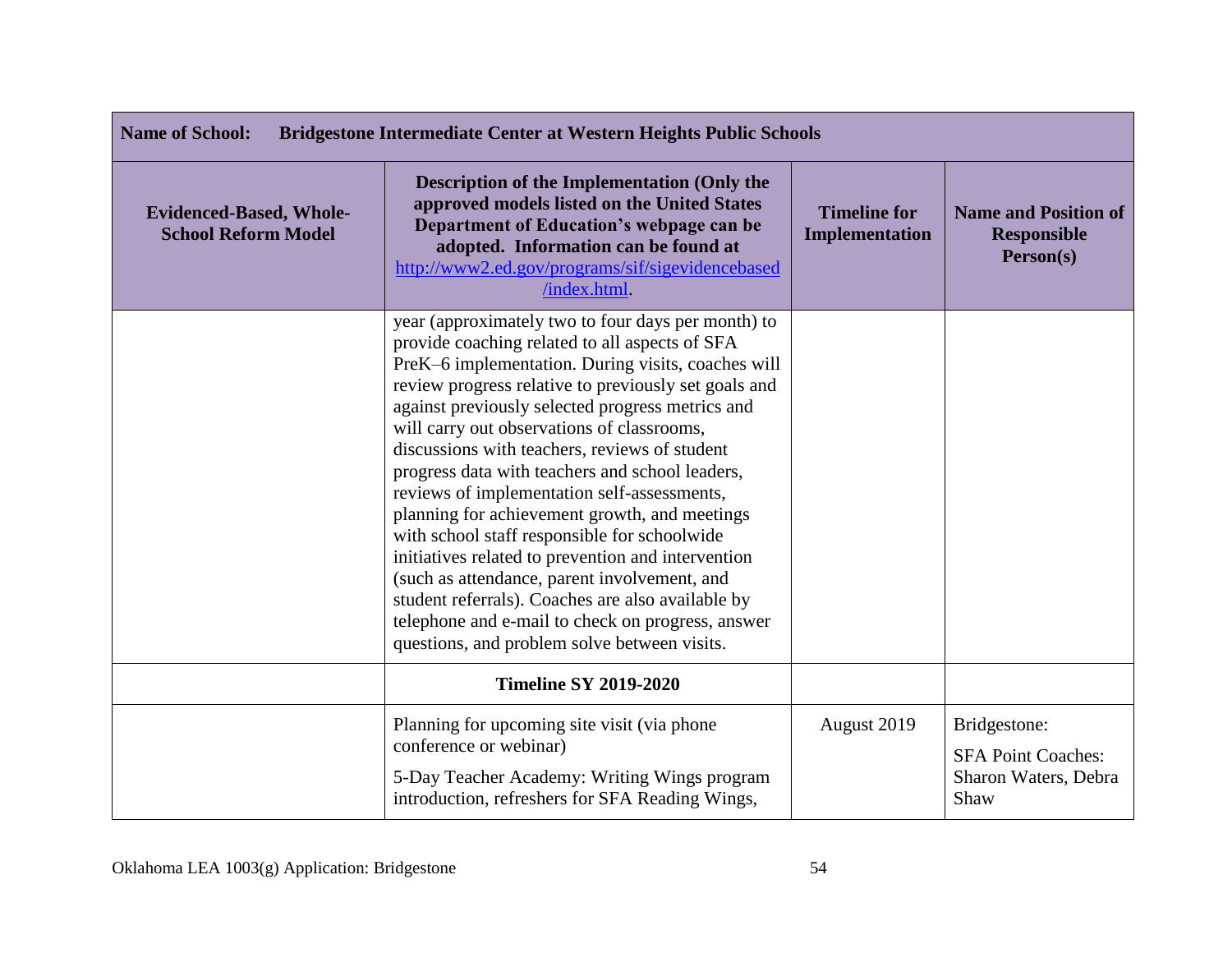| <b>Name of School:</b><br><b>Bridgestone Intermediate Center at Western Heights Public Schools</b> |                                                                                                                                                                                                                                                                                                                                                                                               |                                              |                                                                           |
|----------------------------------------------------------------------------------------------------|-----------------------------------------------------------------------------------------------------------------------------------------------------------------------------------------------------------------------------------------------------------------------------------------------------------------------------------------------------------------------------------------------|----------------------------------------------|---------------------------------------------------------------------------|
| <b>Evidenced-Based, Whole-</b><br><b>School Reform Model</b>                                       | <b>Description of the Implementation (Only the</b><br>approved models listed on the United States<br>Department of Education's webpage can be<br>adopted. Information can be found at<br>http://www2.ed.gov/programs/sif/sigevidencebased<br>/index.html.                                                                                                                                     | <b>Timeline for</b><br><b>Implementation</b> | <b>Name and Position of</b><br><b>Responsible</b><br>Person(s)            |
|                                                                                                    | Primary Power Teaching Math, and Tutoring                                                                                                                                                                                                                                                                                                                                                     |                                              |                                                                           |
|                                                                                                    | Leading for Success follow-up implementation<br>visit:<br>Meet with subcommittees of Schoolwide<br>$\bullet$<br>Solutions components to review goals.<br>View an Intervention team meeting if possible.<br>$\bullet$<br>Discuss the structure of a Leading for Success<br>$\bullet$<br>quarterly meeting                                                                                      | August/<br>September 2019                    | Bridgestone:<br><b>SFA Point Coaches:</b><br>Sharon Waters, Debra<br>Shaw |
|                                                                                                    | Planning for upcoming site visit to strengthen<br>implementation and build leadership capacity (via<br>phone conference or webinar)<br>Leading for Success quarterly review<br>Implementation visit – quality of implementation<br>and Schoolwide Solutions teams support<br>(Schoolwide Solutions teams' members):<br>Visit classrooms for Writing<br>Quality of implementation<br>$\bullet$ | November/<br>December 2019                   | Bridgestone:<br><b>SFA Point Coaches:</b><br>Sharon Waters, Debra<br>Shaw |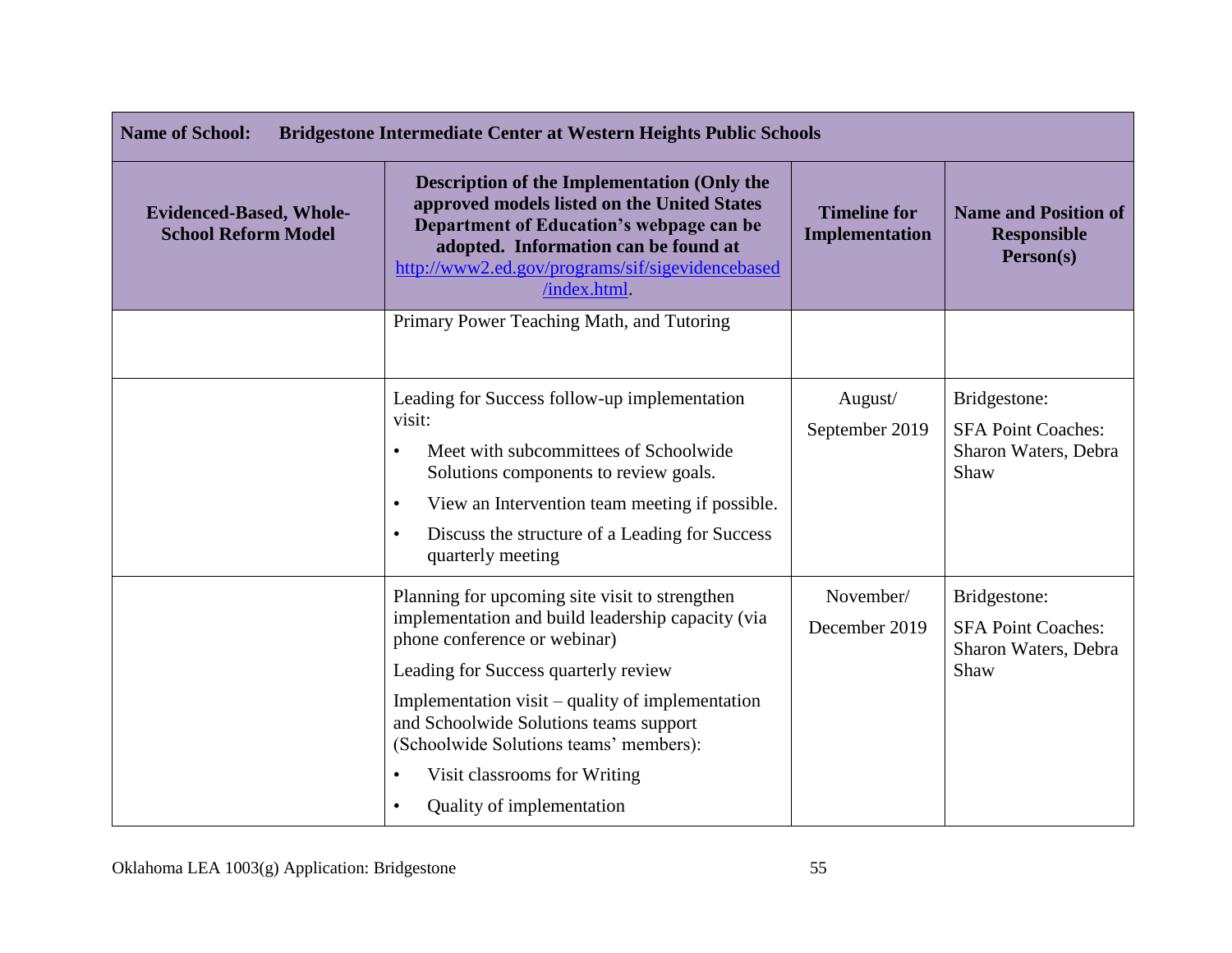| <b>Name of School:</b><br>Bridgestone Intermediate Center at Western Heights Public Schools |                                                                                                                                                                                                                                                           |                                              |                                                                |
|---------------------------------------------------------------------------------------------|-----------------------------------------------------------------------------------------------------------------------------------------------------------------------------------------------------------------------------------------------------------|----------------------------------------------|----------------------------------------------------------------|
| <b>Evidenced-Based, Whole-</b><br><b>School Reform Model</b>                                | <b>Description of the Implementation (Only the</b><br>approved models listed on the United States<br>Department of Education's webpage can be<br>adopted. Information can be found at<br>http://www2.ed.gov/programs/sif/sigevidencebased<br>/index.html. | <b>Timeline for</b><br><b>Implementation</b> | <b>Name and Position of</b><br><b>Responsible</b><br>Person(s) |
|                                                                                             | <b>GREATER</b> coaching practice and modeling<br>$\bullet$                                                                                                                                                                                                |                                              |                                                                |
|                                                                                             | <b>Leading for Success</b><br>$\bullet$                                                                                                                                                                                                                   |                                              |                                                                |
|                                                                                             | Meeting with principal<br>$\bullet$                                                                                                                                                                                                                       |                                              |                                                                |
|                                                                                             | Reviewing progress of interventions<br>$\bullet$                                                                                                                                                                                                          |                                              |                                                                |
|                                                                                             | Planning for upcoming site visit (via phone                                                                                                                                                                                                               | January/                                     | Bridgestone:                                                   |
|                                                                                             | conference or webinar)*                                                                                                                                                                                                                                   | February 2020                                | <b>SFA Point Coaches:</b>                                      |
|                                                                                             | Additional professional-development opportunities<br>for staff                                                                                                                                                                                            |                                              | Sharon Waters, Debra<br>Shaw                                   |
|                                                                                             | Leading for Success quarterly review                                                                                                                                                                                                                      |                                              |                                                                |
|                                                                                             | Second quarter review – implementation visit:                                                                                                                                                                                                             |                                              |                                                                |
|                                                                                             | Quality of implementation<br>$\bullet$                                                                                                                                                                                                                    |                                              |                                                                |
|                                                                                             | Review second quarter results<br>$\bullet$                                                                                                                                                                                                                |                                              |                                                                |
|                                                                                             | <b>Leading for Success</b><br>$\bullet$                                                                                                                                                                                                                   |                                              |                                                                |
|                                                                                             | Meeting with principal<br>$\bullet$                                                                                                                                                                                                                       |                                              |                                                                |
|                                                                                             | Reviewing progress of interventions                                                                                                                                                                                                                       |                                              |                                                                |
|                                                                                             | Attendance at three-day Experienced Sites                                                                                                                                                                                                                 | February 2020                                | Bridgestone:                                                   |
|                                                                                             | Conference for principal, facilitator, Schoolwide                                                                                                                                                                                                         |                                              | <b>SFA National Coaches</b>                                    |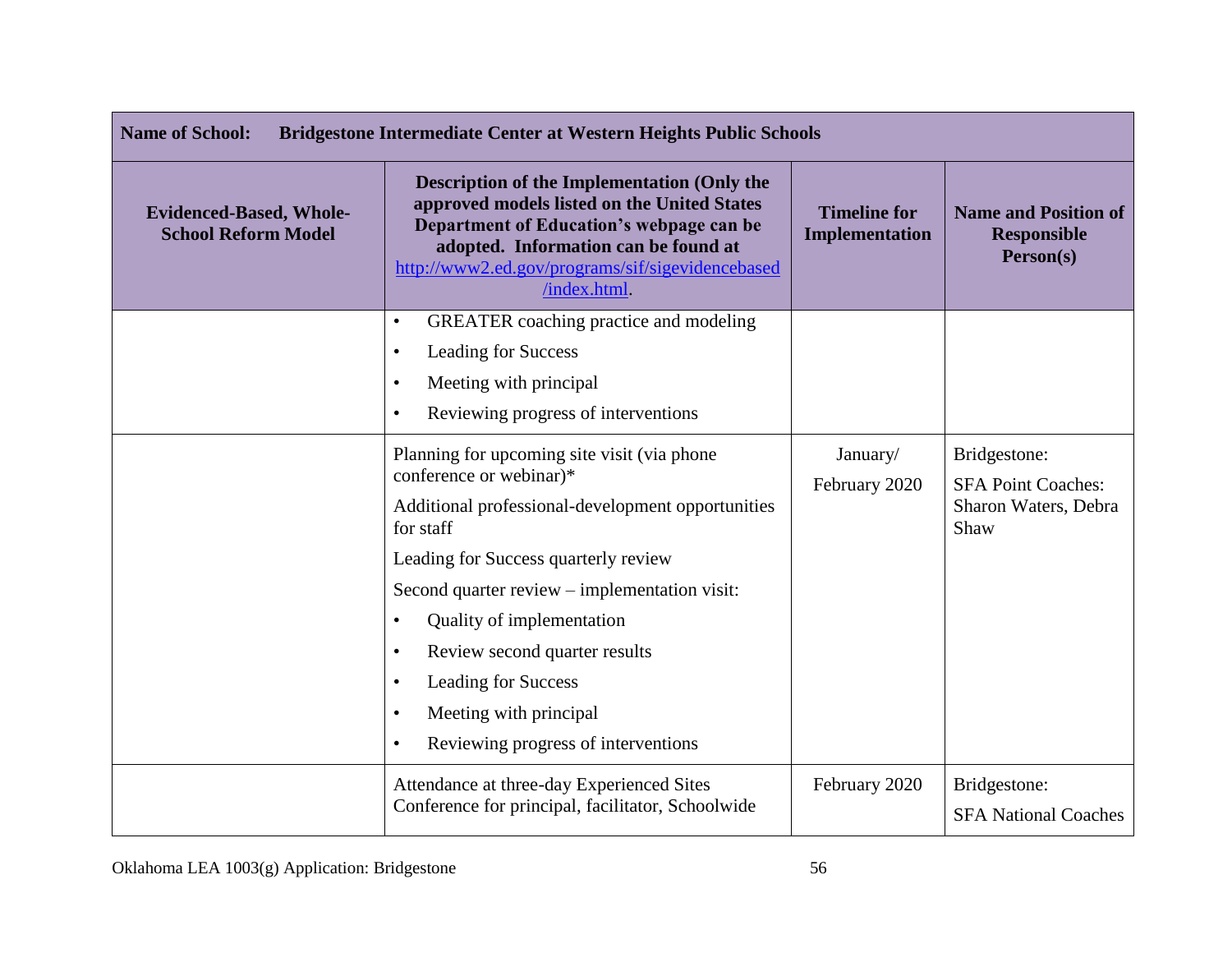| <b>Name of School:</b><br>Bridgestone Intermediate Center at Western Heights Public Schools |                                                                                                                                                                                                                                                                                                                                                                                                                                                                                     |                                       |                                                                           |
|---------------------------------------------------------------------------------------------|-------------------------------------------------------------------------------------------------------------------------------------------------------------------------------------------------------------------------------------------------------------------------------------------------------------------------------------------------------------------------------------------------------------------------------------------------------------------------------------|---------------------------------------|---------------------------------------------------------------------------|
| <b>Evidenced-Based, Whole-</b><br><b>School Reform Model</b>                                | <b>Description of the Implementation (Only the</b><br>approved models listed on the United States<br>Department of Education's webpage can be<br>adopted. Information can be found at<br>http://www2.ed.gov/programs/sif/sigevidencebased<br>/index.html                                                                                                                                                                                                                            | <b>Timeline for</b><br>Implementation | <b>Name and Position of</b><br><b>Responsible</b><br>Person(s)            |
|                                                                                             | Solutions coordinator.                                                                                                                                                                                                                                                                                                                                                                                                                                                              |                                       |                                                                           |
|                                                                                             | Planning for upcoming site visit (via phone<br>conference or webinar)*<br>Additional professional-development opportunities<br>for staff<br>Leading for Success quarterly review<br>Third quarter review - implementation visit:<br>Coaching<br>$\bullet$<br>Leading for Success<br>$\bullet$<br>Contract planning<br>$\bullet$<br>Review accomplishments.<br>$\bullet$<br>Review results.<br>Review goals and direction for the next year.<br>$\bullet$<br>Celebrate!<br>$\bullet$ | April/<br><b>May 2020</b>             | Bridgestone:<br><b>SFA Point Coaches:</b><br>Sharon Waters, Debra<br>Shaw |
|                                                                                             | The plan for implementation in Year 4 will be as<br>follows:                                                                                                                                                                                                                                                                                                                                                                                                                        |                                       |                                                                           |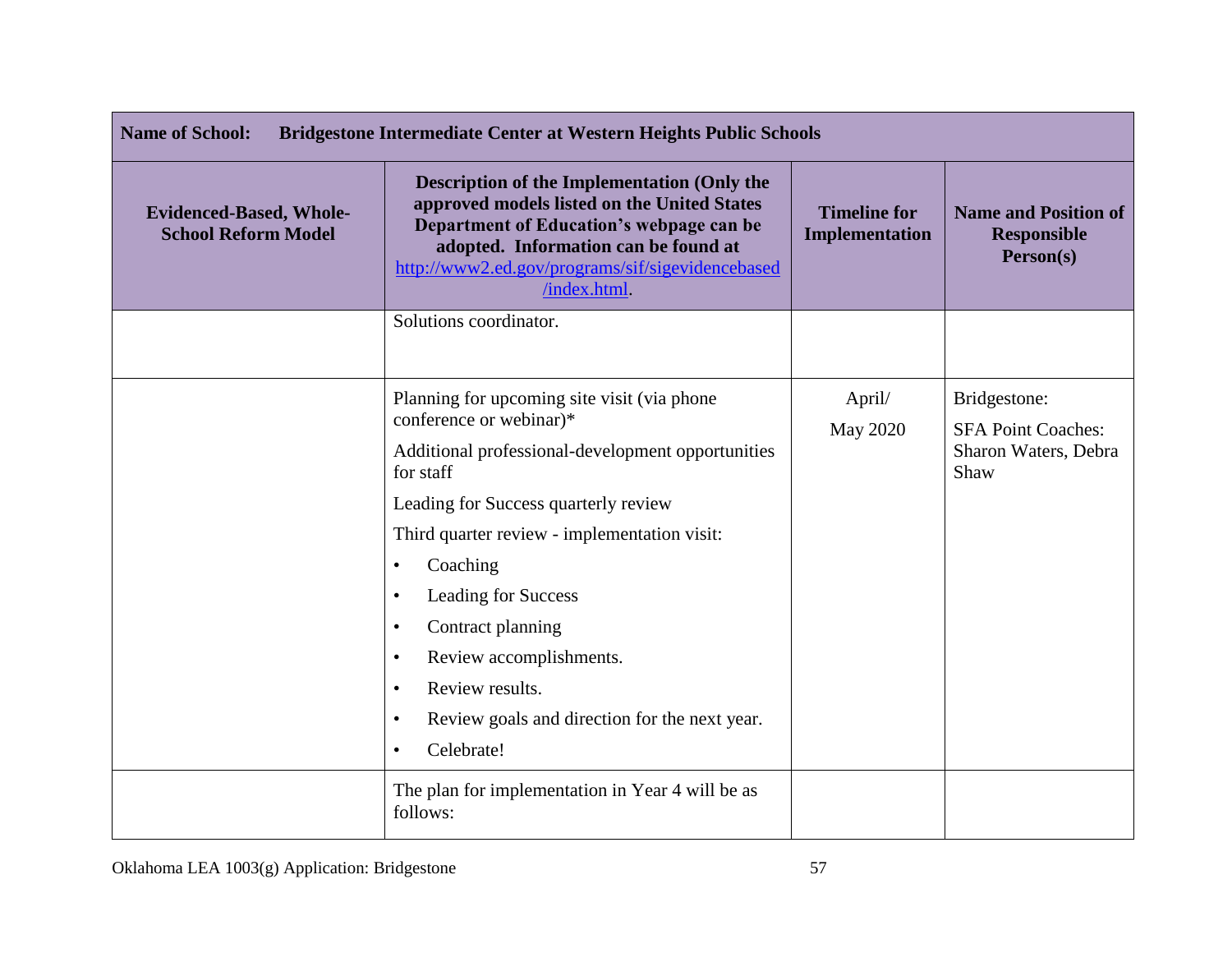| <b>Name of School:</b><br><b>Bridgestone Intermediate Center at Western Heights Public Schools</b> |                                                                                                                                                                                                                                                                                                                                                                                                         |                                       |                                                                |
|----------------------------------------------------------------------------------------------------|---------------------------------------------------------------------------------------------------------------------------------------------------------------------------------------------------------------------------------------------------------------------------------------------------------------------------------------------------------------------------------------------------------|---------------------------------------|----------------------------------------------------------------|
| <b>Evidenced-Based, Whole-</b><br><b>School Reform Model</b>                                       | <b>Description of the Implementation (Only the</b><br>approved models listed on the United States<br>Department of Education's webpage can be<br>adopted. Information can be found at<br>http://www2.ed.gov/programs/sif/sigevidencebased<br>/index.html.                                                                                                                                               | <b>Timeline for</b><br>Implementation | <b>Name and Position of</b><br><b>Responsible</b><br>Person(s) |
|                                                                                                    | <b>Sustaining Implementation Quality</b>                                                                                                                                                                                                                                                                                                                                                                |                                       |                                                                |
|                                                                                                    | Year 4 Materials                                                                                                                                                                                                                                                                                                                                                                                        |                                       |                                                                |
|                                                                                                    | Online Tutoring licenses are renewed. Schools may<br>need to replenish consumables for Reading Wings,<br>Primary Power Teaching Math, and Writing Wings.                                                                                                                                                                                                                                                |                                       |                                                                |
|                                                                                                    | <b>Online Tools</b>                                                                                                                                                                                                                                                                                                                                                                                     |                                       |                                                                |
|                                                                                                    | Login passwords for all staff members and<br>administrators are provided for the online SFAF<br>Resource Centers. In addition, teachers and school<br>leaders will have access to new webinars, tutorials,<br>instructional resources, and members of the SFAF<br>community through discussion boards. The<br>Resource Centers also include support for SFAF<br>classroom interactive whiteboard media. |                                       |                                                                |
|                                                                                                    | <b>Workshops</b>                                                                                                                                                                                                                                                                                                                                                                                        |                                       |                                                                |
|                                                                                                    | The SFA point coach will conduct a Leading for<br>Success planning meeting with the school<br>Leadership team to review progress and set the<br>stage for continuous improvement of<br>implementation and student achievement. This<br>meeting will be at the school site in preparation for<br>the year 4 capacity-building workshops for the full                                                     |                                       |                                                                |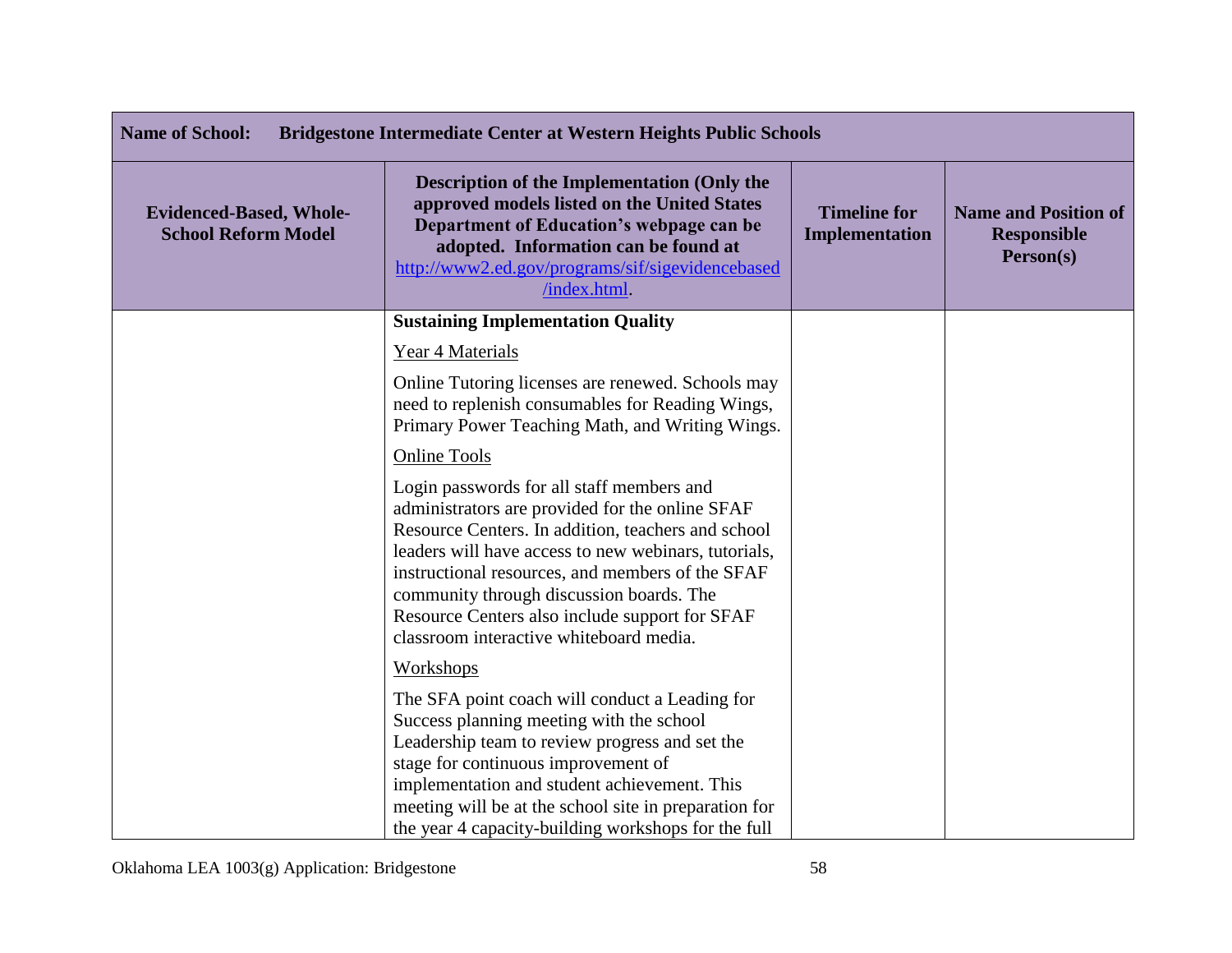| <b>Name of School:</b><br><b>Bridgestone Intermediate Center at Western Heights Public Schools</b> |                                                                                                                                                                                                                                                                                                                                                          |                                       |                                                                |
|----------------------------------------------------------------------------------------------------|----------------------------------------------------------------------------------------------------------------------------------------------------------------------------------------------------------------------------------------------------------------------------------------------------------------------------------------------------------|---------------------------------------|----------------------------------------------------------------|
| <b>Evidenced-Based, Whole-</b><br><b>School Reform Model</b>                                       | <b>Description of the Implementation (Only the</b><br>approved models listed on the United States<br>Department of Education's webpage can be<br>adopted. Information can be found at<br>http://www2.ed.gov/programs/sif/sigevidencebased<br>/index.html.                                                                                                | <b>Timeline for</b><br>Implementation | <b>Name and Position of</b><br><b>Responsible</b><br>Person(s) |
|                                                                                                    | staff.<br>SFA coaches will deliver a 5-day Teacher                                                                                                                                                                                                                                                                                                       |                                       |                                                                |
|                                                                                                    | Academy.                                                                                                                                                                                                                                                                                                                                                 |                                       |                                                                |
|                                                                                                    | Capacity-building workshops will focus on self-<br>assessment and planning for continuous<br>improvement in student achievement based on the<br>specific needs of the school.                                                                                                                                                                            |                                       |                                                                |
|                                                                                                    | Program Implementation                                                                                                                                                                                                                                                                                                                                   |                                       |                                                                |
|                                                                                                    | <b>Implementation continues for Getting Along</b><br>Together, Reading Wings, Tutoring, Primary Power<br>Teaching Math, Schoolwide Solutions, and Writing<br>Wings.                                                                                                                                                                                      |                                       |                                                                |
|                                                                                                    | <b>Ongoing Coaching</b>                                                                                                                                                                                                                                                                                                                                  |                                       |                                                                |
|                                                                                                    | SFA coaches will conduct on-site support days at<br>each school, distributed throughout the year.<br>Specific activities will be geared toward observing<br>levels of implementation of all program elements<br>and utilizing the classroom data and other<br>assessments to identify opportunities for<br>accelerating growth. Every visit will include |                                       |                                                                |
|                                                                                                    | meetings with school leaders, review of student-<br>progress and implementation-progress data, review                                                                                                                                                                                                                                                    |                                       |                                                                |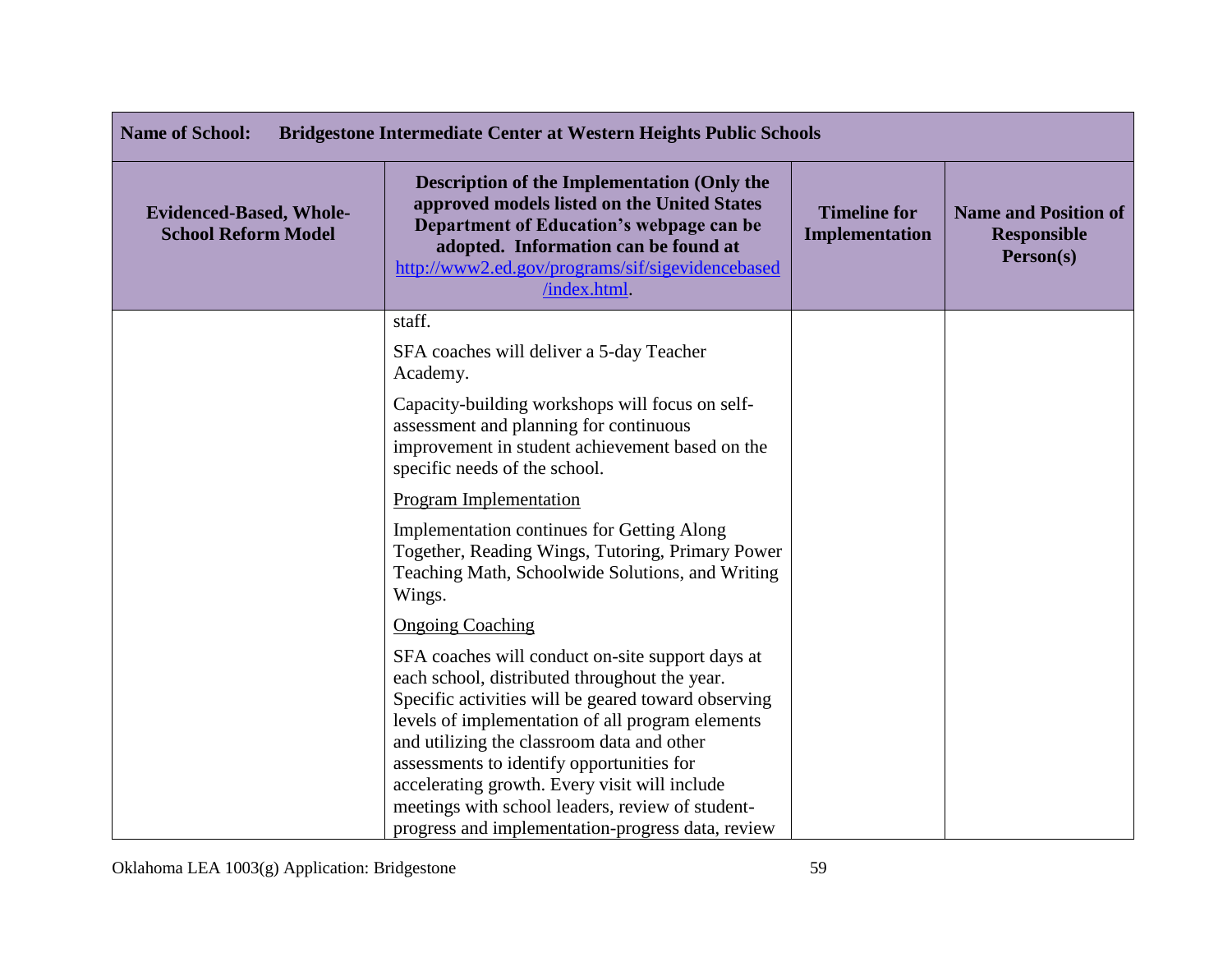| <b>Name of School:</b><br><b>Bridgestone Intermediate Center at Western Heights Public Schools</b> |                                                                                                                                                                                                                                                                                                                                                                                                                                                                            |                                       |                                                                           |
|----------------------------------------------------------------------------------------------------|----------------------------------------------------------------------------------------------------------------------------------------------------------------------------------------------------------------------------------------------------------------------------------------------------------------------------------------------------------------------------------------------------------------------------------------------------------------------------|---------------------------------------|---------------------------------------------------------------------------|
| <b>Evidenced-Based, Whole-</b><br><b>School Reform Model</b>                                       | <b>Description of the Implementation (Only the</b><br>approved models listed on the United States<br>Department of Education's webpage can be<br>adopted. Information can be found at<br>http://www2.ed.gov/programs/sif/sigevidencebased<br>/index.html.                                                                                                                                                                                                                  | <b>Timeline for</b><br>Implementation | <b>Name and Position of</b><br><b>Responsible</b><br>Person(s)            |
|                                                                                                    | of Schoolwide Solutions data (attendance, parent<br>involvement, and student referrals), selected<br>classroom observations, teacher meetings, plans for<br>continuous improvement, and a summary report. In<br>addition, Schoolwide Solutions team members may<br>be provided with refinement workshops and/or<br>coaching. Coaches will continue to be available by<br>telephone and e-mail to check on progress, answer<br>questions, and problem solve between visits. |                                       |                                                                           |
|                                                                                                    | <b>Timeline SY 2020 - 2021</b>                                                                                                                                                                                                                                                                                                                                                                                                                                             |                                       |                                                                           |
|                                                                                                    | Planning for upcoming site visit (via phone<br>conference or webinar)<br>5-day Teacher Academy: Capacity Building<br>workshops and refreshers for Reading Wings,<br>Tutoring, Primary Power Teaching Math, and<br>Writing Wings.                                                                                                                                                                                                                                           | August 2020                           | Bridgestone:<br><b>SFA Point Coaches:</b><br>Sharon Waters, Debra<br>Shaw |
|                                                                                                    | Leading for Success follow-up implementation:<br>Meet with subcommittees of Schoolwide<br>$\bullet$<br>Solutions components to review goals.<br>View an Intervention team meeting if<br>$\bullet$                                                                                                                                                                                                                                                                          | August/<br>September 2020             | Bridgestone:<br><b>SFA Point Coaches:</b><br>Sharon Waters, Debra<br>Shaw |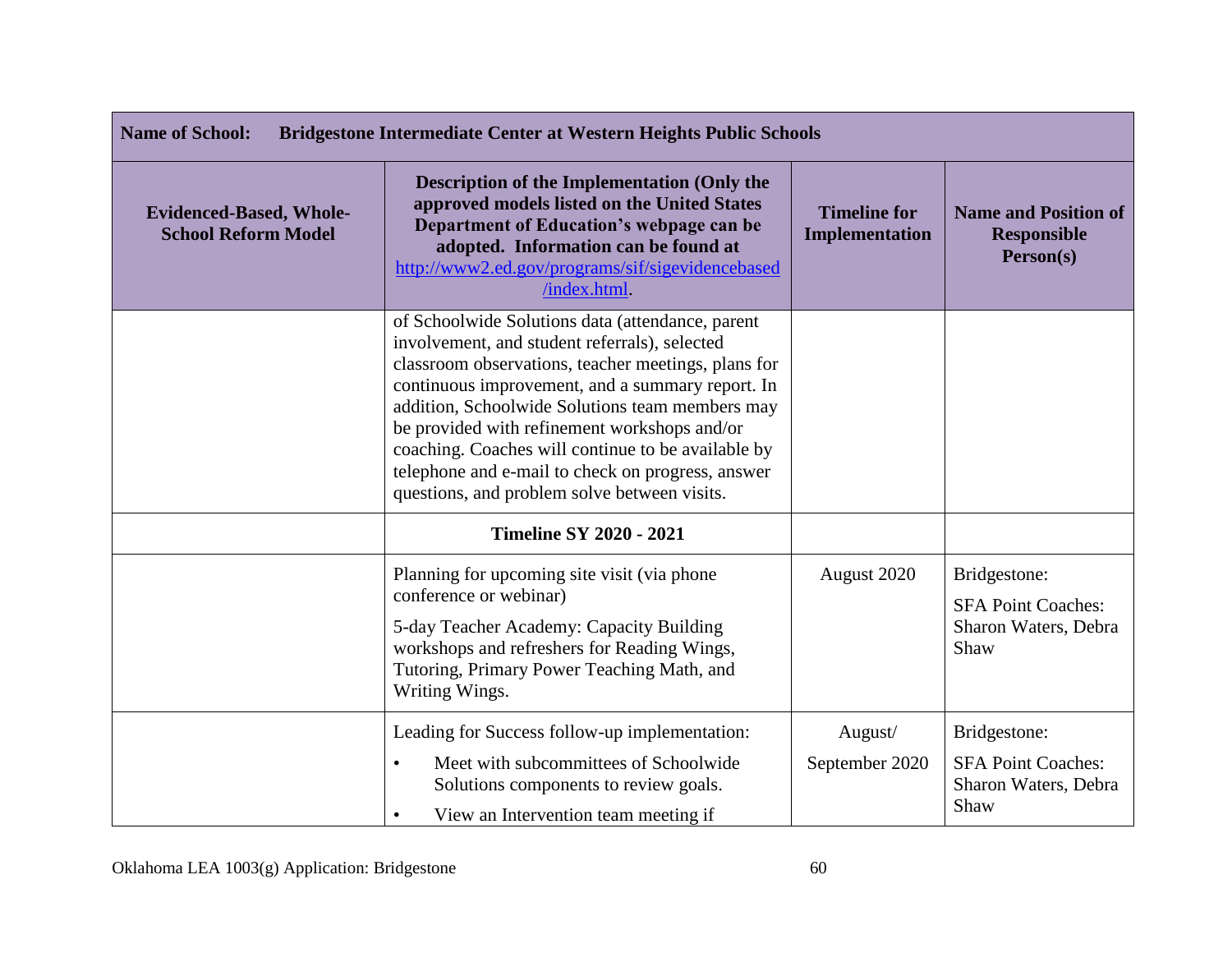| <b>Name of School:</b><br>Bridgestone Intermediate Center at Western Heights Public Schools |                                                                                                                                                                                                                                                          |                                       |                                                                           |
|---------------------------------------------------------------------------------------------|----------------------------------------------------------------------------------------------------------------------------------------------------------------------------------------------------------------------------------------------------------|---------------------------------------|---------------------------------------------------------------------------|
| <b>Evidenced-Based, Whole-</b><br><b>School Reform Model</b>                                | <b>Description of the Implementation (Only the</b><br>approved models listed on the United States<br>Department of Education's webpage can be<br>adopted. Information can be found at<br>http://www2.ed.gov/programs/sif/sigevidencebased<br>/index.html | <b>Timeline for</b><br>Implementation | <b>Name and Position of</b><br><b>Responsible</b><br>Person(s)            |
|                                                                                             | possible.<br>Discuss the structure of a Leading for Success<br>$\bullet$<br>quarterly meeting                                                                                                                                                            |                                       |                                                                           |
|                                                                                             | Planning for upcoming site visit to strengthen<br>implementation and build leadership capacity (via<br>phone conference or webinar)<br>Leading for Success quarterly review                                                                              | November/<br>December 2020            | Bridgestone:<br><b>SFA Point Coaches:</b><br>Sharon Waters, Debra<br>Shaw |
|                                                                                             | Implementation visit – quality of implementation<br>and Schoolwide Solutions teams support<br>(Schoolwide Solutions teams' members):                                                                                                                     |                                       |                                                                           |
|                                                                                             | Visit classrooms.<br>Quality of implementation<br>$\bullet$<br><b>GREATER</b> coaching practice and modeling<br>$\bullet$<br>Leading for Success<br>$\bullet$<br>Meeting with principal<br>$\bullet$<br>Reviewing progress of interventions<br>$\bullet$ |                                       |                                                                           |
|                                                                                             | Planning for upcoming site visit (via phone<br>conference or webinar)*                                                                                                                                                                                   | January/<br>February 2021             | Bridgestone:<br><b>SFA Point Coaches:</b>                                 |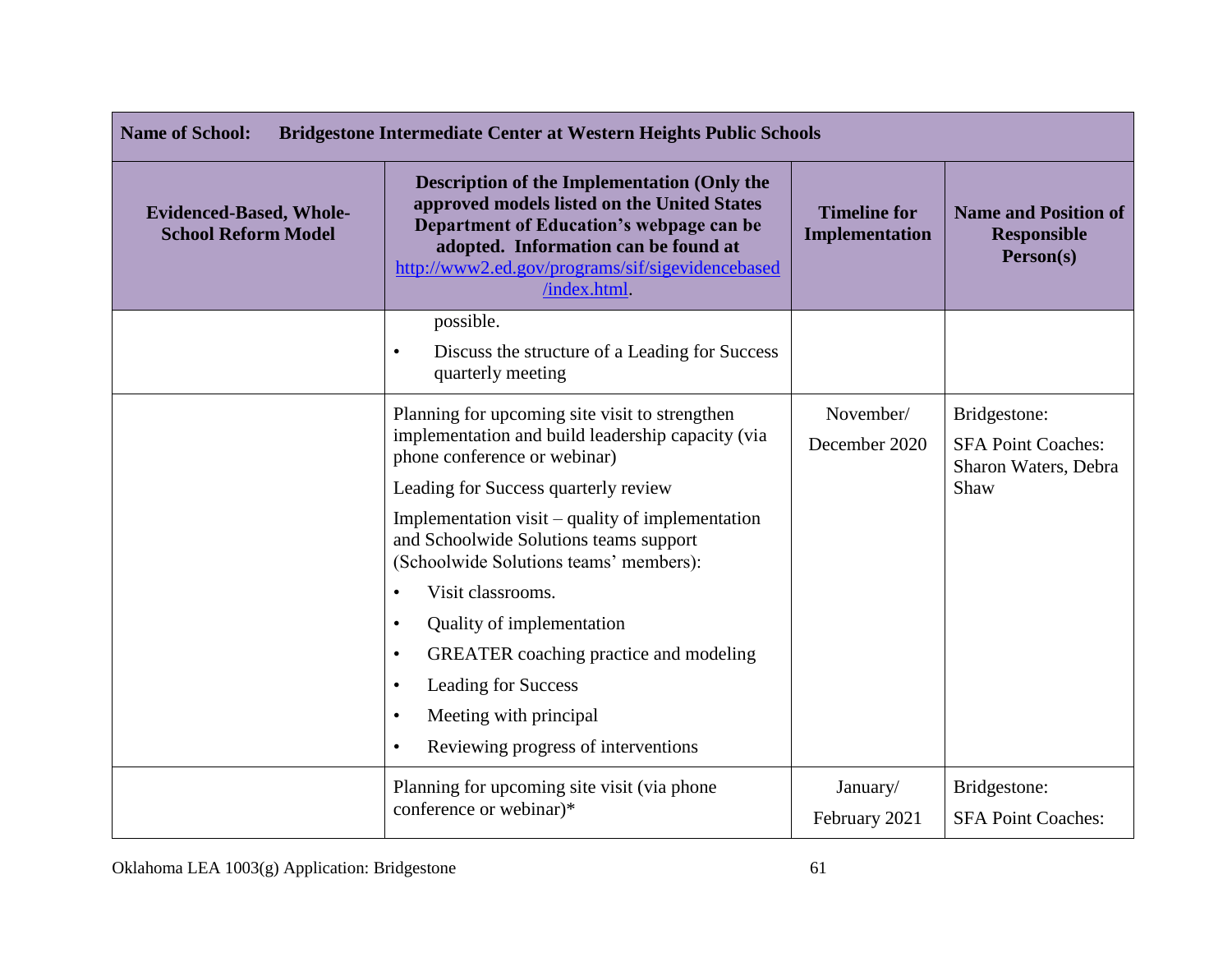| <b>Name of School:</b><br><b>Bridgestone Intermediate Center at Western Heights Public Schools</b> |                                                                                                                                                                                                                                                                                                                                                            |                                       |                                                                           |
|----------------------------------------------------------------------------------------------------|------------------------------------------------------------------------------------------------------------------------------------------------------------------------------------------------------------------------------------------------------------------------------------------------------------------------------------------------------------|---------------------------------------|---------------------------------------------------------------------------|
| <b>Evidenced-Based, Whole-</b><br><b>School Reform Model</b>                                       | <b>Description of the Implementation (Only the</b><br>approved models listed on the United States<br>Department of Education's webpage can be<br>adopted. Information can be found at<br>http://www2.ed.gov/programs/sif/sigevidencebased<br>/index.html                                                                                                   | <b>Timeline for</b><br>Implementation | <b>Name and Position of</b><br><b>Responsible</b><br>Person(s)            |
|                                                                                                    | Additional professional-development opportunities<br>for staff                                                                                                                                                                                                                                                                                             |                                       | Sharon Waters, Debra<br>Shaw                                              |
|                                                                                                    | Leading for Success quarterly review<br>Second quarter review - implementation visit:<br>Quality of implementation<br>$\bullet$<br>Review second quarter results.<br>$\bullet$<br>Leading for Success<br>$\bullet$<br>Meeting with principal<br>$\bullet$<br>Reviewing progress of interventions<br>$\bullet$<br>Attendance at three-day Experienced Sites | February 2021                         | Bridgestone:                                                              |
|                                                                                                    | Conference for principal, facilitator, Schoolwide<br>Solutions coordinator.                                                                                                                                                                                                                                                                                |                                       | <b>SFA National Coaches</b>                                               |
|                                                                                                    | Planning for upcoming site visit (via phone)<br>conference or webinar)*<br>Additional professional-development opportunities<br>for staff<br>Leading for Success quarterly review                                                                                                                                                                          | April/<br>May 2021                    | Bridgestone:<br><b>SFA Point Coaches:</b><br>Sharon Waters, Debra<br>Shaw |